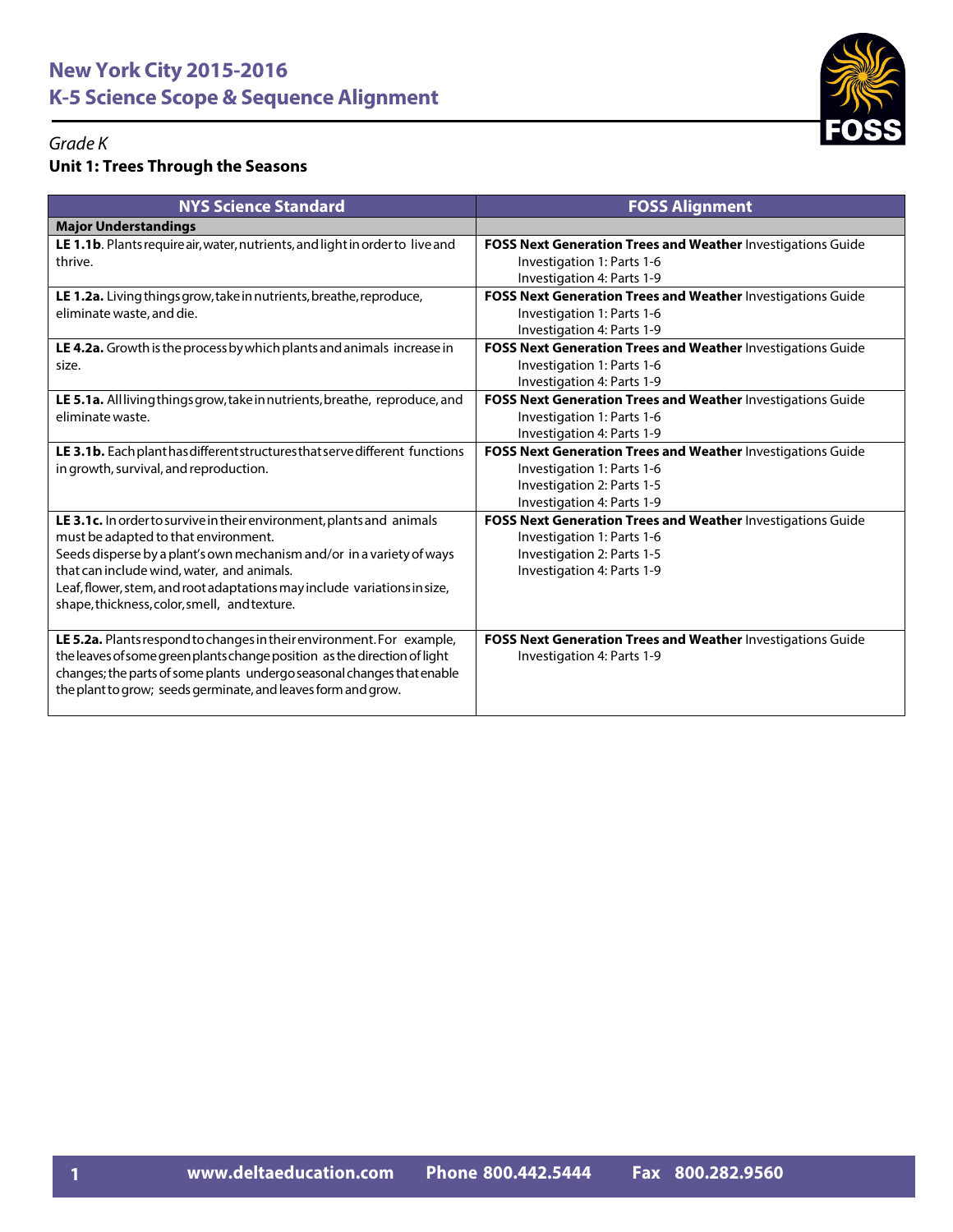

### *Grade K*

## **Unit 1: Trees Through the Seasons**

| <b>MST Standard</b>                                                                                                                                                                                                                                                                                                                         | <b>FOSS Alignment</b>                                                                                                                                                                    |
|---------------------------------------------------------------------------------------------------------------------------------------------------------------------------------------------------------------------------------------------------------------------------------------------------------------------------------------------|------------------------------------------------------------------------------------------------------------------------------------------------------------------------------------------|
| <b>Standard 2: Information Systems</b>                                                                                                                                                                                                                                                                                                      |                                                                                                                                                                                          |
| Key Idea 1: Information technology is used to retrieve, process, and<br>communicate information as a tool to enhance learning.                                                                                                                                                                                                              | FOSS Next Generation Trees and Weather Investigations Guide<br>Investigation 1: Parts 5-6<br>Investigation 2: Part 5<br>Investigation 3: Parts 1, 3<br>Investigation 4: Parts 2, 4, 6, 9 |
| Key Idea 2: Knowledge of the impacts and limitations of information<br>systems is essential to its effective and ethical use.                                                                                                                                                                                                               | FOSS Next Generation Trees and Weather Investigations Guide<br>Investigation 1: Parts 5-6<br>Investigation 2: Part 5<br>Investigation 3: Parts 1, 3<br>Investigation 4: Parts 2, 4, 6, 9 |
| <b>Standard 6: Interconnectedness: Common Themes</b>                                                                                                                                                                                                                                                                                        |                                                                                                                                                                                          |
| Key Idea 1: Through systems thinking, people can recognize the<br>commonalities that exist among all systems and how parts of a system<br>interrelate and combine to performspecificfunctions.                                                                                                                                              | FOSS Next Generation Trees and Weather Investigations Guide<br>Investigation 1: Parts 2-4                                                                                                |
| Key Idea 2: Models are simplified representations of objects, structures,<br>or systems used in analysis, explanation, interpretation, ordesign.                                                                                                                                                                                            | FOSS Next Generation Trees and Weather Investigations Guide<br>Investigation 1: Parts 2-3<br>Investigation 2: Part 4                                                                     |
| Key Idea 3: The grouping of magnitudes of size, time, frequency, and<br>pressures or other units of measurement into a series of relative order<br>provides a useful way to deal with the immense range and the changes<br>in scale that affect the behavior and design of systems.                                                         | FOSS Next Generation Trees and Weather Investigations Guide<br>Investigation 2: Part 3                                                                                                   |
| Key Idea 4: Equilibrium is a state of stability due either to a lack of change<br>(static equilibrium) or a balance betweenopposingforces (dynamic<br>equilibrium).                                                                                                                                                                         | FOSS Next Generation Trees and Weather Investigations Guide<br>Investigation 4: Part 9                                                                                                   |
| Key Idea 5: Identifying patterns of change is necessary for making<br>predictions about future behavior and conditions.                                                                                                                                                                                                                     | FOSS Next Generation Trees and Weather Investigations Guide<br>Investigation 1: Parts 3-4, 6<br>Investigation 2: Parts 1-4<br>Investigation 3: Part 2<br>Investigation 4: Parts 4, 6, 9  |
| Key Idea 6: In order to arrive at the best solution that meets criteria<br>within constraints, it is often necessary to make trade-offs.                                                                                                                                                                                                    | FOSS Next Generation Trees and Weather Investigations Guide<br>Investigation 1: Part 5<br>Investigation 2: Part 3<br>Investigation 3: Parts 2-3<br>Investigation 4: Part 9               |
| <b>Standard 7: Interdisciplinary Problem Solving</b>                                                                                                                                                                                                                                                                                        |                                                                                                                                                                                          |
| Key Idea 1: The knowledge and skills of mathematics, science, and<br>technology are used together to make informed decisions and solve<br>problems, especially those relating to issues of<br>science/technology/society, consumer decision making, design, and<br>inquiryintophenomena.                                                    | FOSS Next Generation Trees and Weather Investigations Guide<br>Investigation 2: Part 5<br>Investigation 3: Part 3<br>Investigation 4: Part 9                                             |
| Key Idea 2: Solving interdisciplinary problems involves a variety of skills<br>and strategies, including effective work habits; gathering and processing<br>information; generating and analyzing ideas; realizing ideas; making<br>connections among the common themes of mathematics, science, and<br>technology; and presenting results. | FOSS Next Generation Trees and Weather Investigations Guide<br>Investigation 1: Parts 1-6<br>Investigation 2: Parts 1-5<br>Investigation 3: Parts 1-3<br>Investigation 4: Parts 1-9      |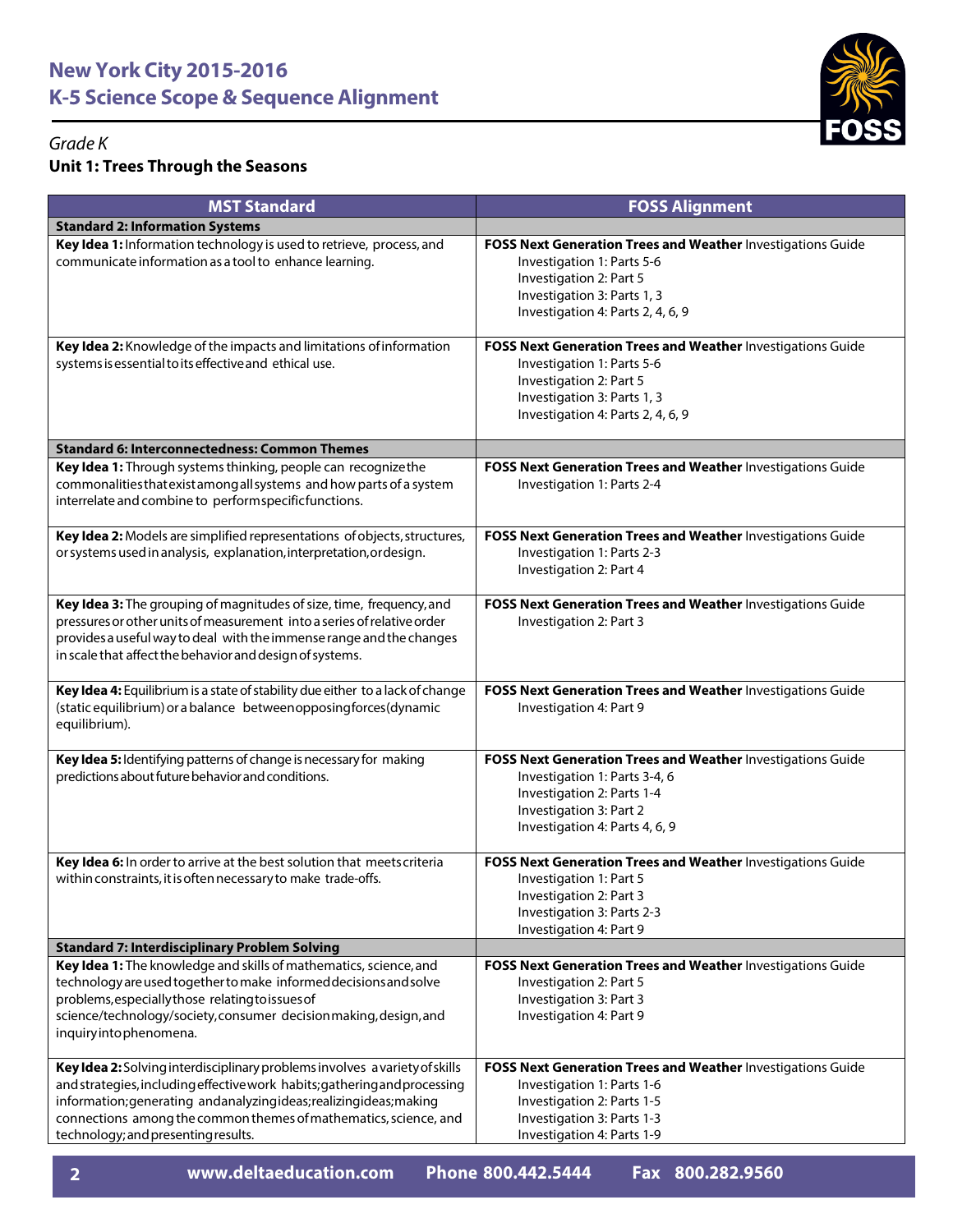

## *Grade K*

## **Unit 1: Trees Through the Seasons**

| <b>NGSS Cross-Cutting Concepts</b>                                                                                                                                                                                                                                                                                                                                                                                                                         | <b>FOSS Alignment</b>                                                                                                                                                                   |
|------------------------------------------------------------------------------------------------------------------------------------------------------------------------------------------------------------------------------------------------------------------------------------------------------------------------------------------------------------------------------------------------------------------------------------------------------------|-----------------------------------------------------------------------------------------------------------------------------------------------------------------------------------------|
| Patterns: Observed patterns in nature guide organization and<br>classification and prompt questions about relationships and causes<br>underlyingthem.<br>- Patterns in the natural and human designed world can be<br>observed, used to describe phenomena, and used as evidence.                                                                                                                                                                          | FOSS Next Generation Trees and Weather Investigations Guide<br>Investigation 1: Parts 3-4, 6<br>Investigation 2: Parts 1-4<br>Investigation 3: Part 2<br>Investigation 4: Parts 4, 6, 9 |
| <b>Cause and Effect: Mechanism and Prediction: Eventshavecauses,</b><br>sometimessimple, sometimes multifaceted. Deciphering causal<br>relationships, and the mechanisms by which they are mediated, is a<br>major activity of science and engineering.<br>- Eventshavecausesthatgenerateobservablepatterns.<br>- Simple tests can be designed to gather evidence to support or<br>refute student ideas about causes.                                      | FOSS Next Generation Trees and Weather Investigations Guide<br>Investigation 3: Parts 2-3<br>Investigation 4: Parts 2, 7                                                                |
| Scale, Proportion, and Quantity: In considering phenomena, it is<br>critical to recognize what is relevant at different size, time, and energy<br>scales, and to recognize proportional relationships between different<br>quantities as scales change.<br>- Relative scales allow objects and events to be compared and<br>described (e.g., bigger and smaller; hotter and colder; faster and<br>slower).<br>- Standard units are used to measure length. | FOSS Next Generation Trees and Weather Investigations Guide<br>Investigation 2: Parts 3                                                                                                 |
| Systems and System Models: A system is an organized group of<br>related objects or components; models can be used for understanding<br>and predicting the behavior of systems.<br>- Objects and organisms can be described in terms of their parts.<br>- Systems in the natural and designed world have parts that work<br>together.                                                                                                                       | FOSS Next Generation Trees and Weather Investigations Guide<br>Investigation 1: Parts 2-4<br>Investigation 3: Part 3                                                                    |
| Structure and Function: The way an object is shaped or structured<br>determines many of its properties and functions.<br>- The shape and stability of structures of natural and designed<br>objects are related to their function(s).                                                                                                                                                                                                                      | FOSS Next Generation Trees and Weather Investigations Guide<br>Investigation 1: Part 1<br>Investigation 2: Part 5                                                                       |
| Stability and Change: For both designed and natural systems,<br>conditions that affect stability and factors that control rates of change<br>are critical elements to consider and understand.<br>- Some things stay the same while other things change.<br>- Thingsmaychangeslowlyorrapidly.                                                                                                                                                              | FOSS Next Generation Trees and Weather Investigations Guide<br>Investigation 4: Part 9                                                                                                  |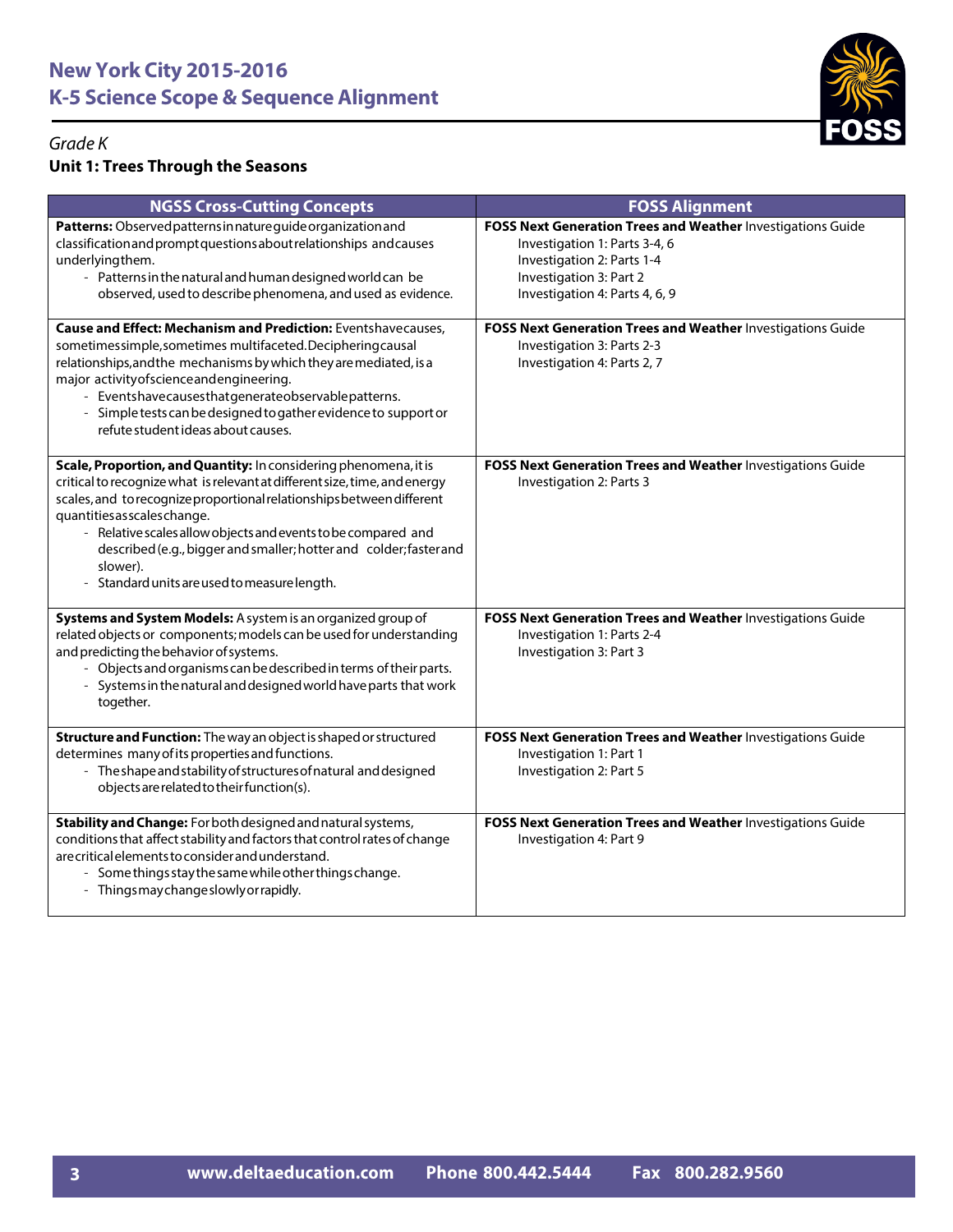

#### *Grade K* **Unit 2: Exploring Properties**

| <b>NYS Science Standard</b>                                                                                                                                                                                                                                                | <b>FOSS Alignment</b>                                                                                                                                                           |
|----------------------------------------------------------------------------------------------------------------------------------------------------------------------------------------------------------------------------------------------------------------------------|---------------------------------------------------------------------------------------------------------------------------------------------------------------------------------|
| <b>Major Understandings</b>                                                                                                                                                                                                                                                |                                                                                                                                                                                 |
| PS 3.1b. Matter has properties that can be observed through the senses.                                                                                                                                                                                                    | <b>FOSS Next Generation Materials and Motion Investigations Guide</b><br>Investigation 1: Parts 1-7<br>Investigation 2: Parts 1-5<br>Investigation 3: Parts 1-6                 |
| PS 3.1c. Objects have properties that can be observed, described,<br>and/or measured: length, width, volume, size, shape, mass or weight,<br>temperature, texture, flexibility, reflectiveness of light.                                                                   | FOSS Next Generation Materials and Motion Investigations Guide<br>Investigation 1: Parts 1-7<br>Investigation 2: Parts 1-5<br>Investigation 3: Parts 1-6                        |
| PS 3.1d. Measurements can be made with standard metric units and<br>nonstandard units.                                                                                                                                                                                     | FOSS Next Generation Materials and Motion Investigations Guide<br>Investigation 1: Part 3<br>Investigation 3: Part 4<br>Investigation 4: Part 4                                 |
| PS 3.1e. The material(s) an object is made up of determine some specific<br>properties of the object. Properties can be observed or measured with<br>tools such as hand lenses, metricrulers, thermometers, balances,<br>magnets, circuit testers, and graduated cylinders | FOSS Next Generation Materials and Motion Investigations Guide<br>Investigation 1: Parts 1-7<br>Investigation 2: Parts 1-5<br>Investigation 3: Parts 1-6, especially Parts 2, 5 |
| PS 3.1g. Some properties of an object are dependent on the conditions<br>of the present surroundings in which the object exists.<br>- temperature: hot or cold<br>lighting: shadows, color<br>- moisture: wet or dry                                                       | FOSS Next Generation Materials and Motion Investigations Guide<br>Investigation 1: Parts 2-3, 5-6<br>Investigation 2: Parts 3-5<br>Investigation 3: Parts 3-4, 6                |
| PS 3.1f. Objects and/or materials can be sorted or classified according<br>to their properties.                                                                                                                                                                            | FOSS Next Generation Materials and Motion Investigations Guide<br>Investigation 1: Parts 1, 3, 6-7<br>Investigation 2: Parts 1-3<br>Investigation 3: Parts 1, 4-5               |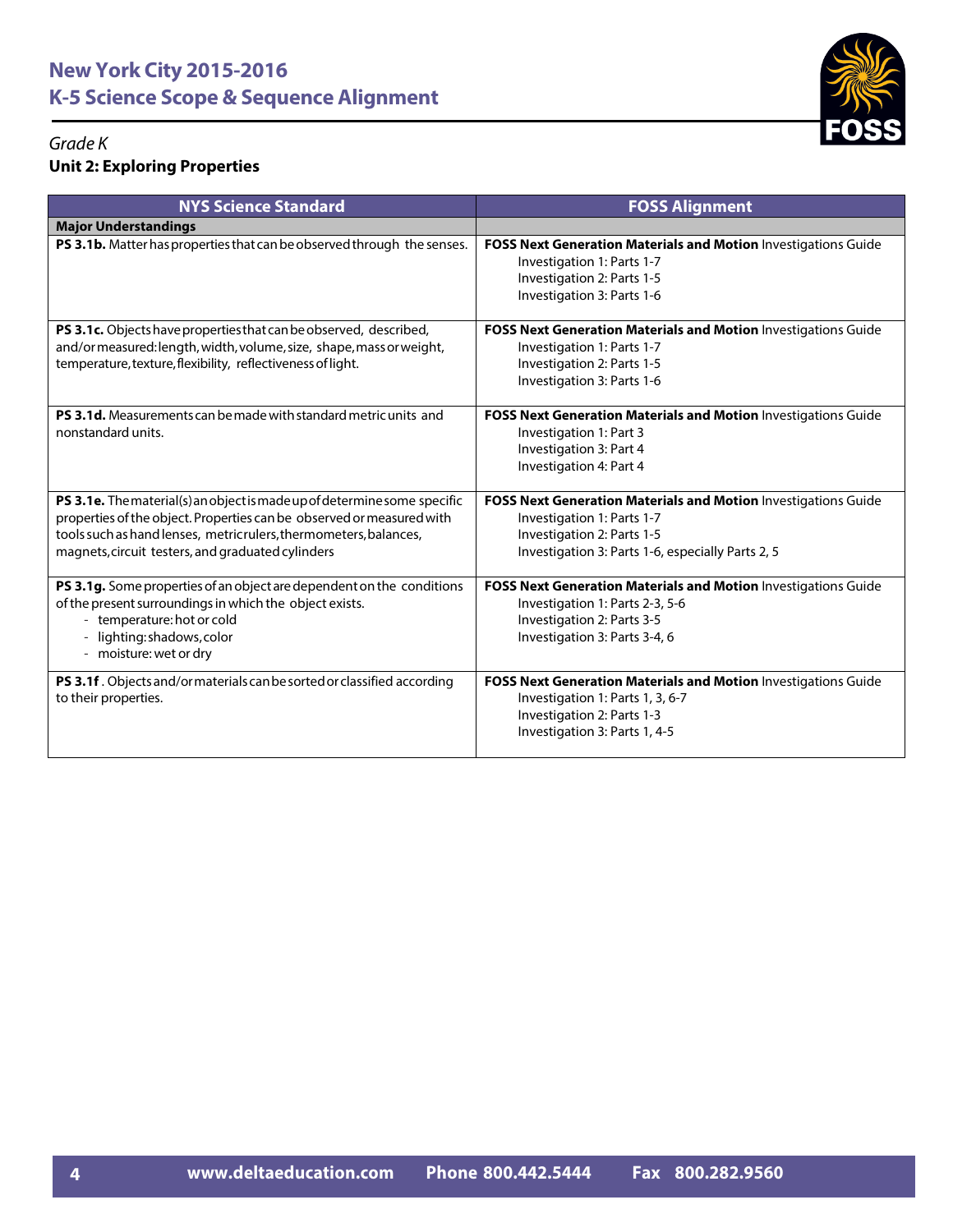

#### *Grade K* **Unit 2: Exploring Properties**

| <b>MST Standard</b>                                                                                                                                                                                                                                                                                                                      | <b>FOSS Alignment</b>                                                                                                                                                                   |
|------------------------------------------------------------------------------------------------------------------------------------------------------------------------------------------------------------------------------------------------------------------------------------------------------------------------------------------|-----------------------------------------------------------------------------------------------------------------------------------------------------------------------------------------|
| <b>Standard 2: Information Systems</b>                                                                                                                                                                                                                                                                                                   |                                                                                                                                                                                         |
| Key Idea 1: Information technology is used to retrieve, process, and<br>communicate information as a tool to enhance learning.                                                                                                                                                                                                           | FOSS Next Generation Materials and Motion Investigations Guide<br>Investigation 1: Parts 1, 7<br>Investigation 2: Part 1<br>Investigation 3: Parts 2, 4-5<br>Investigation 4: Parts 1-2 |
| <b>Standard 6: Interconnectedness: Common Themes</b>                                                                                                                                                                                                                                                                                     |                                                                                                                                                                                         |
| Key Idea 1: Through systems thinking, people can recognize the<br>commonalities that exist among all systems and how parts of a system<br>interrelate and combine to performspecificfunctions.                                                                                                                                           | FOSS Next Generation Materials and Motion Investigations Guide<br>Investigation 4: Parts 2, 4                                                                                           |
| Key Idea 2: Models are simplified representations of objects, structures,<br>or systems used in analysis, explanation, interpretation, or design.                                                                                                                                                                                        | FOSS Next Generation Materials and Motion Investigations Guide<br>Investigation 1: Part 6<br>Investigation 2: Part 4                                                                    |
| Key Idea 3: The grouping of magnitudes of size, time, frequency, and<br>pressures or other units of measurement into a series of relative order<br>provides a useful way to deal with the immense range and the changes<br>in scale that affect the behavior and design of systems.                                                      | FOSS Next Generation Materials and Motion Investigations Guide<br>Investigation 4: Part 2                                                                                               |
| Key Idea 5: Identifying patterns of change is necessary for making<br>predictions about future behavior and conditions.                                                                                                                                                                                                                  | FOSS Next Generation Materials and Motion Investigations Guide<br>Investigation 1: Part 2<br>Investigation 2: Parts 2-3<br>Investigation 3: Parts 2-3<br>Investigation 4: Parts 2-3     |
| <b>Standard 7: Interdisciplinary Problem Solving</b>                                                                                                                                                                                                                                                                                     |                                                                                                                                                                                         |
| Key Idea 2: Solving interdisciplinary problems involves a variety of skills<br>and strategies, including effective work habits; gathering and processing<br>information; generating andanalyzingideas; realizingideas; making<br>connections among the common themes of mathematics, science, and<br>technology; and presenting results. | FOSS Next Generation Materials and Motion Investigations Guide<br>Investigation 1: Parts 1-7<br>Investigation 2: Parts 1-5<br>Investigation 3: Parts 1-6<br>Investigation 4: Parts 1-4  |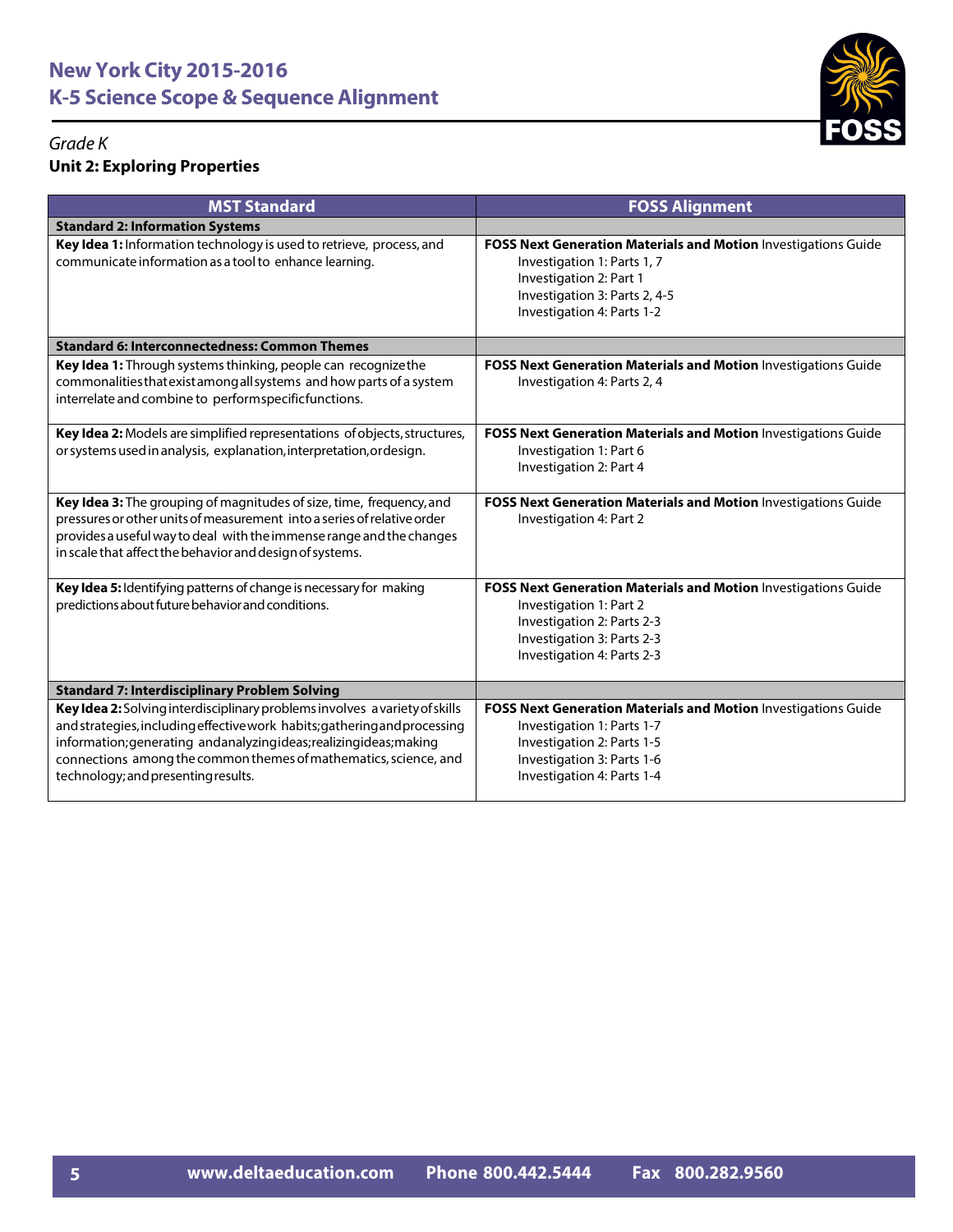

#### *Grade K* **Unit 2: Exploring Properties**

| <b>NGSS Cross-Cutting Concepts</b>                                                                                                                                                                                                                                                                                                                                                                                                                        | <b>FOSS Alignment</b>                                                                                                                                                                                                                         |
|-----------------------------------------------------------------------------------------------------------------------------------------------------------------------------------------------------------------------------------------------------------------------------------------------------------------------------------------------------------------------------------------------------------------------------------------------------------|-----------------------------------------------------------------------------------------------------------------------------------------------------------------------------------------------------------------------------------------------|
| Patterns: Observed patterns in nature guide organization and<br>classification and prompt questions about relationships and causes<br>underlyingthem.<br>- Patterns in the natural and human designed world can be<br>observed, used to describe phenomena, and used as evidence.                                                                                                                                                                         | FOSS Next Generation Materials and Motion Investigations Guide<br>Investigation 1: Part 2<br>Investigation 2: Parts 2-3<br>Investigation 3: Parts 2-3<br>Investigation 4: Parts 2-3                                                           |
| <b>Cause and Effect: Mechanism and Prediction: Eventshavecauses,</b><br>sometimessimple, sometimes multifaceted. Deciphering causal<br>relationships, and the mechanisms by which they are mediated, is a<br>major activity of science and engineering.<br>- Eventshavecausesthatgenerateobservablepatterns.<br>- Simple tests can be designed to gather evidence to support or<br>refute student ideas about causes.                                     | FOSS Next Generation Materials and Motion Investigations Guide<br>Investigation 1: Parts 3-5<br>Investigation 2: Parts 3-5<br>Investigation 3: Parts 3, 6<br>Investigation 4: Parts 1-4                                                       |
| Scale, Proportion and Quantity: In considering phenomena, it is<br>critical to recognize what is relevant at different size, time, and energy<br>scales, and to recognize proportional relationships between different<br>quantities as scales change.<br>- Relative scales allow objects and events to be compared and<br>described (e.g., bigger and smaller; hotter and colder; faster<br>and slower).<br>- Standard units are used to measure length. | FOSS Next Generation Materials and Motion Investigations Guide<br>Investigation 4: Part 2                                                                                                                                                     |
| Systems and System Models: A system is an organized group of<br>related objects or components; models can be used for understanding<br>and predicting the behavior of systems.<br>- Objects and organisms can be described in terms of their parts.<br>- Systems in the natural and designed world have parts that work<br>together.                                                                                                                      | FOSS Next Generation Materials and Motion Investigations Guide<br>Investigation 4: Parts 2, 4                                                                                                                                                 |
| Energy and Matter: Flows, Cycles, and Conservation: Tracking<br>energy and matter flows into, out of, and within systems helps one<br>understand their system's behavior.<br>- Objects may break into smaller pieces, be put together into larger<br>pieces, or change shapes.                                                                                                                                                                            | FOSS Next Generation Materials and Motion Investigations Guide<br>Investigation 1: Part 7                                                                                                                                                     |
| Structure and Function: The way an object is shaped or structured<br>determines many of its properties and functions.<br>- The shape and stability of structures of natural and designed<br>objects are related to their function(s).                                                                                                                                                                                                                     | FOSS Next Generation Materials and Motion Investigations Guide<br>Investigation 1: Parts 6-7<br>Investigation 2: Parts 2, 5<br>Investigation 3: Parts 4, 6<br>Investigation 4: Parts 2-3                                                      |
| Stability and Change: For both designed and natural systems,<br>conditions that affect stability and factors that control rates of change<br>are critical elements to consider and understand.<br>- Some things stay the same while other things change.<br>- Thingsmaychangeslowlyorrapidly.                                                                                                                                                             | Foundational experiences and connections to this Cross-Cutting Concept<br>are found in FOSS Next Generation Materials and Motion. However<br>the conceptual design of the investigations does not include direct<br>correlations to this CCC. |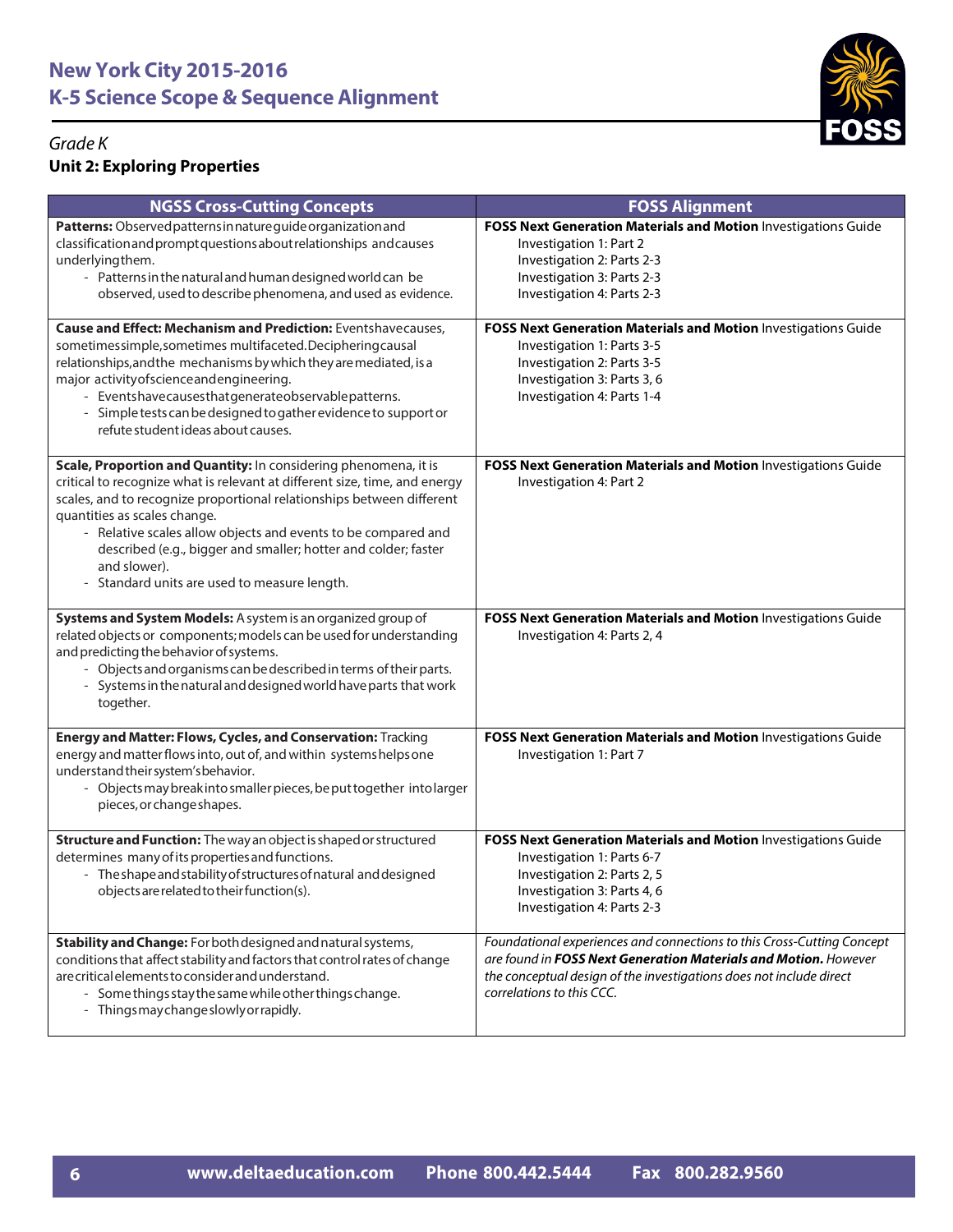#### *Grade K* **Unit 3:**

| Grade K<br><b>Unit 3: Animals</b>                                                                                                                                                                                                                                                                                                                                                                                                                                                                                                                                                                                                                                                                                                                                                                                                                                                                                                                                                                                                                                                                        | гиээ                                                                                                                                                                                       |
|----------------------------------------------------------------------------------------------------------------------------------------------------------------------------------------------------------------------------------------------------------------------------------------------------------------------------------------------------------------------------------------------------------------------------------------------------------------------------------------------------------------------------------------------------------------------------------------------------------------------------------------------------------------------------------------------------------------------------------------------------------------------------------------------------------------------------------------------------------------------------------------------------------------------------------------------------------------------------------------------------------------------------------------------------------------------------------------------------------|--------------------------------------------------------------------------------------------------------------------------------------------------------------------------------------------|
| <b>NYS Science Standard</b>                                                                                                                                                                                                                                                                                                                                                                                                                                                                                                                                                                                                                                                                                                                                                                                                                                                                                                                                                                                                                                                                              | <b>FOSS Alignment</b>                                                                                                                                                                      |
| <b>Major Understandings</b>                                                                                                                                                                                                                                                                                                                                                                                                                                                                                                                                                                                                                                                                                                                                                                                                                                                                                                                                                                                                                                                                              |                                                                                                                                                                                            |
| LE 1.1a. Animals need air, water, and food in order to live and thrive.                                                                                                                                                                                                                                                                                                                                                                                                                                                                                                                                                                                                                                                                                                                                                                                                                                                                                                                                                                                                                                  | FOSS Next Generation Animals Two by Two Investigations Guide<br>Investigation 1: Parts 1, 3, 5<br>Investigation 2: Parts 1, 3<br>Investigation 3: Parts 1-2<br>Investigation 4: Parts 1, 4 |
| LE 1.1c. Nonliving things do not live and thrive.                                                                                                                                                                                                                                                                                                                                                                                                                                                                                                                                                                                                                                                                                                                                                                                                                                                                                                                                                                                                                                                        | FOSS Next Generation Animals Two by Two Investigations Guide<br>Investigation 4: Part 4                                                                                                    |
| LE 1.1d. Nonliving things can be human-created or naturally occurring.                                                                                                                                                                                                                                                                                                                                                                                                                                                                                                                                                                                                                                                                                                                                                                                                                                                                                                                                                                                                                                   | FOSS Next Generation Animals Two by Two Investigations Guide<br>Investigation 4: Part 4                                                                                                    |
| LE 1.2a. Living things grow, take in nutrients, breathe, reproduce,<br>eliminate waste, and die.                                                                                                                                                                                                                                                                                                                                                                                                                                                                                                                                                                                                                                                                                                                                                                                                                                                                                                                                                                                                         | FOSS Next Generation Animals Two by Two Investigations Guide<br>Investigation 1: Part 2-3<br>Investigation 2: Parts 1<br>Investigation 3: Parts 1-2<br>Investigation 4: Parts 1-2, 4       |
| LE 2.2a. Plants and animals closely resemble their parents and other<br>individuals in their species.                                                                                                                                                                                                                                                                                                                                                                                                                                                                                                                                                                                                                                                                                                                                                                                                                                                                                                                                                                                                    | FOSS Next Generation Animals Two by Two Investigations Guide<br>Investigation 4: Part 4 (Multimedia Activity)                                                                              |
| LE 3.1a. Eachanimalhas different structures that serve different<br>functions in growth, survival, and reproduction.<br>- wings, legs, or fins enable some animals to seek shelter and<br>escape predators<br>- the mouth, including teeth, jaws, and tongue, enables some<br>animals to eat and drink<br>eyes, nose, ears, tongue, and skin of some animals enable the<br>animals to sense their surroundings<br>- claws, shells, spines, feathers, fur, scales, and color of body<br>covering enable some animals to protect themselves from<br>predators and other environmental conditions, or enable them<br>to obtain food<br>some animals have parts that are used to produce sounds and<br>smells to help the animal meet its needs<br>the characteristics of some animals change as seasonal<br>conditions change (e.g., fur grows and is shed to help regulate<br>body heat; body fat is<br>a form of stored energy and it changes as the seasons change)<br>LE 4.1g. The length of time from an animal's birth to its death is called<br>its life span. Life spans of different animals vary. | FOSS Next Generation Animals Two by Two Investigations Guide<br>Investigation 1: Parts 1-5<br>Investigation 2: Parts 1-3<br>Investigation 3: Parts 1, 3<br>Investigation 4: Parts 1-4      |
| LE 4.2a. Growth is the process by which plants and animals increase in<br>size.                                                                                                                                                                                                                                                                                                                                                                                                                                                                                                                                                                                                                                                                                                                                                                                                                                                                                                                                                                                                                          |                                                                                                                                                                                            |
| LE 5.1a. All living things grow, take in nutrients, breathe, reproduce,<br>and eliminate waste.                                                                                                                                                                                                                                                                                                                                                                                                                                                                                                                                                                                                                                                                                                                                                                                                                                                                                                                                                                                                          | FOSS Next Generation Animals Two by Two Investigations Guide<br>Investigation 1: Part 4<br>Investigation 2: Part 3<br>Investigation 3: Part 3<br>Investigation 4: Parts 2, 4               |

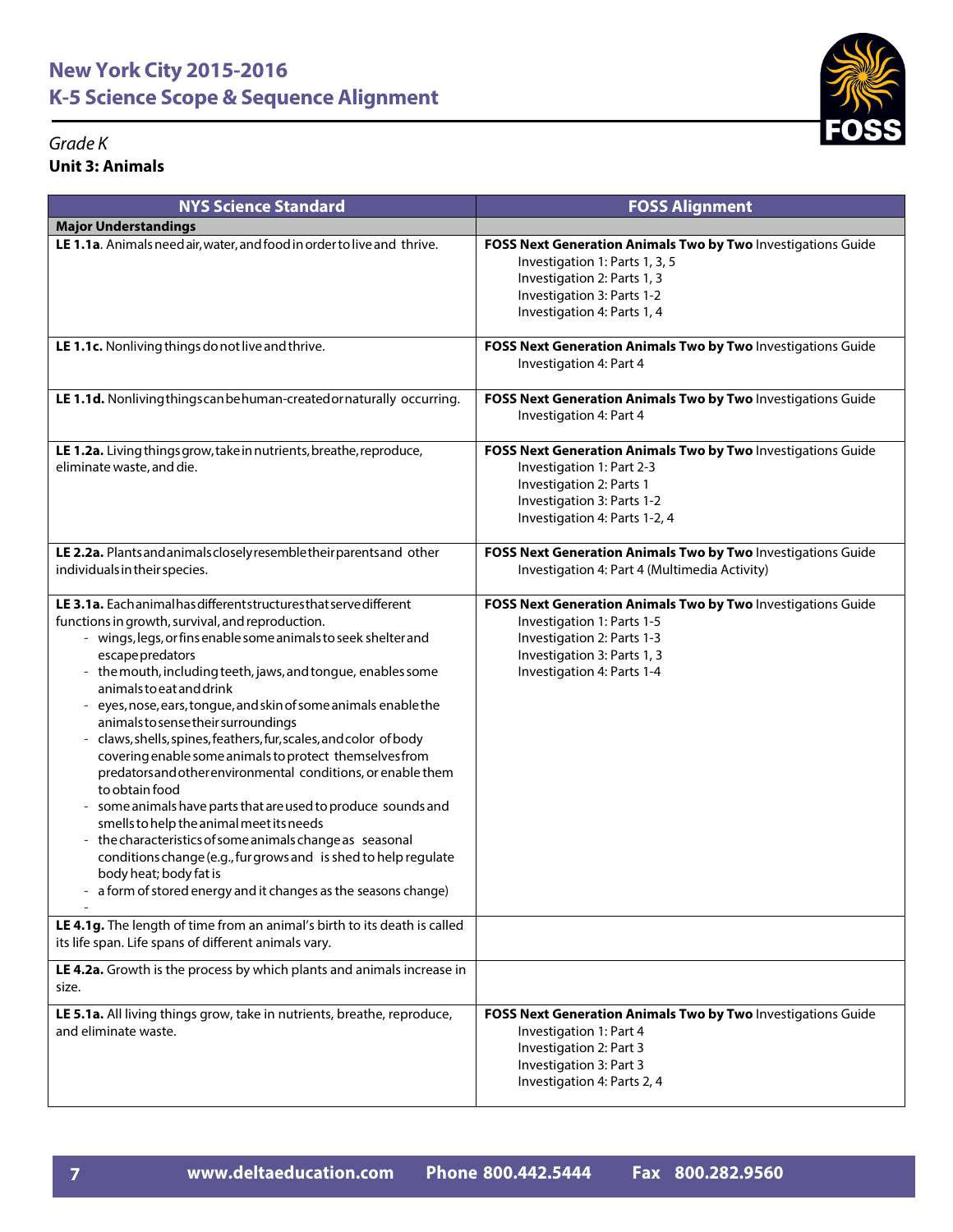#### *Grade K* **Unit 3: Animals**

| <b>NYS Science Standard</b>                                                                                                                                                                   | <b>FOSS Alignment</b>                                                                                                                         |
|-----------------------------------------------------------------------------------------------------------------------------------------------------------------------------------------------|-----------------------------------------------------------------------------------------------------------------------------------------------|
| <b>Major Understandings (cont.)</b>                                                                                                                                                           |                                                                                                                                               |
| LE 5.2e. Particular animal characteristics are influenced by changing<br>environmental conditions including: fat storage in winter, coat<br>thickness in winter, camouflage, shedding of fur. |                                                                                                                                               |
| LE 5.2f. Some animal behaviors are influenced by environmental<br>conditions. These behaviors may include: nestbuilding, hibernating,<br>hunting, migrating, and communicating.               | FOSS Next Generation Animals Two by Two Investigations Guide<br>Investigation 1: Part 5<br>Investigation 3: Part 2<br>Investigation 4: Part 3 |

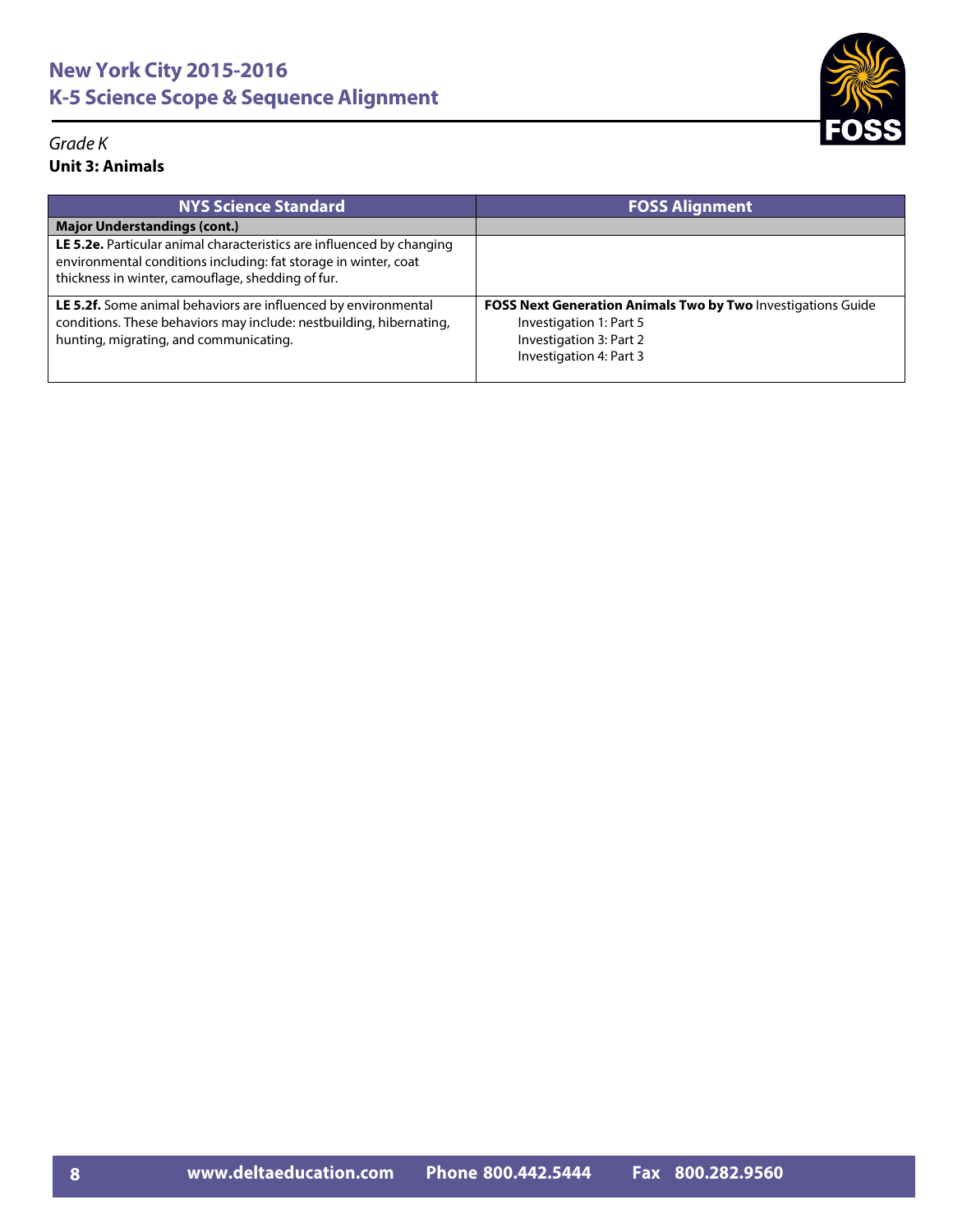#### *Grade K* **Unit 3: Animals**

| <b>MST Standard</b>                                                                                                                                                                                                                                                                 | <b>FOSS Alignment</b>                                                                                                                                                                                                               |
|-------------------------------------------------------------------------------------------------------------------------------------------------------------------------------------------------------------------------------------------------------------------------------------|-------------------------------------------------------------------------------------------------------------------------------------------------------------------------------------------------------------------------------------|
| <b>Standard 2: Information Systems</b>                                                                                                                                                                                                                                              |                                                                                                                                                                                                                                     |
| Key Idea 2: Knowledge of the impacts and limitations of information<br>systems is essential to its effective and ethical use.                                                                                                                                                       | FOSS Next Generation Animals Two by Two Investigations Guide<br>Investigation 1: Parts 4-5<br>Investigation 2: Part 3<br>Investigation 3: Part 3<br>Investigation 4: Parts 2-4                                                      |
| <b>Standard 6: Interconnectedness: Common Themes</b>                                                                                                                                                                                                                                |                                                                                                                                                                                                                                     |
| Key Idea 1: Through systems thinking, people can recognize the<br>commonalities that exist among all systems and how parts of a system<br>interrelate and combine to performspecificfunctions.                                                                                      | FOSS Next Generation Animals Two by Two Investigations Guide<br>Investigation 1: Parts 1, 3, 5<br>Investigation 2: Part 1<br>Investigation 3: Parts 1-2<br>Investigation 4: Parts 1, 3-4                                            |
| Key Idea 2: Models are simplified representations of objects, structures,<br>or systems used in analysis, explanation, interpretation, ordesign.                                                                                                                                    | FOSS Next Generation Animals Two by Two Investigations Guide<br>Investigation 1: Part 3<br>Investigation 3: Part 2                                                                                                                  |
| Key Idea 3: The grouping of magnitudes of size, time, frequency, and<br>pressures or other units of measurement into a series of relative order<br>provides a useful way to deal with the immense range and the changes<br>in scale that affect the behavior and design of systems. | Foundational experiences and connections to this Key Idea are found in<br>FOSS Next Generation Animals Two by Two. However the conceptual<br>design of the investigations does not include direct correlations to this Key<br>Idea. |
| Key Idea 5: Identifying patterns of change is necessary for making<br>predictions about future behavior and conditions.                                                                                                                                                             | FOSS Next Generation Animals Two by Two Investigations Guide<br>Investigation 1: Parts 4-5<br>Investigation 2: Parts 2-3<br>Investigation 3: Part 3<br>Investigation 4: Parts 2-4                                                   |

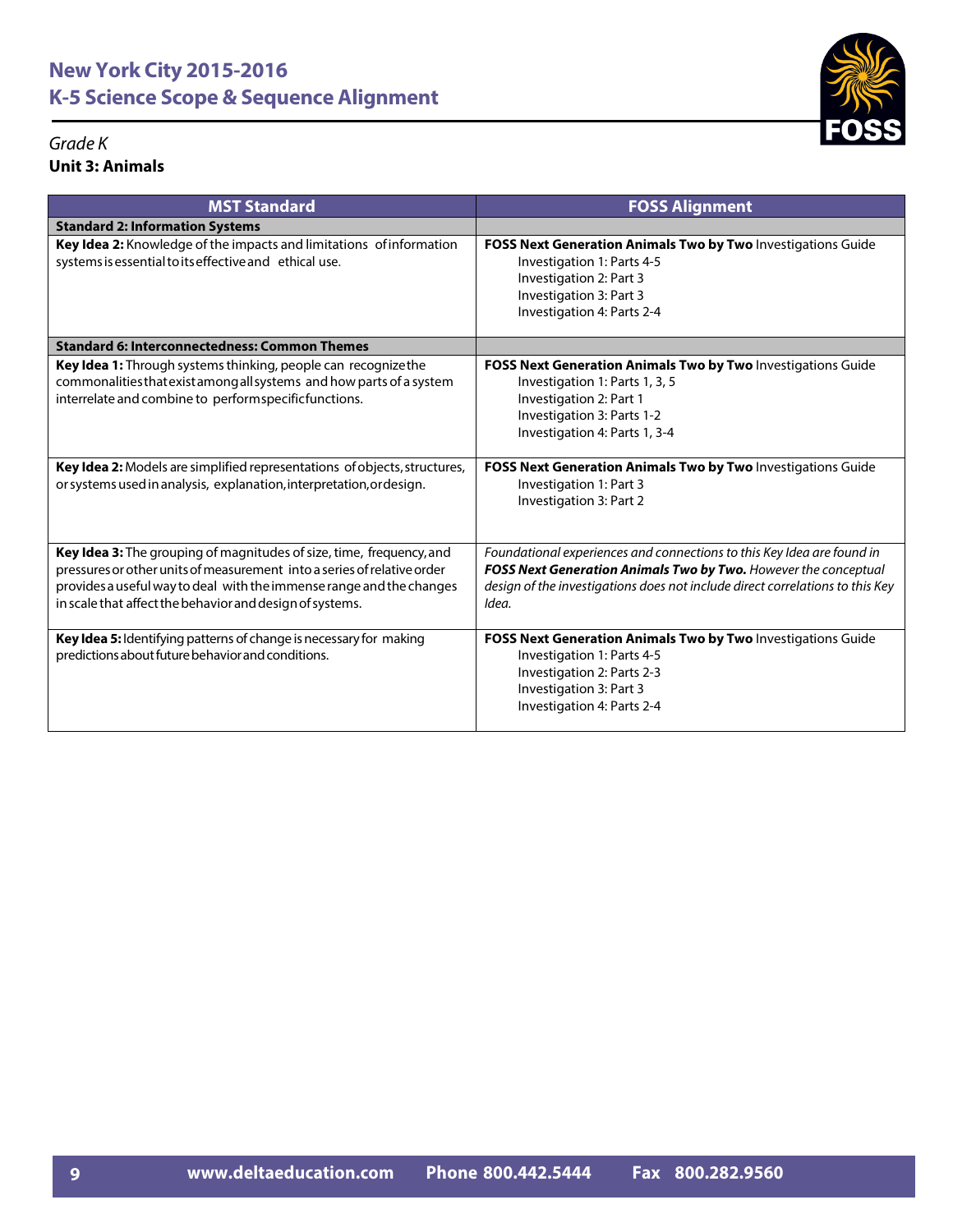#### *Grade K* **Unit 3: Animals**



| <b>NGSS Cross-Cutting Concepts</b>                                                                                                                                                                                                                                                                                                                                                                                                                        | <b>FOSS Alignment</b>                                                                                                                                                                                                                       |
|-----------------------------------------------------------------------------------------------------------------------------------------------------------------------------------------------------------------------------------------------------------------------------------------------------------------------------------------------------------------------------------------------------------------------------------------------------------|---------------------------------------------------------------------------------------------------------------------------------------------------------------------------------------------------------------------------------------------|
| Patterns: Observed patterns in nature guide organization and<br>classification and prompt questions about relationships and causes<br>underlyingthem.<br>- Patterns in the natural and human designed world can be<br>observed, used to describe phenomena, and used as evidence.                                                                                                                                                                         | FOSS Next Generation Animals Two by Two Investigations Guide<br>Investigation 1: Parts 4-5<br>Investigation 2: Parts 2-3<br>Investigation 3: Part 3<br>Investigation 4: Parts 2-4                                                           |
| <b>Cause and Effect: Mechanism and Prediction: Eventshavecauses,</b><br>sometimessimple, sometimes multifaceted. Deciphering causal<br>relationships, and the mechanisms by which they are mediated, is a<br>major activity of science and engineering.<br>- Eventshavecausesthatgenerateobservablepatterns.<br>- Simple tests can be designed to gather evidence to support or<br>refute student ideas about causes.                                     | FOSS Next Generation Animals Two by Two Investigations Guide<br>Investigation 1: Parts 2-3<br>Investigation 2: Part 3<br>Investigation 3: Parts 2-3<br>Investigation 4: Part 3                                                              |
| Scale, Proportion and Quantity: In considering phenomena, it is<br>critical to recognize what is relevant at different size, time, and energy<br>scales, and to recognize proportional relationships between different<br>quantities as scales change.<br>- Relative scales allow objects and events to be compared and<br>described (e.g., bigger and smaller; hotter and colder; faster<br>and slower).<br>- Standard units are used to measure length. | Foundational experiences and connections to this Cross-Cutting Concept<br>are found in FOSS Next Generation Animals Two by Two. However the<br>conceptual design of the investigations does not include direct<br>correlations to this CCC. |
| Systems and System Models: A system is an organized group of<br>related objects or components; models can be used for understanding<br>and predicting the behavior of systems.<br>- Objects and organisms can be described in terms of their parts.<br>- Systems in the natural and designed world have parts that work<br>together.                                                                                                                      | FOSS Next Generation Animals Two by Two Investigations Guide<br>Investigation 1: Parts 1, 3, 5<br>Investigation 2: Parts 1<br>Investigation 3: Parts 1-2<br>Investigation 4: Parts 1, 3-4                                                   |
| Structure and Function: The way an object is shaped or structured<br>determines many of its properties and functions.<br>- The shape and stability of structures of natural and designed<br>objects are related to their function(s).                                                                                                                                                                                                                     | FOSS Next Generation Animals Two by Two Investigations Guide<br>Investigation 1: Parts 1-2, 4-5<br>Investigation 2: Parts 1<br>Investigation 3: Parts 1, 3<br>Investigation 4: Parts 2-3                                                    |
| Stability and Change: For both designed and natural systems,<br>conditions that affect stability and factors that control rates of change<br>are critical elements to consider and understand.<br>- Some things stay the same while other things change.<br>- Things may change slowly or rapidly.                                                                                                                                                        | Foundational experiences and connections to this Cross-Cutting Concept<br>are found in FOSS Next Generation Animals Two by Two. However the<br>conceptual design of the investigations does not include direct<br>correlations to this CCC. |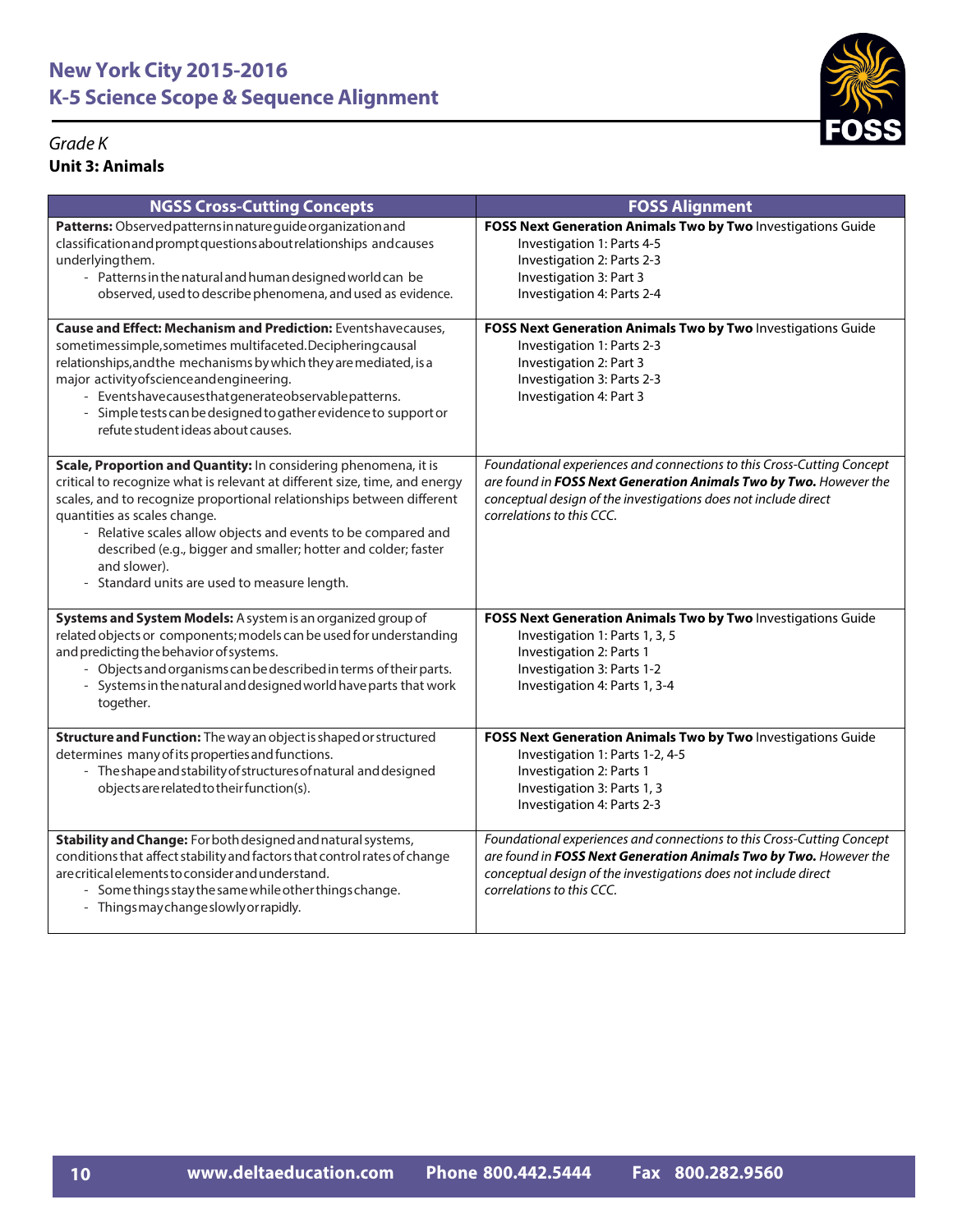

| <b>NYS Science Standard</b>                                                                                                                                                                                                                                                                                                                                                                                                                                                                                                                                                                                                                                                                                                                                                                                                                                                                                                                                                                                                                  | <b>FOSS Alignment</b>                                                                                                                                                                                                                                                                                                                    |
|----------------------------------------------------------------------------------------------------------------------------------------------------------------------------------------------------------------------------------------------------------------------------------------------------------------------------------------------------------------------------------------------------------------------------------------------------------------------------------------------------------------------------------------------------------------------------------------------------------------------------------------------------------------------------------------------------------------------------------------------------------------------------------------------------------------------------------------------------------------------------------------------------------------------------------------------------------------------------------------------------------------------------------------------|------------------------------------------------------------------------------------------------------------------------------------------------------------------------------------------------------------------------------------------------------------------------------------------------------------------------------------------|
| <b>Major Understandings</b>                                                                                                                                                                                                                                                                                                                                                                                                                                                                                                                                                                                                                                                                                                                                                                                                                                                                                                                                                                                                                  |                                                                                                                                                                                                                                                                                                                                          |
| LE 3.1a. Each animal has different structures that serve different<br>functions in growth, survival, and reproduction.<br>- Wings, legs, or fins enablesome animals to seekshelter and<br>escape predators.<br>- The mouth, including teeth, jaws, and tongue, enables some<br>animals to eat and drink.<br>Eyes, ears, tongue, and skin of some animals enablethe<br>$\overline{\phantom{a}}$<br>animals to sense their surroundings.<br>Claws, shells, spines, feathers, fur, scales, and color of body<br>$\blacksquare$<br>covering enable some animals to protect themselves from<br>predators and other environmental conditions, or enable<br>them to obtain food.<br>- Some animals have parts that are used to produce sounds and<br>smells to help the animal meet its needs.<br>The characteristics of some animals change as seasonal<br>$\overline{\phantom{a}}$<br>conditions change (e.g., fur grows and is shed to help regulate<br>body heat; body fat is a form of stored energy and it changes as<br>the seasons change). | FOSS Next Generation Plants and Animals Investigations Guide<br>Investigation 1: Part 4<br>Investigation 3: Parts 2-4<br>Investigation 4: Part 3<br>FOSS Next Generation Insects and Plants Investigations Guide<br>Investigation 1: Parts 1-3<br>Investigation 3: Parts 1-3<br>Investigation 4: Parts 2-3<br>Investigation 5: Parts 1-3 |
| LE 1.1a. Animals need air, water, and food in order to live and thrive.                                                                                                                                                                                                                                                                                                                                                                                                                                                                                                                                                                                                                                                                                                                                                                                                                                                                                                                                                                      | FOSS Next Generation Plants and Animals Investigations Guide<br>Investigation 3: Parts 1-4<br>Investigation 4: Part 3<br>FOSS Next Generation Insects and Plants Investigations Guide<br>Investigation 1: Parts 1-3<br>Investigation 3: Parts 1-4<br>Investigation 4: Parts 1-4<br>Investigation 5: Part 3                               |
| LE 3.1c. In order to survive in their environment, plants and<br>animals must be adapted to that environment.<br>- Seeds disperse by a plant's own mechanism and/or in a<br>variety of ways that can include wind, water, and animals.<br>- Animal adaptations include coloration for warning or<br>attraction, camouflage, defense mechanisms, movement,<br>hibernation, and migration.                                                                                                                                                                                                                                                                                                                                                                                                                                                                                                                                                                                                                                                     | FOSS Next Generation Plants and Animals Investigations Guide<br>Investigation 1: Part 4<br>Investigation 3: Parts 1-4<br>FOSS Next Generation Insects and Plants Investigations Guide<br>Investigation 2: Part 4<br>Investigation 5: Part 4                                                                                              |
| LE 2.2a. Plants and animals closely resemble their parents and<br>other individuals in their species.                                                                                                                                                                                                                                                                                                                                                                                                                                                                                                                                                                                                                                                                                                                                                                                                                                                                                                                                        | FOSS Next Generation Plants and Animals Investigations Guide<br>Investigation 4: Part 3<br>FOSS Next Generation Insects and Plants Investigations Guide<br>Investigation 1: Part 2<br>Investigation 2: Parts 1-2<br>Investigation 3: Parts 1-3<br>Investigation 4: Parts 1-3<br>Investigation 5: Parts 1-3                               |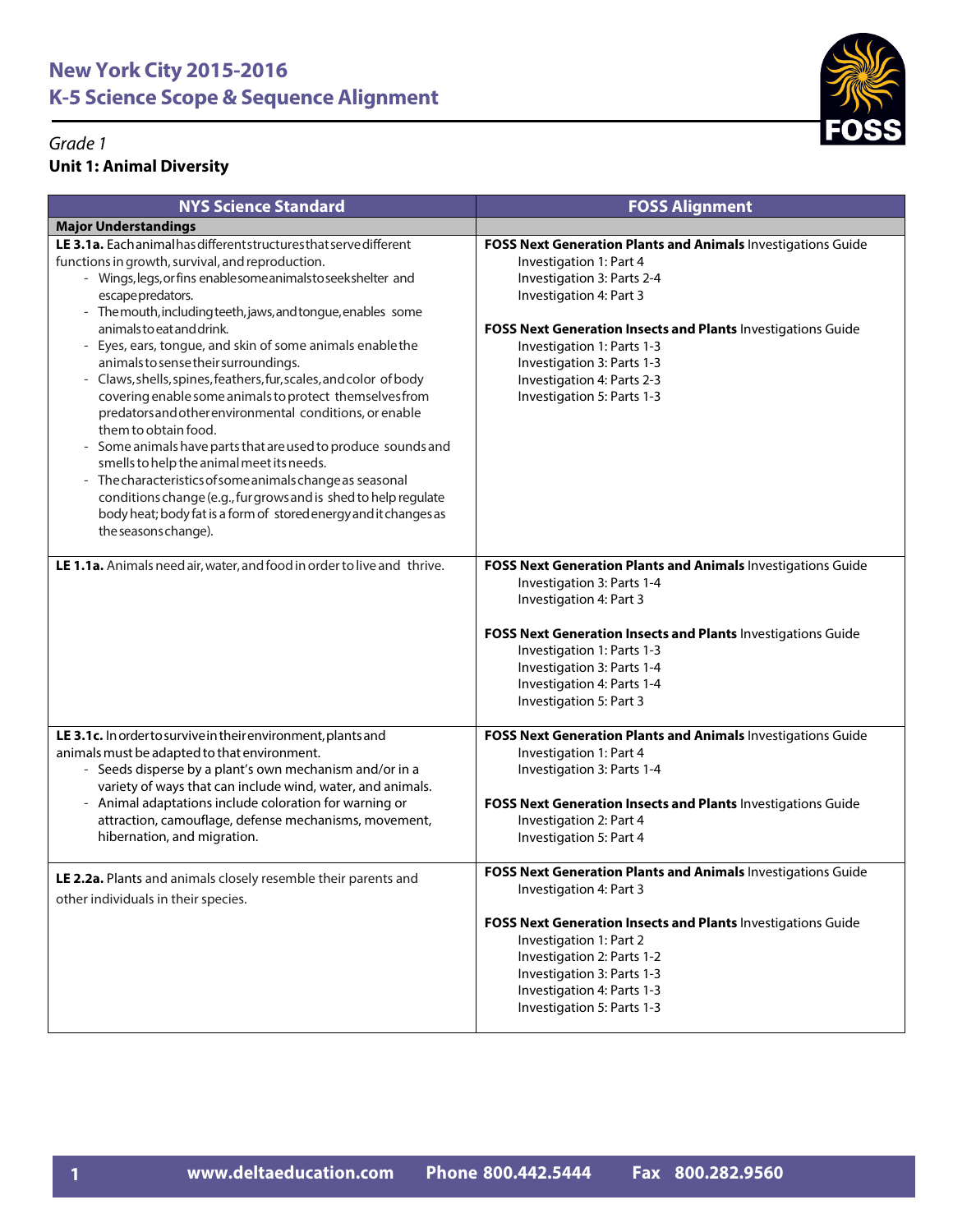

| <b>NYS Science Standard</b>                                                                                                                                                                                               | <b>FOSS Alignment</b>                                                                                                                                                                                                                                                                                                                         |
|---------------------------------------------------------------------------------------------------------------------------------------------------------------------------------------------------------------------------|-----------------------------------------------------------------------------------------------------------------------------------------------------------------------------------------------------------------------------------------------------------------------------------------------------------------------------------------------|
| <b>Major Understandings</b>                                                                                                                                                                                               |                                                                                                                                                                                                                                                                                                                                               |
| LE 2.1a. Some traits of living things have been inherited (e.g., color of<br>flowers and number of limbs of animals.                                                                                                      | FOSS Next Generation Plants and Animals Investigations Guide<br>Not specifically addressed but term may be introduced in<br>Investigation 4: Part 3                                                                                                                                                                                           |
|                                                                                                                                                                                                                           | FOSS Next Generation Insects and Plants Investigations Guide<br>Observational opportunities within investigations and Science<br>Resources Book. However the term "inherited" is not used.<br>Investigation 1: Part 2<br>Investigation 2: Parts 1-2<br>Investigation 3: Parts 1-3<br>Investigation 4: Parts 1-3<br>Investigation 5: Parts 1-3 |
| LE 2.2b. Plants and animals can transfer specific traits to their<br>offspring when they reproduce.                                                                                                                       | FOSS Next Generation Plants and Animals Investigations Guide<br>Not specifically addressed but term may be introduced in<br>Investigation 4: Part 3                                                                                                                                                                                           |
|                                                                                                                                                                                                                           | FOSS Next Generation Insects and Plants Investigations Guide<br>Observational opportunities within investigations and Science<br>Resources Book. However the term "trait" is not used.<br>Investigation 1: Part 2<br>Investigation 2: Parts 1-2<br>Investigation 3: Parts 1-3<br>Investigation 4: Parts 1-3<br>Investigation 5: Parts 1-3     |
| LE 4.1a. Plants and animals have life cycles. These may include<br>beginning of a life, development into an adult, reproduction as an<br>adult, and eventually death.                                                     | FOSS Next Generation Plants and Animals Investigations Guide<br>Not specifically addressed but term may be introduced in<br>Investigation 4: Part 3                                                                                                                                                                                           |
|                                                                                                                                                                                                                           | FOSS Next Generation Insects and Plants Investigations Guide<br>Investigation 1: Parts 1-3<br>Investigation 2: Parts 1-4<br>Investigation 3: Parts 1-4<br>Investigation 4: Parts 1-4<br>Investigation 5: Parts 1-4                                                                                                                            |
| LE 4.1e. Each generation of animals goes through changes in form<br>from youth to adult. This completed sequence of changes in form is<br>called a life cycle. Some insects change from egg to larva to pupa to<br>adult. | FOSS Next Generation Plants and Animals Investigations Guide<br>Not specifically addressed but term may be introduced in<br>Investigation 4: Part 3                                                                                                                                                                                           |
|                                                                                                                                                                                                                           | FOSS Next Generation Insects and Plants Investigations Guide<br>Investigation 1: Parts 1-3<br>Investigation 4: Parts 1-4<br>Investigation 5: Parts 1-4                                                                                                                                                                                        |
| LE 4.1f. Each kind of animal goes through its own stages of growth<br>and development during its life span.                                                                                                               | FOSS Next Generation Plants and Animals Investigations Guide<br>Investigation 4: Part 3                                                                                                                                                                                                                                                       |
|                                                                                                                                                                                                                           | FOSS Next Generation Insects and Plants Investigations Guide<br>Investigation 1: Parts 1-3<br>Investigation 3: Parts 1-4<br>Investigation 4: Parts 1-4<br>Investigation 5: Parts 1-4                                                                                                                                                          |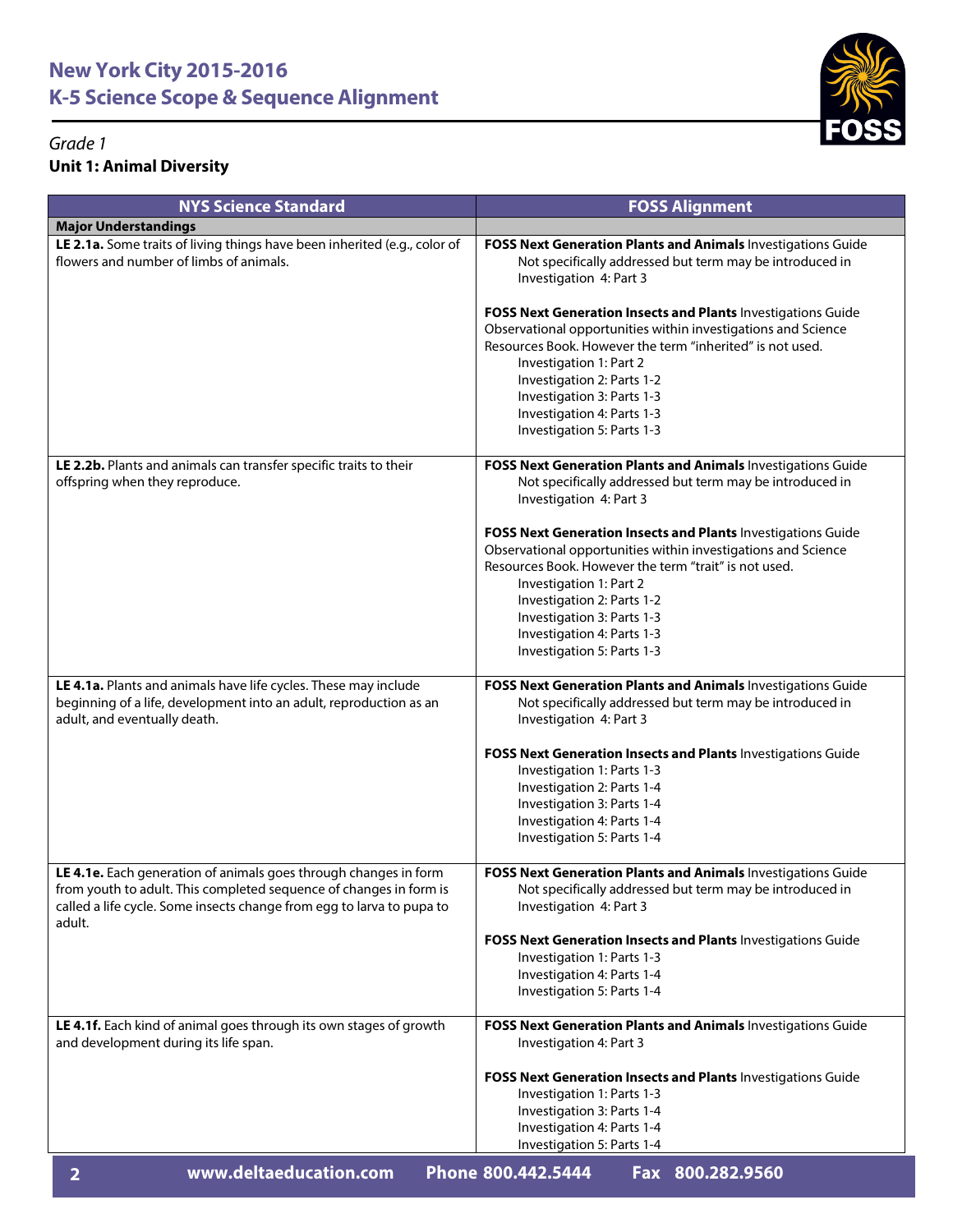

| <b>NYS Science Standard</b>                                                                                                       | <b>FOSS Alignment</b>                                                                                                                                                                                                                                                                                                                                                                                                     |
|-----------------------------------------------------------------------------------------------------------------------------------|---------------------------------------------------------------------------------------------------------------------------------------------------------------------------------------------------------------------------------------------------------------------------------------------------------------------------------------------------------------------------------------------------------------------------|
| <b>Major Understandings</b>                                                                                                       |                                                                                                                                                                                                                                                                                                                                                                                                                           |
| LE 4.1g. The length of time from an animal's birth to its death is called<br>its life span. Life spans of different animals vary. | <b>FOSS Next Generation Plants and Animals Investigations Guide</b><br>Not specifically addressed but term may be introduced in<br>Investigation 4: Part 3                                                                                                                                                                                                                                                                |
|                                                                                                                                   | <b>FOSS Next Generation Insects and Plants Investigations Guide</b><br>Length of stages of life cycles are observed and recorded in<br>investigations. Students read about length of life cycle stages in<br>Student Resources Book. Cumulative life span can be calculated from<br>student data.<br>Investigation 1: Parts 1-3<br>Investigation 3: Parts 1-4<br>Investigation 4: Parts 1-4<br>Investigation 5: Parts 1-5 |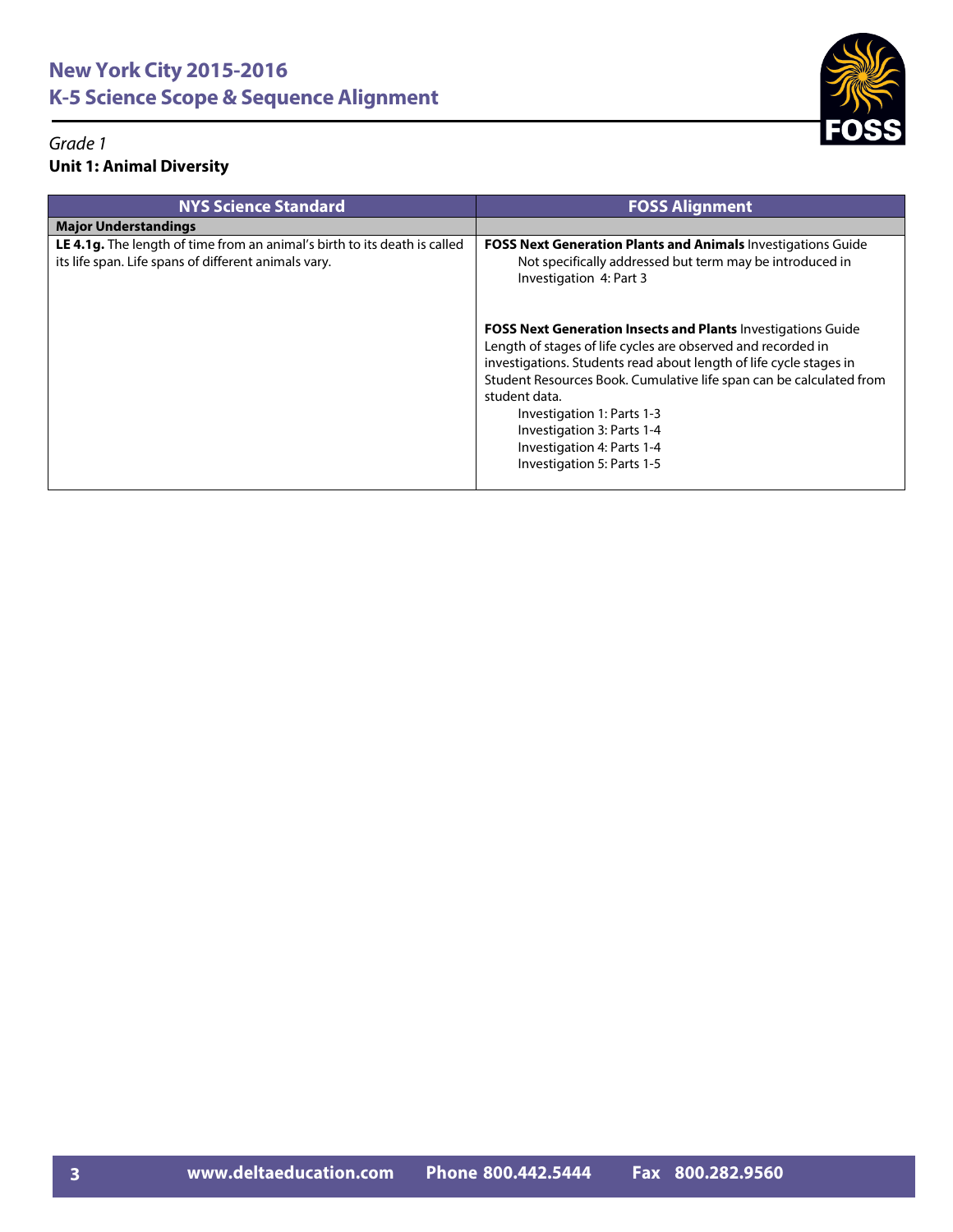

| <b>MST Standard</b>                                                                                                                                                                            | <b>FOSS Alignment</b>                                                                                                                                                                                                                                                                                                                                                                                  |
|------------------------------------------------------------------------------------------------------------------------------------------------------------------------------------------------|--------------------------------------------------------------------------------------------------------------------------------------------------------------------------------------------------------------------------------------------------------------------------------------------------------------------------------------------------------------------------------------------------------|
| <b>Standard 2: Information Systems</b>                                                                                                                                                         |                                                                                                                                                                                                                                                                                                                                                                                                        |
| Key Idea 1: Information technology is used to retrieve, process, and<br>communicate information as a tool to enhance learning.                                                                 | FOSS Next Generation Plants and Animals Investigations Guide<br>Investigation 1: Parts 1, 3-4<br>Investigation 2: Parts 1, 2<br>Investigation 3: Parts 1-4<br>Investigation 4: Part 3<br>FOSS Next Generation Insects and Plants Investigations Guide<br>Investigation 1: Part 2<br>Investigation 2: Parts 2-4<br>Investigation 3: Parts 2, 4<br>Investigation 4: Parts 2-3<br>Investigation 5: Part 3 |
| <b>Standard 6: Interconnectedness: Common Themes</b>                                                                                                                                           |                                                                                                                                                                                                                                                                                                                                                                                                        |
| Key Idea 1: Through systems thinking, people can recognize the<br>commonalities that exist among all systems and how parts of a system<br>interrelate and combine to performspecificfunctions. | FOSS Next Generation Plants and Animals Investigations Guide<br>Investigation 3: Parts 1                                                                                                                                                                                                                                                                                                               |
| Key Idea 2: Models are simplified representations of objects, structures,<br>or systems used in analysis, explanation, interpretation, ordesign.                                               | FOSS Next Generation Plants and Animals Investigations Guide<br>Investigation 1: Part 3<br>Investigation 3: Parts 1, 2<br>FOSS Next Generation Insects and Plants Investigations Guide<br>Investigation 2: Part 4<br>Investigation 3: Part 4<br>Investigation 5: Part 4                                                                                                                                |
| Key Idea 4: Equilibrium is a state of stability due either to a lack of change<br>(static equilibrium) or a balance betweenopposingforces (dynamic<br>equilibrium).                            | Foundational experiences and connections to this Key Idea are found in<br><b>FOSS Next Generation Plants and Animals and FOSS Next</b><br>Generation Insects and Plants. However the conceptual design of the<br>investigations does not include direct correlations to this Key Idea.                                                                                                                 |
| Key Idea 5: Identifying patterns of change is necessary for making<br>predictions about future behavior and conditions.                                                                        | FOSS Next Generation Plants and Animals Investigations Guide<br>Investigation 1: Parts 3-4<br>Investigation 2: Part 2<br>Investigation 4: Part 2<br>FOSS Next Generation Insects and Plants Investigations Guide<br>Investigation 1: Part 3<br>Investigation 2: Part 3<br>Investigation 3: Part 3<br>Investigation 4: Part 2<br>Investigation 5: Part 1                                                |
| Key Idea 6: In order to arrive at the best solution that meets criteria<br>within constraints, it is often necessary to make trade-offs.                                                       | FOSS Next Generation Plants and Animals Investigations Guide<br>Investigation 3: Parts 3-4<br>FOSS Next Generation Insects and Plants Investigations Guide<br>Investigation 3: Part 4                                                                                                                                                                                                                  |
|                                                                                                                                                                                                | Investigation 5: Part 2                                                                                                                                                                                                                                                                                                                                                                                |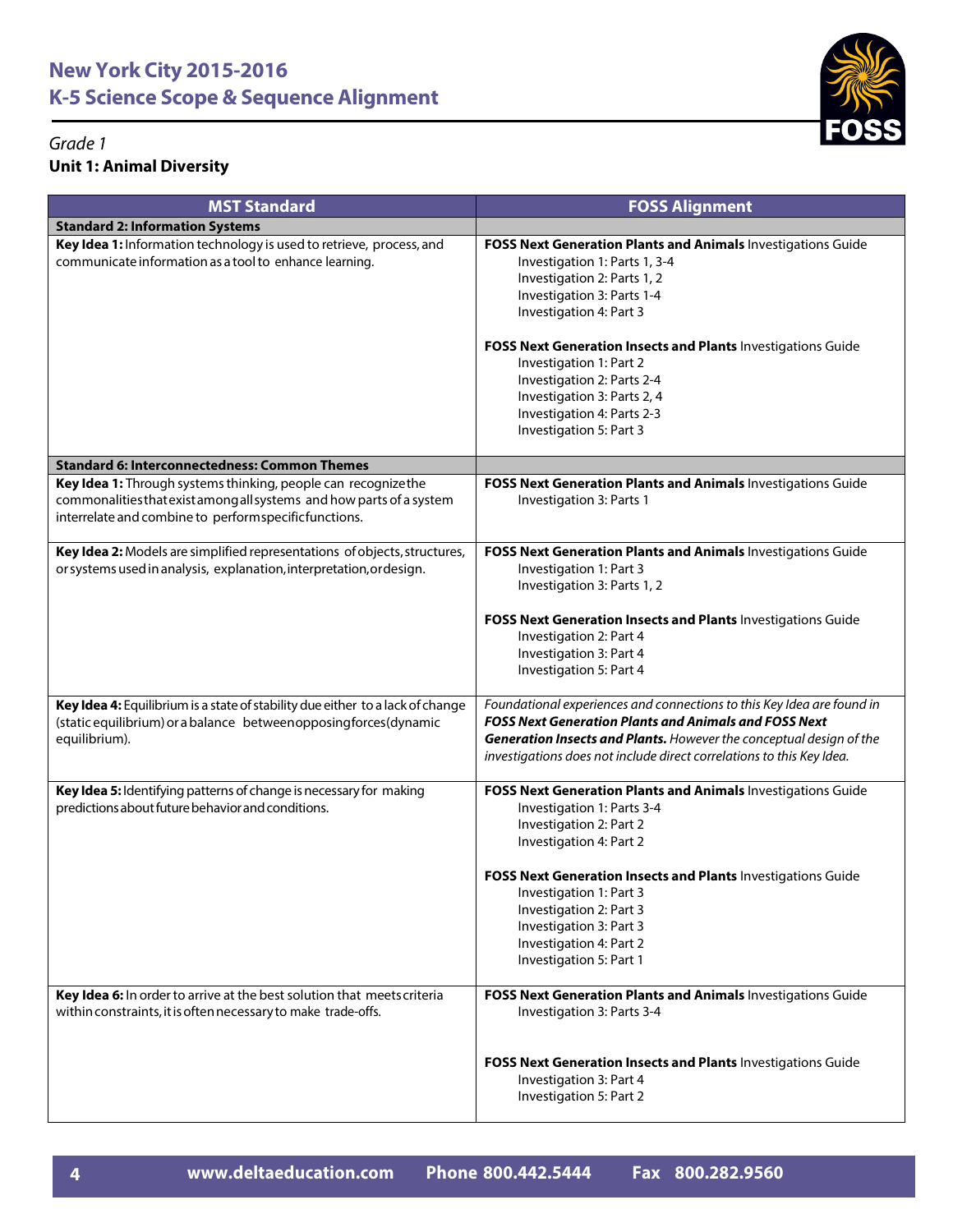

| <b>NGSS Cross-Cutting Concepts</b>                                                                                                                                                                                                                                                                                                                                                                             | <b>FOSS Alignment</b>                                                                                                                                                                                                                                                                                                                                                                          |
|----------------------------------------------------------------------------------------------------------------------------------------------------------------------------------------------------------------------------------------------------------------------------------------------------------------------------------------------------------------------------------------------------------------|------------------------------------------------------------------------------------------------------------------------------------------------------------------------------------------------------------------------------------------------------------------------------------------------------------------------------------------------------------------------------------------------|
| Patterns: Observed patterns in nature guide organization and<br>classification and prompt questions about relationships and causes<br>underlyingthem.<br>- Patterns in the natural and human designed world can be<br>observed, used to describe phenomena, and used as evidence.                                                                                                                              | FOSS Next Generation Plants and Animals Investigations Guide<br>Investigation 1: Parts 3-4<br>Investigation 2: Part 2<br>Investigation 4: Part 2<br><b>FOSS Next Generation Insects and Plants Investigations Guide</b><br>Investigation 1: Part 3<br>Investigation 2: Part 3<br>Investigation 3: Part 3<br>Investigation 4: Part 2<br>Investigation 5: Part 1                                 |
| Cause and Effect: Mechanismand Prediction. Eventshavecauses,<br>sometimes simple, sometimes multifaceted. Deciphering causal<br>relationships, and the mechanisms by which they are mediated, is a major<br>activity of science and engineering.<br>- Eventshavecausesthatgenerateobservablepatterns.<br>- Simple tests can be designed to gather evidence to support or<br>refute student ideas about causes. | FOSS Next Generation Plants and Animals Investigations Guide<br>Investigation 1: Parts 1, 3<br>Investigation 2: Part 2<br>Investigation 4: Parts 1-2<br>FOSS Next Generation Insects and Plants Investigations Guide<br>Investigation 2: Parts 1-2                                                                                                                                             |
| Systems and System Models: A system is an organized group of<br>related objects or components; models can be used for understanding<br>and predicting the behavior of systems.<br>- Objects and organisms can be described in terms of their parts.<br>- Systems in the natural and designed world have parts that work<br>together.                                                                           | FOSS Next Generation Plants and Animals Investigations Guide<br>Investigation 3: Part 1                                                                                                                                                                                                                                                                                                        |
| Structure and Function: The way an object is shaped or structured<br>determines many of its properties and functions.<br>- The shape and stability of structures of natural and designed<br>objects are related to their function(s).                                                                                                                                                                          | FOSS Next Generation Plants and Animals Investigations Guide<br>Investigation 1: Parts 2-3<br>Investigation 2: Parts 1-2<br>Investigation 3: Parts 2-3<br>Investigation 4: Part 2<br>FOSS Next Generation Insects and Plants Investigations Guide<br>Investigation 1: Parts 1-2<br>Investigation 2: Part 3<br>Investigation 3: Parts 3-4<br>Investigation 4: Part 2<br>Investigation 5: Part 1 |
| Stability and Change: For both designed and natural systems,<br>conditions that affect stability and factors that control rates of change<br>are critical elements to consider and understand.<br>- Some things stay the same while other things change.<br>- Things may change slowly or rapidly.                                                                                                             | Foundational experiences and connections to this Cross-Cutting Concept<br>are found in FOSS Next Generation Plants and Animals and FOSS<br>Next Generation Insects and Plants. However the conceptual design of<br>the investigations does not include direct correlations to this CCC.                                                                                                        |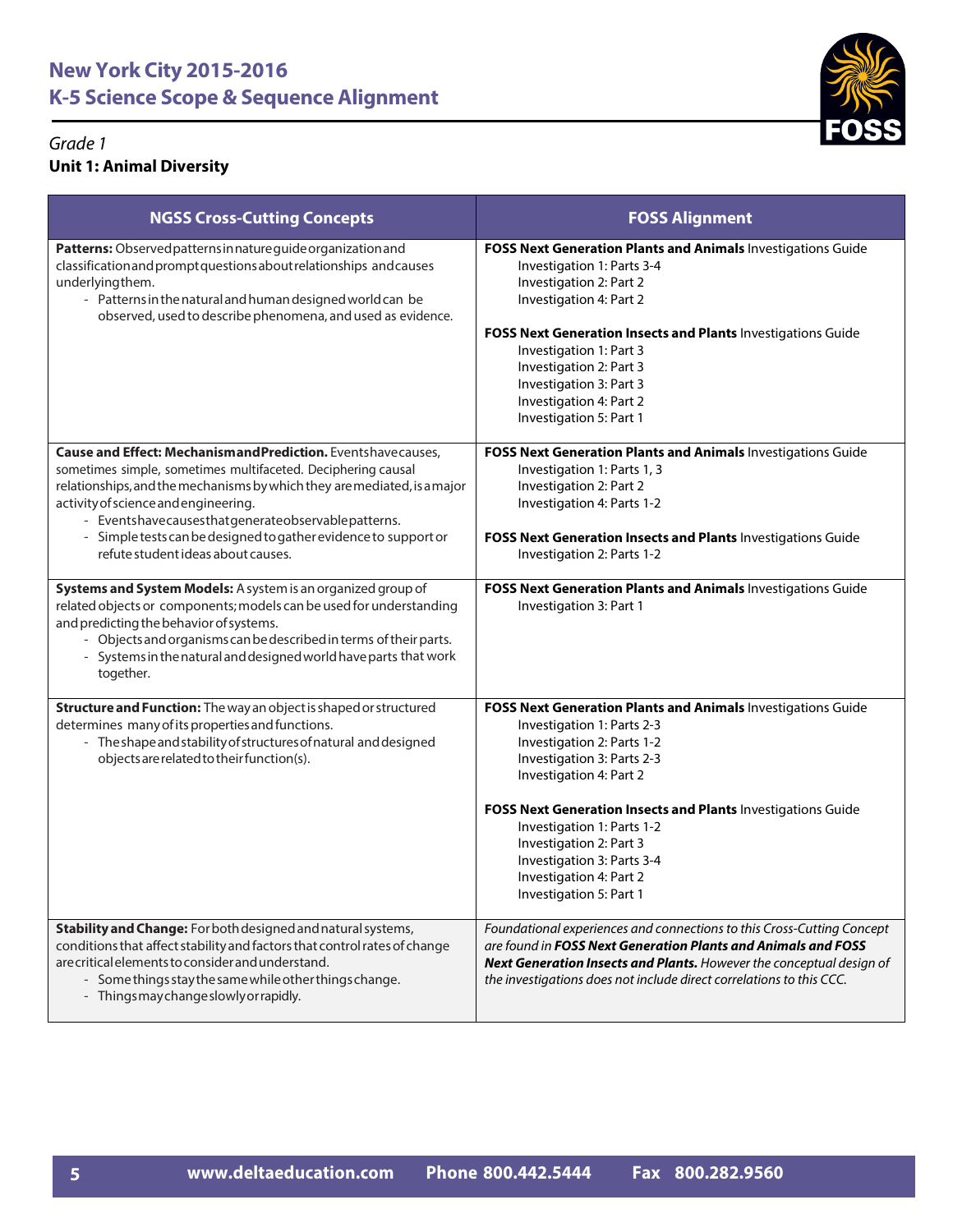## **Unit 2: Properties of Matter**



| <b>NYS Science Standard</b>                                                                                                                                                                                                                                                                                                                                       | <b>FOSS Alignment</b>                                                                                                                                                                                   |
|-------------------------------------------------------------------------------------------------------------------------------------------------------------------------------------------------------------------------------------------------------------------------------------------------------------------------------------------------------------------|---------------------------------------------------------------------------------------------------------------------------------------------------------------------------------------------------------|
| <b>Major Understandings</b>                                                                                                                                                                                                                                                                                                                                       |                                                                                                                                                                                                         |
| PS 3.2a. Matter exists in three states: solid, liquid, gas.<br>- Solids have a definite shape and volume.<br>- Liquids do not have a definite shape but have a<br>definite volume.<br>- Gases do not hold their shape or volume.                                                                                                                                  | FOSS Next Generation Solids and Liquids Investigations Guide<br>Investigation 1: Parts 1-5<br>Investigation 2: Parts 1-4<br>Investigation 3: Parts 1-5                                                  |
| PS 2.1c. Water is recycled by natural processes on Earth.<br>- evaporation: changing of water (liquid) into water<br>vapor (gas)<br>- condensation: changing of water vapor (gas) into<br>water (liquid)<br>- precipitation: rain, sleet, snow, hail<br>- runoff: water flowing on Earth's surface<br>- groundwater: water that moves downward into the<br>ground | FOSS Next Generation Pebbles, Sand and Silt Investigations Guide<br>Investigation 4: Parts 3-4<br><b>FOSS Next Generation Air and Weather</b><br><b>Investigations Guide</b><br>Investigation 2: Part 3 |
| PS 3.2c. Changes in the properties or materials of objects can be<br>observed and described.                                                                                                                                                                                                                                                                      | FOSS Next Generation Solids and Liquids Investigations Guide<br>Investigation 1: Parts 1-5<br>Investigation 2: Parts 1-4<br>Investigation 3: Parts 1-5                                                  |
| PS 3.1e. The material(s) an object is made up of determine<br>some specific properties of the object (sink/float,<br>conductivity, magnetism). Properties can be observed or measured<br>with tools such as hand lenses, metric rulers, thermometers,<br>balances, magnets, circuit testers, and graduated cylinders.                                             | FOSS Next Generation Solids and Liquids Investigations Guide<br>Investigation 1: Parts 2-4<br>Investigation 2: Parts 2-3<br>Investigation 3: Part 2                                                     |
| PS 3.1f. Objects and/or materials can be sorted or classified<br>according to their properties.                                                                                                                                                                                                                                                                   | FOSS Next Generation Solids and Liquids Investigations Guide<br>Investigation 1: Parts 2-3<br>Investigation 2: Part 2<br>Investigation 3: Part 2                                                        |
| PS 3.1c. Objects have properties that can be observed, described,<br>and/ormeasured:length, width, volume, size, shape, massor weight,<br>temperature, texture, flexibility, reflectiveness of light.                                                                                                                                                             | FOSS Next Generation Solids and Liquids Investigations Guide<br>Investigation 1: Parts 1-3<br>Investigation 2: Parts 1-2<br>Investigation 3: Parts 1-2, 4<br>Investigation 4: Parts 1-5                 |
| <b>PS 3.1d.</b> Measurements can be made with standard metric units<br>and nonstandard units. (Note: Exceptions to the metric system usage<br>are found in meteorology.)                                                                                                                                                                                          | FOSS Next Generation Solids and Liquids Investigations Guide<br>Investigation 1: Part 4<br>Investigation 2: Part 3<br>Investigation 3: Parts 2, 4                                                       |
| PS 3.1g. Some properties of an object are dependent on the<br>conditions of the present surroundings in which the object<br>exists.<br>- temperature: hot or cold<br>- lighting: shadows, color<br>- moisture: wet or dry                                                                                                                                         | FOSS Next Generation Solids and Liquids Investigations Guide<br>Investigation 1: Part 5<br>Investigation 2: Part 4<br>Investigation 3: Part 5<br>Investigation 4: Parts 1-5                             |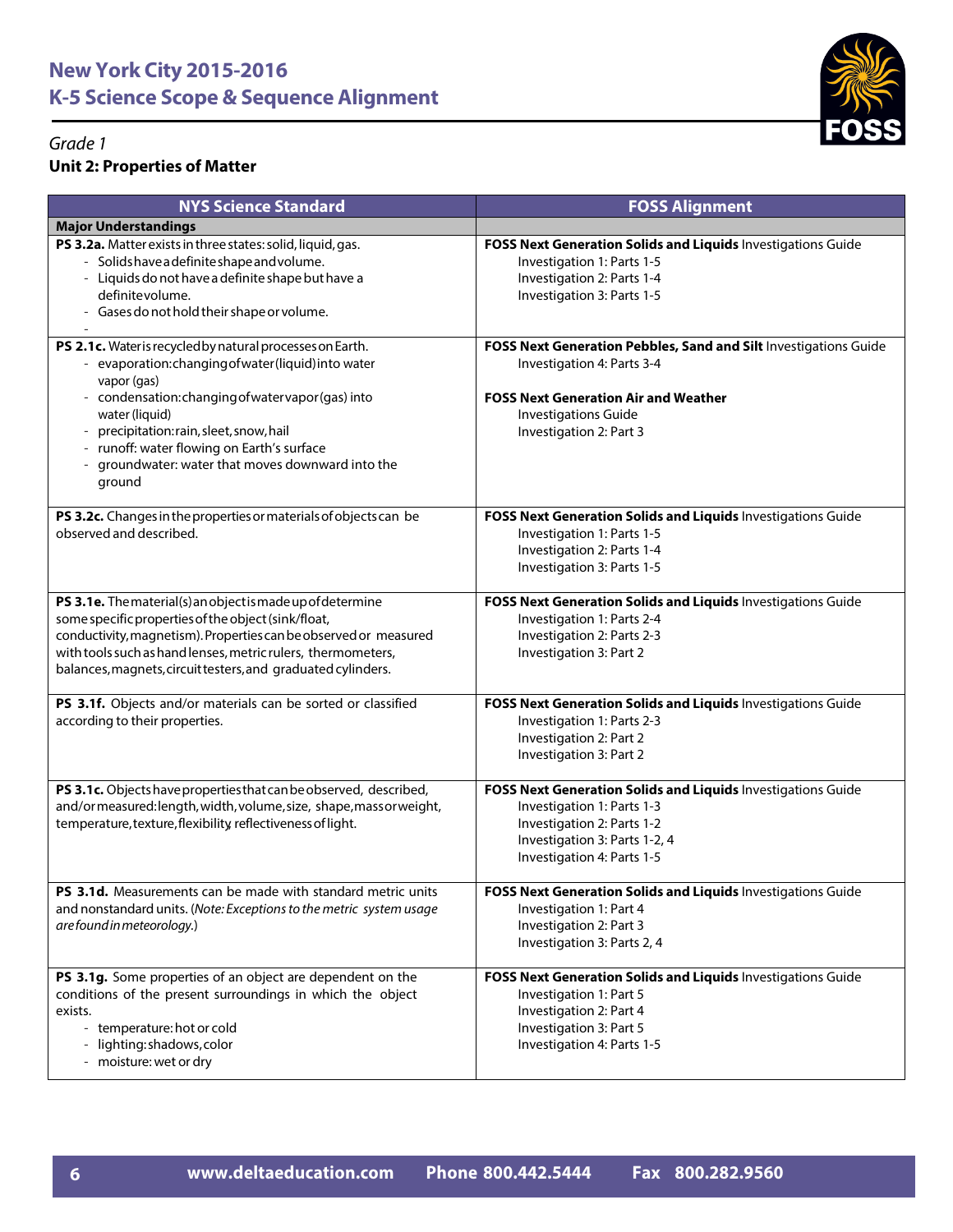

#### *Grade 1* **Unit 2: Properties of Matter**

| <b>MST Standard</b>                                                                                                                                                                                                                                                                                                                      | <b>FOSS Alignment</b>                                                                                                                                                                   |
|------------------------------------------------------------------------------------------------------------------------------------------------------------------------------------------------------------------------------------------------------------------------------------------------------------------------------------------|-----------------------------------------------------------------------------------------------------------------------------------------------------------------------------------------|
| <b>Standard 2: Information Systems</b>                                                                                                                                                                                                                                                                                                   |                                                                                                                                                                                         |
| Key Idea 1: Information technology is used to retrieve, process, and<br>communicate information as a tool to enhance learning.                                                                                                                                                                                                           | FOSS Next Generation Solids and Liquids Investigations Guide<br>Investigation 1: Part 1<br>Investigation 2: Parts 1, 3<br>Investigation 3: Parts 2, 4<br>Investigation 4: Parts 3, 4    |
| <b>Standard 6: Interconnectedness: Common Themes</b>                                                                                                                                                                                                                                                                                     |                                                                                                                                                                                         |
| Key Idea 1: Through systems thinking, people can recognize the<br>commonalities that exist among all systems and how parts of a system<br>interrelate and combine to performspecificfunctions.                                                                                                                                           | FOSS Next Generation Solids and Liquids Investigations Guide<br>Investigation 1: Part 4                                                                                                 |
| Key Idea 2: Models are simplified representations of objects, structures,<br>or systems used in analysis, explanation, interpretation, ordesign.                                                                                                                                                                                         | FOSS Next Generation Solids and Liquids Investigations Guide<br>Investigation 1: Part 4<br>Investigation 2: Part 3<br>Investigation 3: Parts 2, 4                                       |
| Key Idea 3: The grouping of magnitudes of size, time, frequency, and<br>pressures or other units of measurement into a series of relative order<br>provides a useful way to deal with the immense range and the changes<br>in scale that affect the behavior and design of systems.                                                      | FOSS Next Generation Solids and Liquids Investigations Guide<br>Investigation 2: Part 3                                                                                                 |
| Key Idea 4: Equilibrium is a state of stability due either to a lack of<br>change (static equilibrium) or a balance betweenopposingforces<br>(dynamicequilibrium).                                                                                                                                                                       | FOSS Next Generation Solids and Liquids Investigations Guide<br>Investigation 4: Part 4                                                                                                 |
| Key Idea 5: Identifying patterns of change is necessary for making<br>predictions about future behavior and conditions.                                                                                                                                                                                                                  | FOSS Next Generation Solids and Liquids Investigations Guide<br>Investigation 1: Part 3<br>Investigation 2: Part 3<br>Investigation 3: Part 4                                           |
| Key Idea 6: In order to arrive at the best solution that meets criteria<br>within constraints, it is often necessary to make trade-offs.                                                                                                                                                                                                 | FOSS Next Generation Solids and Liquids Investigations Guide<br>Investigation 1: Part 4                                                                                                 |
| <b>Standard 7: Interdisciplinary Problem Solving</b>                                                                                                                                                                                                                                                                                     |                                                                                                                                                                                         |
| Key Idea 1: The knowledge and skills of mathematics, science, and<br>technology are used together to make informed decisions and solve<br>problems, especially those relating to issues of<br>science/technology/society, consumer decision making, design, and<br>inquiryinto phenomena.                                                | FOSS Next Generation Solids and Liquids Investigations Guide<br>Investigation 2: Part 3                                                                                                 |
| Key Idea 2: Solving interdisciplinary problems involves a variety of skills<br>and strategies, including effective work habits; gathering and processing<br>information; generating andanalyzingideas; realizingideas; making<br>connections among the common themes of mathematics, science, and<br>technology; and presenting results. | FOSS Next Generation Solids and Liquids Investigations Guide<br>Investigation 1: Parts 1-5<br>Investigation 2: Parts 1, 3-4<br>Investigation 3: Parts 1-5<br>Investigation 4: Parts 1-5 |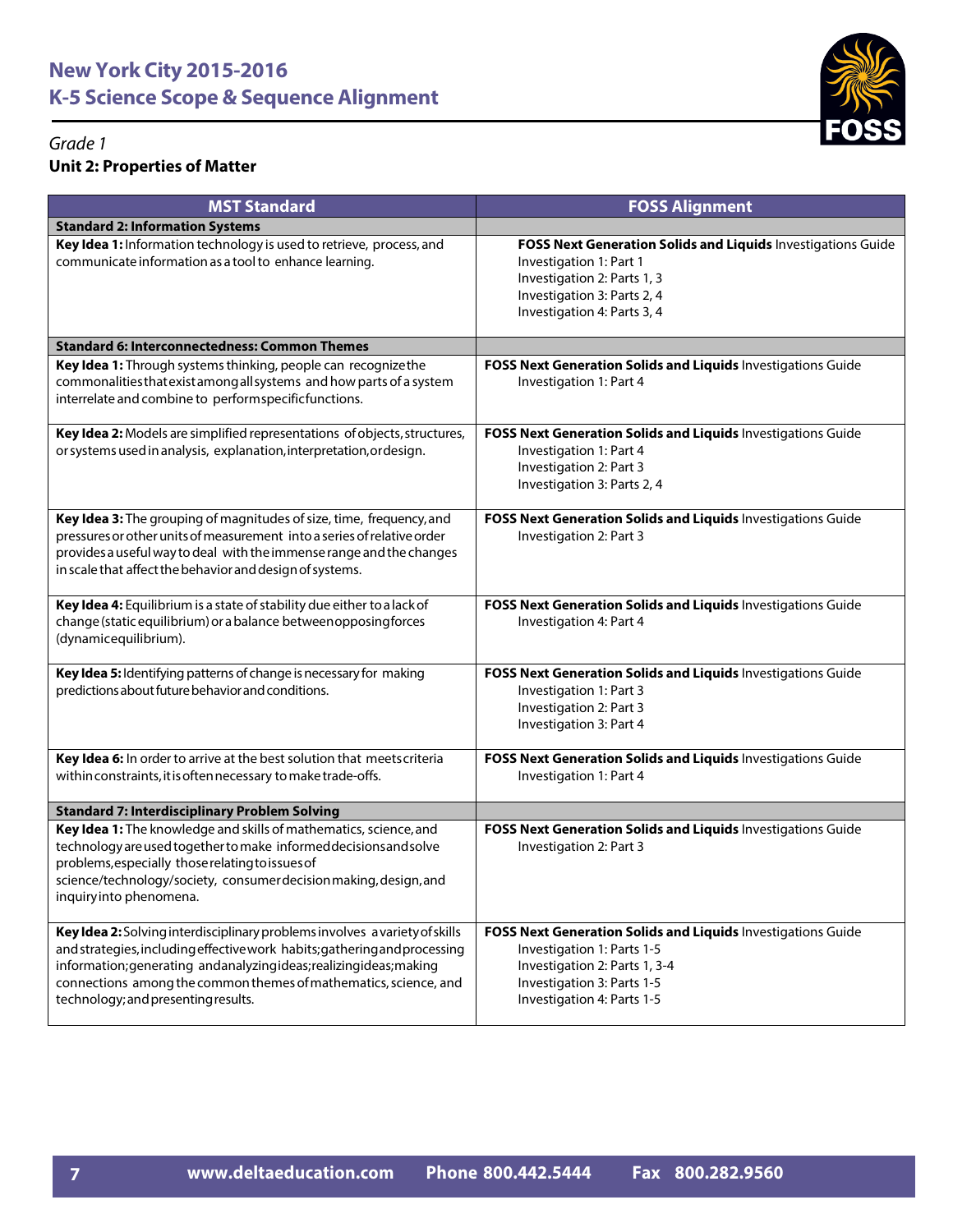

## **Unit 2: Properties of Matter**

| <b>NGSS Cross-Cutting Concepts</b>                                                                                                                                                                                                                                                                                                                                                                                                                        | <b>FOSS Alignment</b>                                                                                                                                    |
|-----------------------------------------------------------------------------------------------------------------------------------------------------------------------------------------------------------------------------------------------------------------------------------------------------------------------------------------------------------------------------------------------------------------------------------------------------------|----------------------------------------------------------------------------------------------------------------------------------------------------------|
| Patterns: Observed patterns in nature guide organization and<br>classification and prompt questions about relationships and causes<br>underlyingthem.<br>- Patterns in the natural and human designed world can be<br>observed, used to describe phenomena, and used as evidence.                                                                                                                                                                         | FOSS Next Generation Solids and Liquids Investigations Guide<br>Investigation 1: Part 3<br>Investigation 2: Part 3<br>Investigation 3: Part 4            |
| <b>Cause and Effect: Mechanism and Prediction: Eventshavecauses,</b><br>sometimessimple, sometimes multifaceted. Deciphering causal<br>relationships, and the mechanisms by which they are mediated, is a<br>major activity of science and engineering.<br>- Eventshavecausesthatgenerateobservablepatterns.<br>- Simple tests can be designed to gather evidence to support or<br>refute student ideas about causes.                                     | FOSS Next Generation Solids and Liquids Investigations Guide<br>Investigation 2: Part 3<br>Investigation 3: Parts 2, 4<br>Investigation 4: Parts 1, 3, 4 |
| Scale, Proportion and Quantity: In considering phenomena, it is<br>critical to recognize what is relevant at different size, time, and energy<br>scales, and to recognize proportional relationships between different<br>quantities as scales change.<br>- Relative scales allow objects and events to be compared and<br>described (e.g., bigger and smaller; hotter and colder; faster<br>and slower).<br>- Standard units are used to measure length. | FOSS Next Generation Solids and Liquids Investigations Guide<br>Investigation 2: Part 3                                                                  |
| Systems and System Models: A system is an organized group of<br>related objects or components; models can be used for understanding<br>and predicting the behavior of systems.<br>- Objects and organisms can be described in terms of their parts.<br>- Systems in the natural and designed world have parts that work<br>together.                                                                                                                      | FOSS Next Generation Solids and Liquids Investigations Guide<br>Investigation 1: Part 4                                                                  |
| <b>Energy and Matter: Flows, Cycles, and Conservation:</b><br>Tracking energy and matter flows into, out of, and within systems helps<br>one understand their system's behavior.<br>- Objects may break into smaller pieces, be put together into larger<br>pieces, or change shapes.                                                                                                                                                                     | FOSS Next Generation Solids and Liquids Investigations Guide<br>Investigation 4: Part 4                                                                  |
| Structure and Function: The way an object is shaped or structured<br>determines many of its properties and functions.<br>- The shape and stability of structures of natural and designed<br>objects are related to their function(s).                                                                                                                                                                                                                     | FOSS Next Generation Solids and Liquids Investigations Guide<br>Investigation 1: Part 4                                                                  |
| Stability and Change: For both designed and natural systems,<br>conditions that affect stability and factors that control rates of change<br>are critical elements to consider and understand.<br>- Some things stay the same while other things change.<br>- Thingsmay change slowly or rapidly.                                                                                                                                                         | FOSS Next Generation Solids and Liquids Investigations Guide<br>Investigation 4: Part 4                                                                  |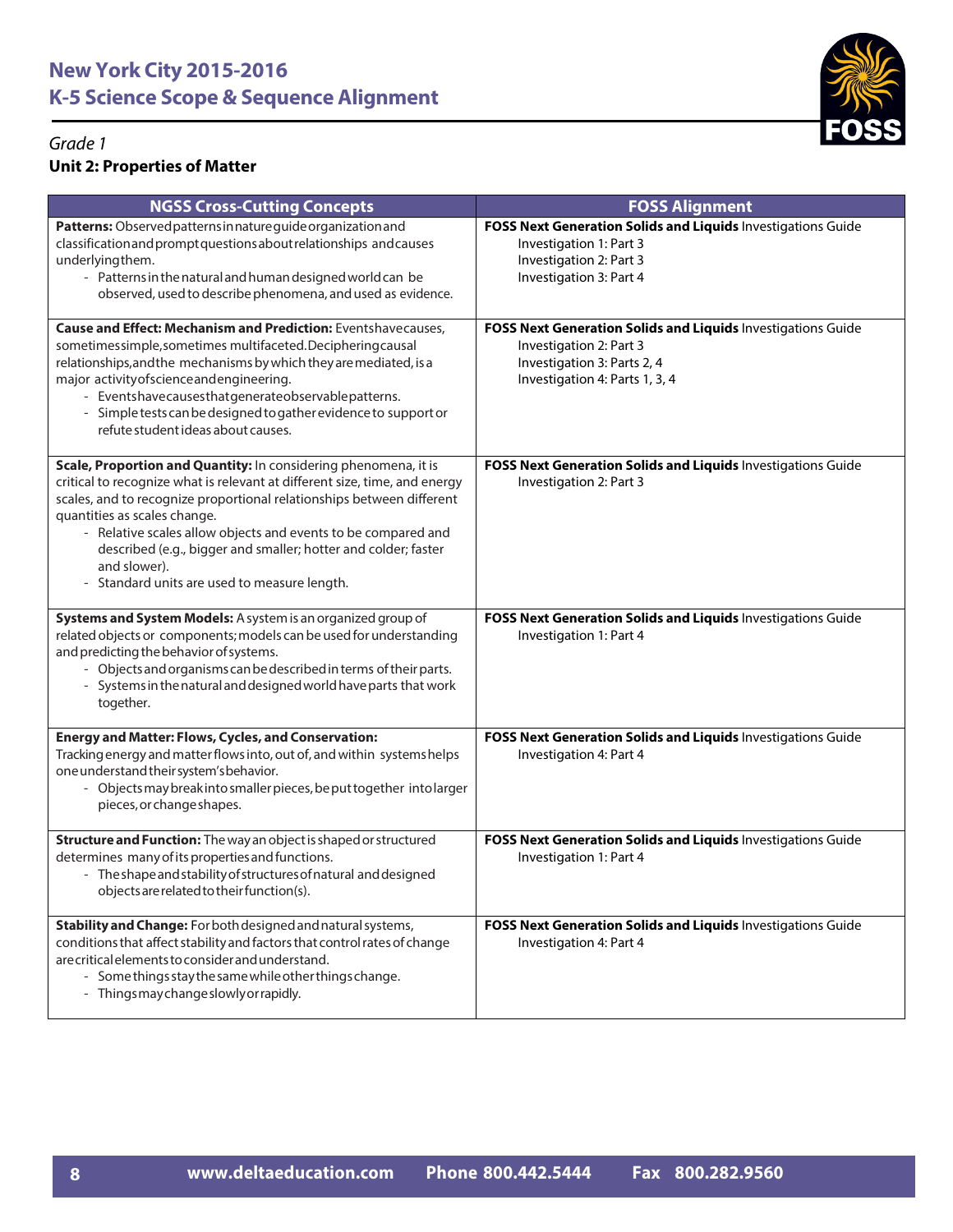



#### **Unit 3: Weather and Seasons**

| <b>NYS Science Standard</b>                                                                                                                                                                                                                                                                                                                                                                                                                                                                                          | <b>FOSS Alignment</b>                                                                                                                            |
|----------------------------------------------------------------------------------------------------------------------------------------------------------------------------------------------------------------------------------------------------------------------------------------------------------------------------------------------------------------------------------------------------------------------------------------------------------------------------------------------------------------------|--------------------------------------------------------------------------------------------------------------------------------------------------|
| <b>Major Understandings</b>                                                                                                                                                                                                                                                                                                                                                                                                                                                                                          |                                                                                                                                                  |
| PS 1.1a. Natural cycles and patterns include:<br>Earth spinning around once every 24 hours (rotation), resulting in<br>day and night<br>Earth moving in a path around the Sun (revolution), resulting in<br>oneEarthyear<br>the length of daylight and darkness varying with the seasons<br>$\overline{\phantom{a}}$<br>weather changing from day to day and through the seasons<br>the appearance of the Moon changing as it moves in a path<br>$\overline{\phantom{a}}$<br>around Earth to complete a single cycle | <b>FOSS Next Generation Air and Weather Investigations Guide</b><br>Investigation 2: Parts 2, 4<br>Investigation 4: Parts 1-3                    |
| PS 2.1a. Weather is the condition of the outside air at a particular<br>moment.                                                                                                                                                                                                                                                                                                                                                                                                                                      | FOSS Next Generation Air and Weather Investigations Guide<br>Investigation 2: Part 1                                                             |
| PS 2.1b. Weather can be described and measured by:<br>- temperature<br>wind speed and direction<br>$\overline{\phantom{a}}$<br>form and amount of precipitation<br>generalsky conditions (cloudy, sunny, partly cloudy)<br>$\overline{\phantom{0}}$                                                                                                                                                                                                                                                                  | FOSS Next Generation Air and Weather Investigations Guide<br>Investigation 2: Parts 1-3<br>Investigation 3: Parts 1-5<br>Investigation 4: Part 1 |
| PS 3.1g. Some properties of an object are dependent on the conditions<br>of the present surroundings in which the object exists.<br>- temperature: hot or cold<br>- lighting: shadows, color<br>- moisture: wet or dry                                                                                                                                                                                                                                                                                               | FOSS Next Generation Air and Weather Investigations Guide<br>Investigation 2: Parts 2-3                                                          |
| PS 1.1b. Humans organize time into units based on natural motions of<br>Earth:<br>- second, minute, hour<br>- week, month                                                                                                                                                                                                                                                                                                                                                                                            | FOSS Next Generation Air and Weather Investigations Guide<br>Investigation 2: Part 4                                                             |
| PS 1.1c. The Sun and other stars appear to move in a recognizable<br>pattern both daily and seasonally.                                                                                                                                                                                                                                                                                                                                                                                                              | FOSS Next Generation Air and Weather Investigations Guide<br>Investigation 2: Part 4                                                             |
| PS 4.2a. Everydayeventsinvolveoneformofenergybeing changed to<br>another                                                                                                                                                                                                                                                                                                                                                                                                                                             | FOSS Next Generation Air and Weather Investigations Guide<br>Investigation 3: Parts 2, 3, 5                                                      |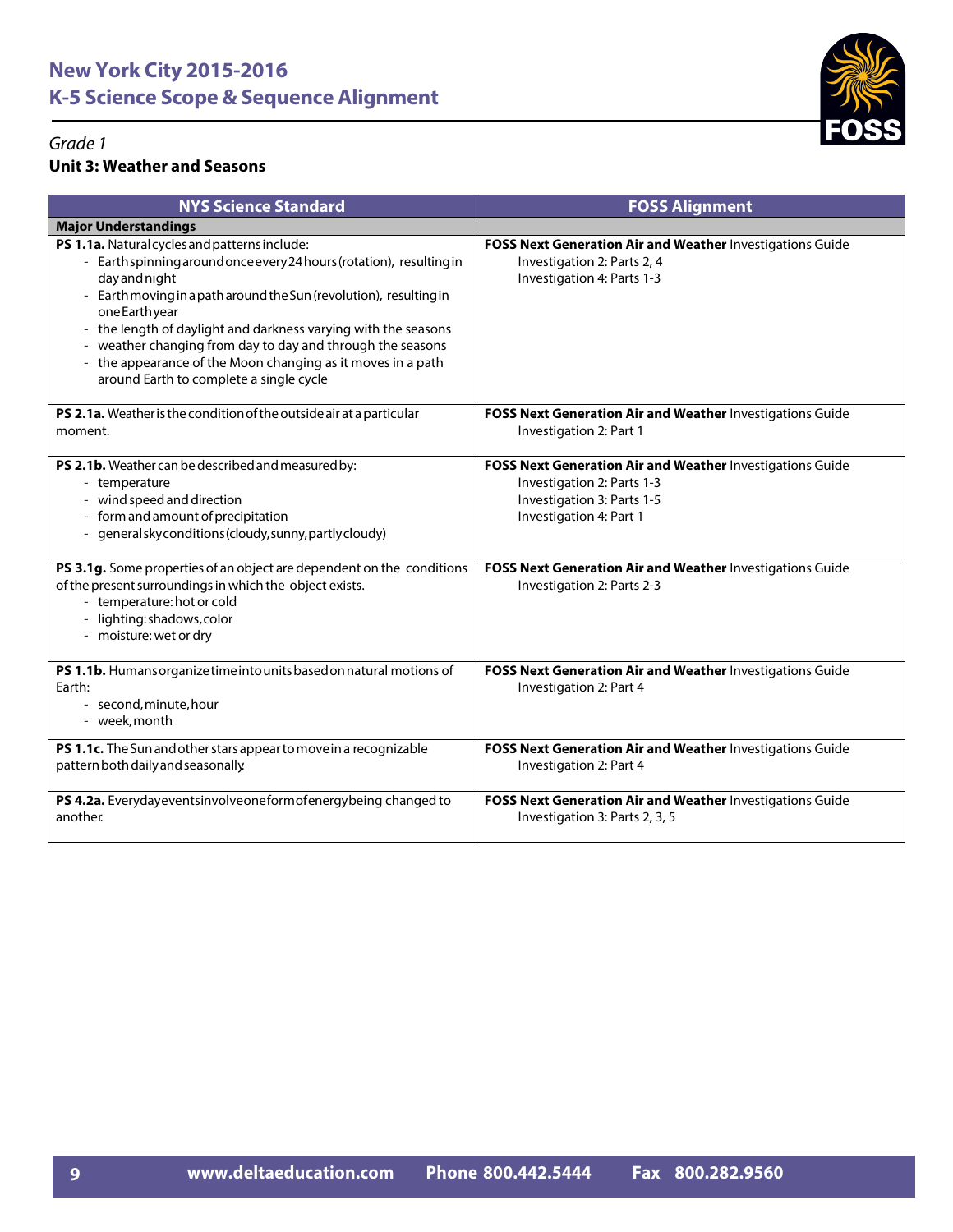

#### *Grade 1* **Unit 3: Weather and Seasons**

| <b>MST Standard</b>                                                                                                                                                                                                                                                                                                                      | <b>FOSS Alignment</b>                                                                                                                                                             |
|------------------------------------------------------------------------------------------------------------------------------------------------------------------------------------------------------------------------------------------------------------------------------------------------------------------------------------------|-----------------------------------------------------------------------------------------------------------------------------------------------------------------------------------|
| <b>Standard 2: Information Systems</b>                                                                                                                                                                                                                                                                                                   |                                                                                                                                                                                   |
| Key Idea 1: Information technology is used to retrieve, process, and<br>communicate information as a tool to enhance learning.                                                                                                                                                                                                           | FOSS Next Generation Air and Weather Investigations Guide<br>Investigation 1: Part 2<br>Investigation 2: Part 3<br>Investigation 3: Part 2<br>Investigation 4: Part 1             |
| <b>Standard 6: Interconnectedness: Common Themes</b>                                                                                                                                                                                                                                                                                     |                                                                                                                                                                                   |
| Key Idea 1: Through systems thinking, people can recognize the<br>commonalities that exist among all systems and how parts of a system<br>interrelate and combine to performspecificfunctions.                                                                                                                                           | FOSS Next Generation Air and Weather Investigations Guide<br>Investigation 1: Part 4                                                                                              |
| Key Idea 2: Models are simplified representations of objects, structures,<br>or systems used in analysis, explanation, interpretation, ordesign.                                                                                                                                                                                         | FOSS Next Generation Air and Weather Investigations Guide<br>Investigation 1: Part 4<br>Investigation 2: Part 2<br>Investigation 3: Part 2                                        |
| Key Idea 3: The grouping of magnitudes of size, time, frequency, and<br>pressures or other units of measurement into a series of relative order<br>provides a useful way to deal with the immense range and the changes<br>in scale that affect the behavior and design of systems.                                                      | FOSS Next Generation Air and Weather Investigations Guide<br>Investigation 3: Part 2                                                                                              |
| Key Idea 4: Equilibrium is a state of stability due either to a lack of<br>change (static equilibrium) or a balance betweenopposing forces<br>(dynamicequilibrium).                                                                                                                                                                      | FOSS Next Generation Air and Weather Investigations Guide<br>Investigation 2: Part 2<br>Investigation 4: Part 2                                                                   |
| Key Idea 5: Identifying patterns of change is necessary for making<br>predictions about future behavior and conditions.                                                                                                                                                                                                                  | FOSS Next Generation Air and Weather Investigations Guide<br>Investigation 2: Part 4<br>Investigation 3: Parts 3-4<br>Investigation 4: Parts 1-3                                  |
| Key Idea 6: In order to arrive at the best solution that meets criteria<br>within constraints, it is often necessary to make trade-offs.                                                                                                                                                                                                 | FOSS Next Generation Air and Weather Investigations Guide<br>Investigation 1: Part 2<br>Investigation 3: Part 5                                                                   |
| <b>Standard 7: Interdisciplinary Problem Solving</b>                                                                                                                                                                                                                                                                                     |                                                                                                                                                                                   |
| Key Idea 1: The knowledge and skills of mathematics, science, and<br>technology are used together to make informed decisions and solve<br>problems, especially those relating to issues of<br>science/technology/society, consumerdecision making, design, and<br>inquiryinto phenomena.                                                 | FOSS Next Generation Air and Weather Investigations Guide<br>Investigation 2: Part 4<br>Investigation 4: Parts 1-3                                                                |
| Key Idea 2: Solving interdisciplinary problems involves a variety of skills<br>and strategies, including effective work habits; gathering and processing<br>information; generating andanalyzingideas; realizingideas; making<br>connections among the common themes of mathematics, science, and<br>technology; and presenting results. | FOSS Next Generation Air and Weather Investigations Guide<br>Investigation 1: Parts 1-4<br>Investigation 2: Parts 1-4<br>Investigation 3: Parts 1-5<br>Investigation 4: Parts 1-3 |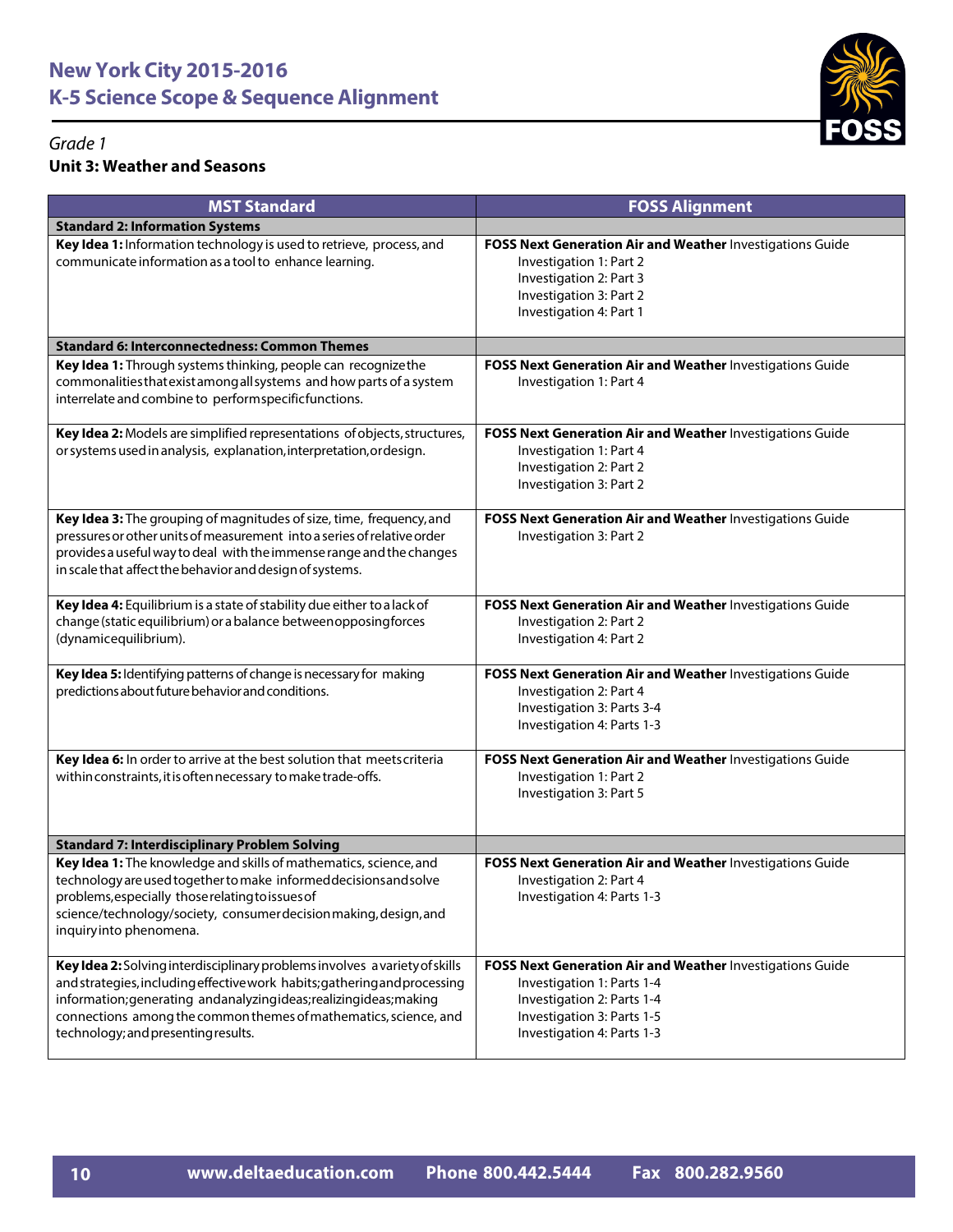

## **Unit 3: Weather and Seasons**

| <b>NGSS Cross-Cutting Concepts</b>                                                                                                                                                                                                                                                                                                                                                                                                                        | <b>FOSS Alignment</b>                                                                                                                                                                                                                    |
|-----------------------------------------------------------------------------------------------------------------------------------------------------------------------------------------------------------------------------------------------------------------------------------------------------------------------------------------------------------------------------------------------------------------------------------------------------------|------------------------------------------------------------------------------------------------------------------------------------------------------------------------------------------------------------------------------------------|
| Patterns: Observed patterns in nature guide organization and<br>classification and prompt questions about relationships and causes<br>underlyingthem.<br>- Patterns in the natural and human designed world can be<br>observed, used to describe phenomena, and used as evidence.                                                                                                                                                                         | FOSS Next Generation Air and Weather Investigations Guide<br>Investigation 2: Part 4<br>Investigation 3: Parts 3-4<br>Investigation 4: Parts 1-3                                                                                         |
| <b>Cause and Effect: Mechanism and Prediction: Eventshavecauses,</b><br>sometimessimple, sometimes multifaceted. Deciphering causal<br>relationships, and the mechanisms by which they are mediated, is a<br>major activity of science and engineering.<br>- Eventshavecausesthatgenerateobservablepatterns.<br>- Simple tests can be designed to gather evidence to support or<br>refute student ideas about causes.                                     | FOSS Next Generation Air and Weather Investigations Guide<br>Investigation 1: Parts 1, 3-5<br>Investigation 2: Part 2<br>Investigation 3: Part 3                                                                                         |
| Scale, Proportion and Quantity: In considering phenomena, it is<br>critical to recognize what is relevant at different size, time, and energy<br>scales, and to recognize proportional relationships between different<br>quantities as scales change.<br>- Relative scales allow objects and events to be compared and<br>described (e.g., bigger and smaller; hotter and colder; faster<br>and slower).<br>- Standard units are used to measure length. | FOSS Next Generation Air and Weather Investigations Guide<br>Investigation 3: Part 2                                                                                                                                                     |
| Systems and System Models: A system is an organized group of<br>related objects or components; models can be used for understanding<br>and predicting the behavior of systems.<br>- Objects and organisms can be described in terms of their parts.<br>- Systems in the natural and designed world have parts that work<br>together.                                                                                                                      | FOSS Next Generation Air and Weather Investigations Guide<br>Investigation 1: Part 4                                                                                                                                                     |
| Energy and Matter: Flows, Cycles, and Conservation: Tracking<br>energy and matter flows into, out of, and within systems helps one<br>understand their system's behavior.<br>- Objects may break into smaller pieces, be put together into larger<br>pieces, or change shapes.                                                                                                                                                                            | Foundational experiences and connections to this Cross-Cutting Concept<br>are found in FOSS Next Generation Air and Weather. However the<br>conceptual design of the investigations does not include direct<br>correlations to this CCC. |
| Structure and Function: The way an object is shaped or structured<br>determines many of its properties and functions.<br>- The shape and stability of structures of natural and designed<br>objects are related to their function(s).                                                                                                                                                                                                                     | FOSS Next Generation Air and Weather Investigations Guide<br>Investigation 1: Part 2<br>Investigation 3: Part 5                                                                                                                          |
| Stability and Change: For both designed and natural systems,<br>conditions that affect stability and factors that control rates of change<br>are critical elements to consider and understand.<br>- Some things stay the same while other things change.<br>- Thingsmaychangeslowlyorrapidly.                                                                                                                                                             | FOSS Next Generation Air and Weather Investigations Guide<br>Investigation 2: Part 2<br>Investigation 4: Part 2                                                                                                                          |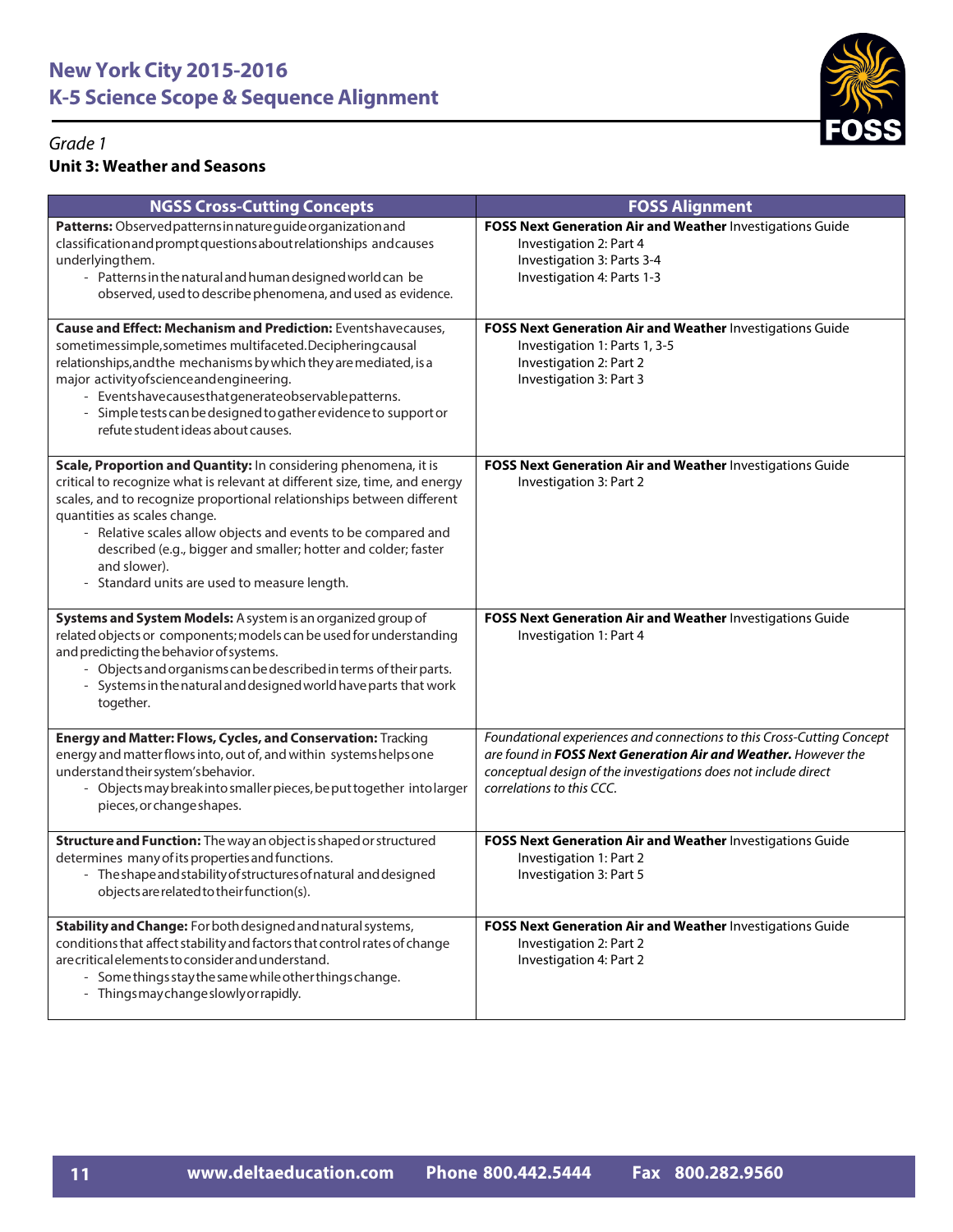#### *Grade 2* **Unit 1: Earth Materials**



| <b>NYS Science Standard</b>                                                                                                                                                                                                                                                                                                                                                                                                                | <b>FOSS Alignment</b>                                                                                                                                                                     |
|--------------------------------------------------------------------------------------------------------------------------------------------------------------------------------------------------------------------------------------------------------------------------------------------------------------------------------------------------------------------------------------------------------------------------------------------|-------------------------------------------------------------------------------------------------------------------------------------------------------------------------------------------|
| <b>Major Understandings</b>                                                                                                                                                                                                                                                                                                                                                                                                                |                                                                                                                                                                                           |
| PS 2.1d. Erosion and deposition result from the interaction among air,<br>water, and land.<br>- Interaction between air and water breaks down Earth materials.<br>- Pieces of Earth material may be moved by air, water, wind, and<br>gravity.<br>- Pieces of Earth material will settle or deposit on land or in the<br>water in different places.<br>- Soil is composed of broken-down pieces of living and nonliving<br>Earth material. | FOSS Next Generation Pebbles, Sand and Silt Investigations Guide<br>Investigation 1: Parts 1-2<br>Investigation 2: Parts, 1-4<br>Investigation 4: Parts 1-2, 4                            |
| PS 3.1b. Matter has properties (color, hardness, odor, sound, taste, etc.)<br>that can be observed through the senses.                                                                                                                                                                                                                                                                                                                     | FOSS Next Generation Pebbles, Sand and Silt Investigations Guide<br>Investigation 1: Parts 1-5<br>Investigation 2: Parts 1-4<br>Investigation 3: Parts 1-5<br>Investigation 4: Parts 2-3  |
| PS 3.1c. Objects have properties that can be observed, described,<br>and/ormeasured:length, width, volume, size, shape, massor weight,<br>temperature, texture, flexibility, reflectiveness of light.                                                                                                                                                                                                                                      | FOSS Next Generation Pebbles, Sand and Silt Investigations Guide<br>Investigation 1: Parts 1-5<br>Investigation 2: Parts 1-4<br>Investigation 3: Parts 1-5<br>Investigation 4: Parts 2-3  |
| PS 3.1d. Measurements can be made with standard metric units and<br>nonstandard units (Note: Exceptions to the metric system usage are<br>found in meteorology.)                                                                                                                                                                                                                                                                           | FOSS Next Generation Pebbles, Sand and Silt Investigations Guide<br>Investigation 1: Parts 3, 5<br>Investigation 2: Parts 1-4                                                             |
| PS 3.1e. The material(s) an object is made up of determine some specific<br>properties of the object (sink/float,<br>conductivity, magnetism). Properties can be observed or measured with<br>tools such as hand lenses, metric rulers, thermometers, balances,<br>magnets, circuit testers, and graduated cylinders.                                                                                                                      | FOSS Next Generation Pebbles, Sand and Silt Investigations Guide<br>Investigation 1: Parts 1-5<br>Investigation 2: Part 3<br>Investigation 3: Part 2<br>Investigation 4: Parts 1-2        |
| PS 3.1f. Objects and/or materials can be sorted or classified according to<br>their properties.                                                                                                                                                                                                                                                                                                                                            | FOSS Next Generation Pebbles, Sand and Silt Investigations Guide<br>Investigation 1: Parts 1-5<br>Investigation 2: Parts 1-2<br>Investigation 3: Parts 1-5<br>Investigation 4: Parts 1, 3 |
| PS 3.1g. Some properties of an object are dependent on the conditions<br>of the present surroundings in which the object exists.<br>For Example:<br>- temperature: hot or cold<br>- lighting: shadows, color<br>- moisture: wet or dry                                                                                                                                                                                                     | FOSS Next Generation Pebbles, Sand and Silt Investigations Guide<br>Investigation 1: Parts 2-3, 5<br>Investigation 2: Parts 1-3<br>Investigation 3: Parts 1-5                             |
| LE 1.1d. Nonliving things can be human-created or naturally occurring.                                                                                                                                                                                                                                                                                                                                                                     | FOSS Next Generation Pebbles, Sand and Silt Investigations Guide<br>Investigation 3: Parts 1-5                                                                                            |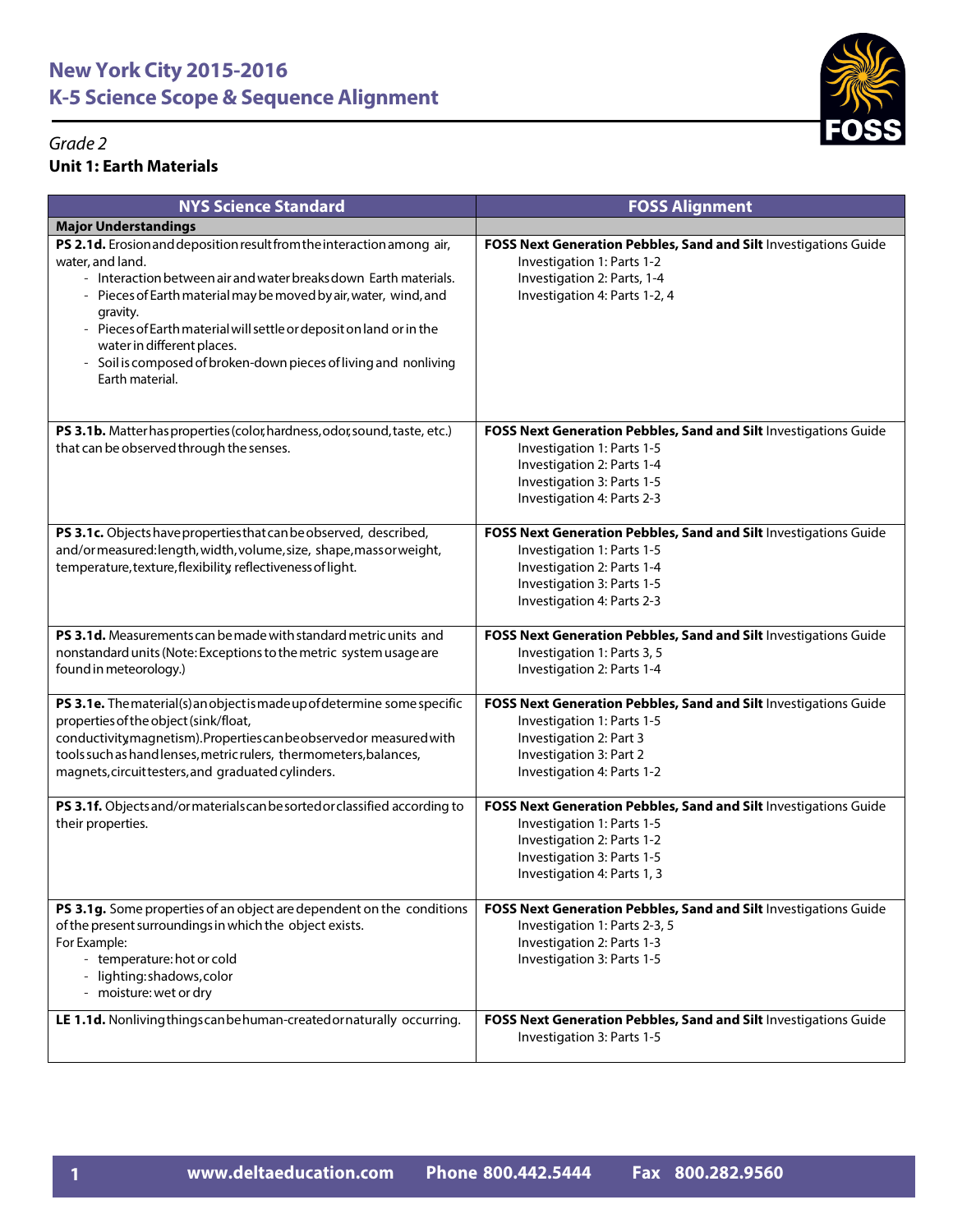



| <b>MST Standard</b>                                                                                                                                                                                                                                                                                                                      | <b>FOSS Alignment</b>                                                                                                                                                                                                                   |
|------------------------------------------------------------------------------------------------------------------------------------------------------------------------------------------------------------------------------------------------------------------------------------------------------------------------------------------|-----------------------------------------------------------------------------------------------------------------------------------------------------------------------------------------------------------------------------------------|
| <b>Standard 2: Information Systems</b>                                                                                                                                                                                                                                                                                                   |                                                                                                                                                                                                                                         |
| Key Idea 1: Information technology is used to retrieve, process, and<br>communicate information as a tool to enhance learning.                                                                                                                                                                                                           | FOSS Next Generation Pebbles, Sand and Silt Investigations Guide<br>Investigation 1: Parts 2, 5<br>Investigation 2: Part 4<br>Investigation 3: Part 4<br>Investigation 4: Part 3                                                        |
| <b>Standard 6: Interconnectedness: Common Themes</b>                                                                                                                                                                                                                                                                                     |                                                                                                                                                                                                                                         |
| Key Idea 1: Through systems thinking, people can recognize the<br>commonalities that exist among all systems and how parts of a system<br>interrelate and combine to performspecificfunctions.                                                                                                                                           | Foundational experiences and connections to this Key Idea are found in<br>FOSS Next Generation Pebbles, Sand and Silt. However the conceptual<br>design of the investigations does not include direct correlations to this Key<br>Idea. |
| Key Idea 2: Models are simplified representations of objects, structures,<br>or systems used in analysis, explanation, interpretation, ordesign.                                                                                                                                                                                         | FOSS Next Generation Pebbles, Sand and Silt Investigations Guide<br>Investigation 2: Parts 2, 4<br>Investigation 4: Part 4                                                                                                              |
| Key Idea 3: The grouping of magnitudes of size, time, frequency, and<br>pressures or other units of measurement into a series of relative order<br>provides a useful way to deal with the immense range and the changes<br>in scale that affect the behavior and design of systems.                                                      | FOSS Next Generation Pebbles, Sand and Silt Investigations Guide<br>Investigation 2: Part 3<br>Investigation 3: Part 3<br>Investigation 4: Part 4                                                                                       |
| Key Idea 4: Equilibrium is a state of stability due either to a lack of change<br>(static equilibrium) or a balance betweenopposingforces (dynamic<br>equilibrium).                                                                                                                                                                      | FOSS Next Generation Pebbles, Sand and Silt Investigations Guide<br>Investigation 1: Parts 1-2<br>Investigation 2: Part 4<br>Investigation 4: Parts 1, 4                                                                                |
| Key Idea 5: Identifying patterns of change is necessary for making<br>predictions about future behavior and conditions.                                                                                                                                                                                                                  | Foundational experiences and connections to this Key Idea are found in<br>FOSS Next Generation Pebbles, Sand and Silt. However the conceptual<br>design of the investigations does not include direct correlations to this Key<br>Idea. |
| Key Idea 6: In order to arrive at the best solution that meets criteria<br>within constraints, it is often necessary to make trade-offs.                                                                                                                                                                                                 | FOSS Next Generation Pebbles, Sand and Silt Investigations Guide<br>Investigation 3: Part 2<br>Investigation 4: Part 2                                                                                                                  |
| <b>Standard 7: Interdisciplinary Problem Solving</b>                                                                                                                                                                                                                                                                                     |                                                                                                                                                                                                                                         |
| Key Idea 1: The knowledge and skills of mathematics, science, and<br>technology are used together to make informed decisions and solve<br>problems, especially those relating to issues of science/technology/society,<br>consumer decision making, design, and inquiry into phenomena.                                                  | FOSS Next Generation Pebbles, Sand and Silt Investigations Guide<br>Investigation 2: Part 1<br>Investigation 3: Parts 1-5                                                                                                               |
| Key Idea 2: Solving interdisciplinary problems involves a variety of skills<br>and strategies, including effective work habits; gathering and processing<br>information; generating andanalyzingideas; realizingideas; making<br>connections among the common themes of mathematics, science, and<br>technology; and presenting results. | FOSS Next Generation Pebbles, Sand and Silt Investigations Guide<br>Investigation 1: Parts 1-5<br>Investigation 2: Parts 1-4<br>Investigation 3: Parts 1-5<br>Investigation 4: Parts 1-2, 4                                             |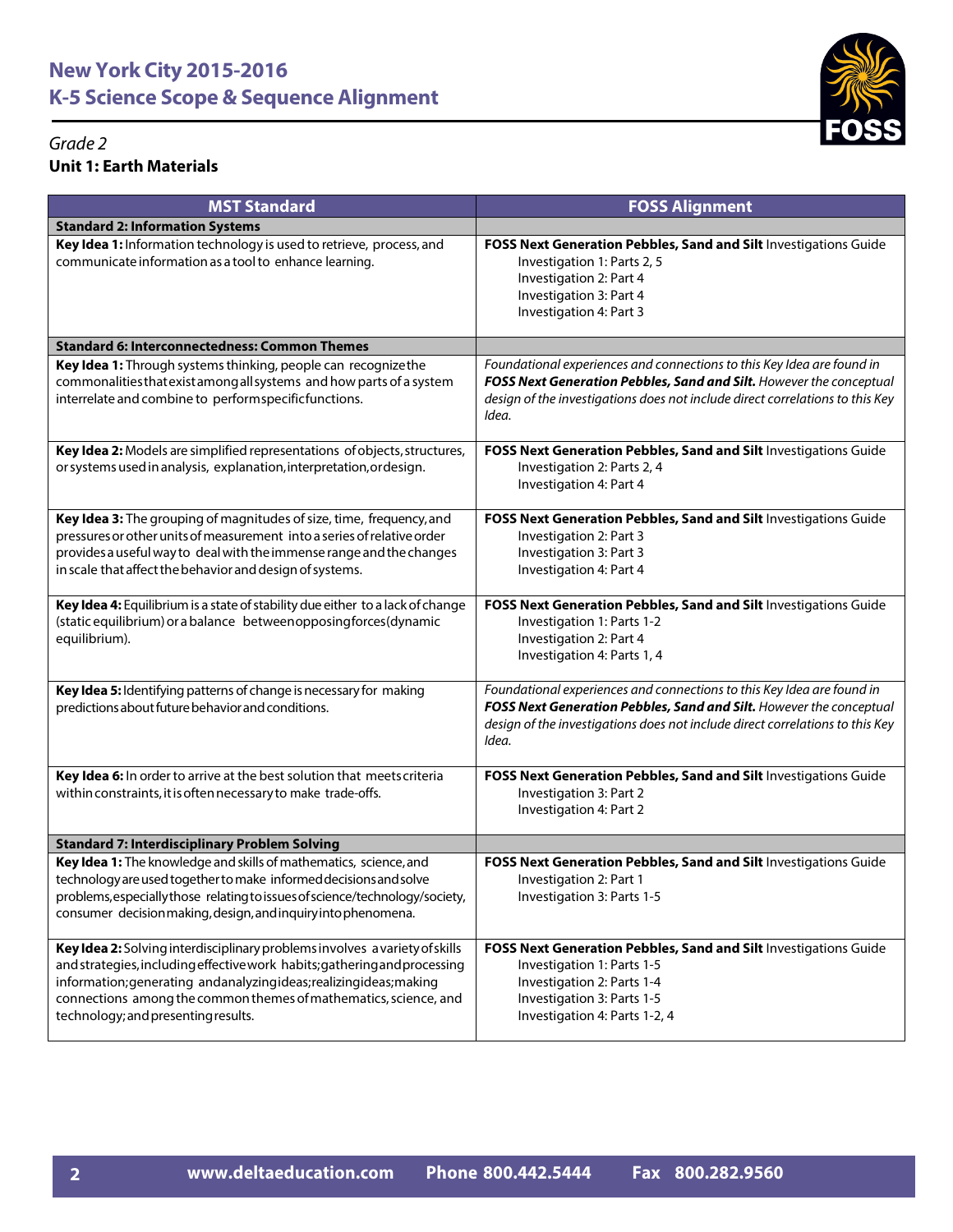

### *Grade 2* **Unit 1: Earth Materials**

| <b>NGSS Cross-Cutting Concepts</b>                                                                                                                                                                                                                                                                                                                                                                                                                         | <b>FOSS Alignment</b>                                                                                                                                                                                                                           |
|------------------------------------------------------------------------------------------------------------------------------------------------------------------------------------------------------------------------------------------------------------------------------------------------------------------------------------------------------------------------------------------------------------------------------------------------------------|-------------------------------------------------------------------------------------------------------------------------------------------------------------------------------------------------------------------------------------------------|
| Patterns: Observed patterns in nature guide organization and<br>classification and prompt questions about relationships and causes<br>underlyingthem.<br>- Patterns in the natural and human designed world can be<br>observed, used to describe phenomena, and used as evidence.                                                                                                                                                                          | Foundational experiences and connections to this Cross-Cutting Concept<br>are found in FOSS Next Generation Pebbles, Sand and Silt. However<br>the conceptual design of the investigations does not include direct<br>correlations to this CCC. |
| <b>Cause and Effect: Mechanism and Prediction: Eventshavecauses,</b><br>sometimessimple, sometimes multifaceted. Deciphering causal<br>relationships, and the mechanisms by which they are mediated, is a<br>major activity of science and engineering.<br>- Eventshavecausesthatgenerateobservablepatterns.                                                                                                                                               | FOSS Next Generation Pebbles, Sand and Silt Investigations Guide<br>Investigation 1: Parts 1-2<br>Investigation 2: Part 2<br>Investigation 3: Parts 2-3<br>Investigation 4: Parts 2, 4                                                          |
| Scale, Proportion, and Quantity: In considering phenomena, it is<br>critical to recognize what is relevant at different size, time, and energy<br>scales, and to recognize proportional relationships between different<br>quantities as scales change.<br>- Relative scales allow objects and events to be compared and<br>described (e.g., bigger and smaller; hotter and colder; faster and<br>slower).<br>- Standard units are used to measure length. | FOSS Next Generation Pebbles, Sand and Silt Investigations Guide<br>Investigation 2: Part 3<br>Investigation 3: Part 3<br>Investigation 4: Part 4                                                                                               |
| Systems and System Models: A system is an organized group of<br>related objects or components; models can be used for understanding<br>and predicting the behavior of systems.<br>- Objects and organisms can be described in terms of their parts.<br>- Systems in the natural and designed world have parts that work<br>together.                                                                                                                       | Foundational experiences and connections to this Cross-Cutting Concept<br>are found in FOSS Next Generation Pebbles, Sand and Silt. However<br>the conceptual design of the investigations does not include direct<br>correlations to this CCC. |
| Energy and Matter: Flows, Cycles, and Conservation: Tracking<br>energy and matter flows into, out of, and within systems helps one<br>understand their system's behavior.<br>- Objects may break into smaller pieces, be put together into larger<br>pieces, or change shapes.                                                                                                                                                                             | FOSS Next Generation Pebbles, Sand and Silt Investigations Guide<br>Investigation 3: Part 5                                                                                                                                                     |
| Stability and Change: For both designed and natural systems,<br>conditions that affect stability and factors that control rates of change<br>are critical elements to consider and understand.<br>- Some things stay the same while other things change.<br>- Things may change slowly or rapidly.                                                                                                                                                         | FOSS Next Generation Pebbles, Sand and Silt Investigations Guide<br>Investigation 1: Parts 1-2<br>Investigation 2: Part 4<br>Investigation 4: Parts 1, 4                                                                                        |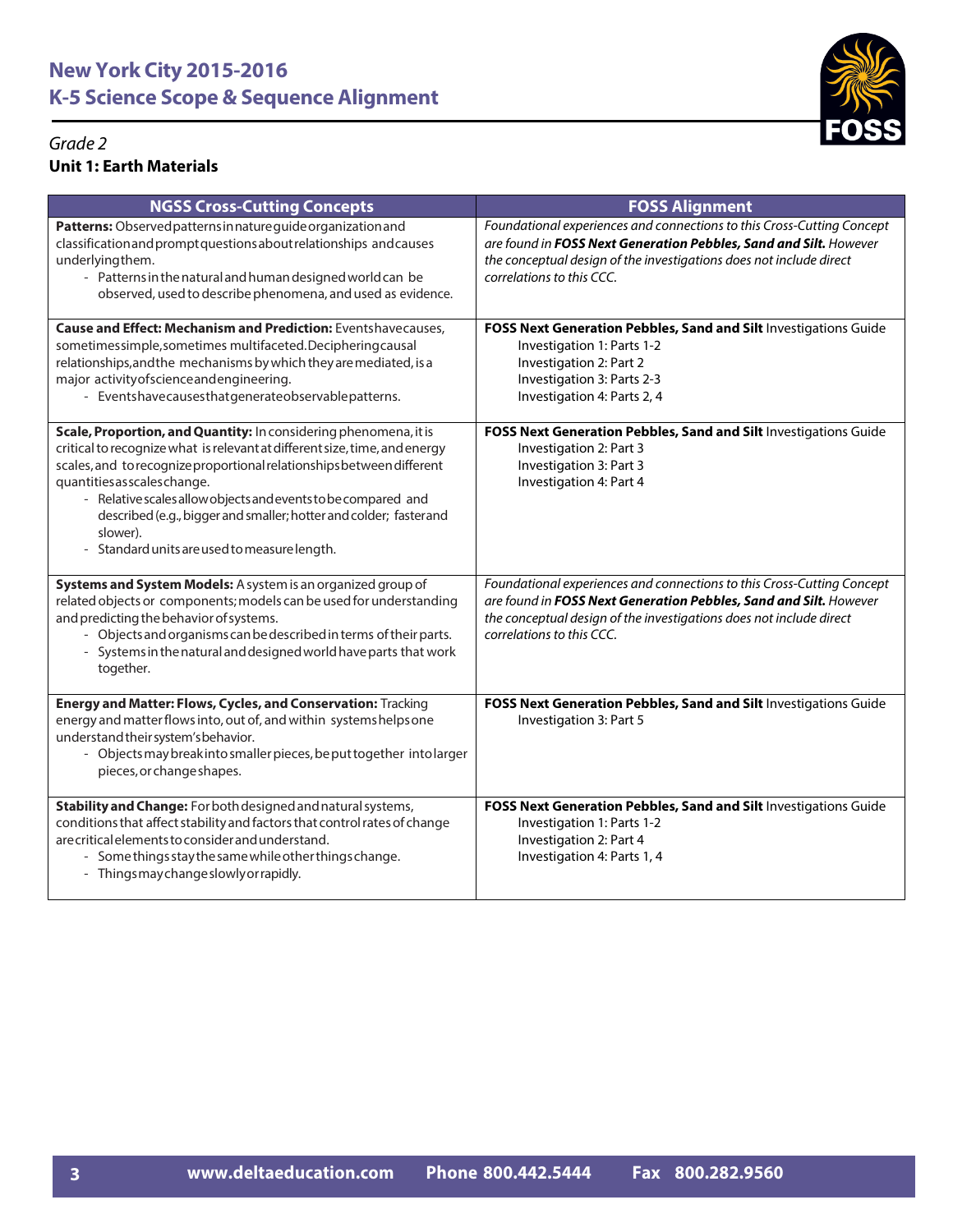

#### *Grade 2* **Unit 2: Forces and Motion**

| <b>NYS Science Standard</b>                                                                                                                                 | <b>FOSS Alignment</b>                                                                                                    |
|-------------------------------------------------------------------------------------------------------------------------------------------------------------|--------------------------------------------------------------------------------------------------------------------------|
| <b>Major Understandings</b>                                                                                                                                 |                                                                                                                          |
| <b>PS 5.1a.</b> The position of an object can be described by locating it relative<br>to another object or the background.                                  | <b>FOSS 3rd Edition Balance and Motion Investigations Guide</b><br>Investigation 1: Part 3                               |
| <b>PS 5.1.</b> Describe the effects of common forces (pushes and pulls) of<br>objects, such as those caused by gravity, magnetism and mechanical<br>forces. | FOSS 3rd Edition Balance and Motion Investigations Guide<br>Investigation 3: Parts 1-4<br>Investigation 5: Part 1        |
| <b>PS 5.1b.</b> The position or direction of motion of an object can be<br>changed by pushing or pulling.                                                   | FOSS 3rd Edition Balance and Motion Investigations Guide<br>Investigation 3: Parts 1-4<br>Investigation 5: Part 1        |
| <b>PS 5.1c.</b> The force of gravity pulls objects toward the center of Earth.                                                                              | <b>FOSS 3rd Edition Balance and Motion Investigations Guide</b><br>Investigation 1: Parts 1-4<br>Investigation 5: Part 1 |
| <b>PS 5.2a.</b> The forces of gravity and magnetism can affect objects through<br>gases, liquids, and solids.                                               | <b>FOSS 3rd Edition Balance and Motion Investigations Guide</b><br>Investigation 5: Part 1                               |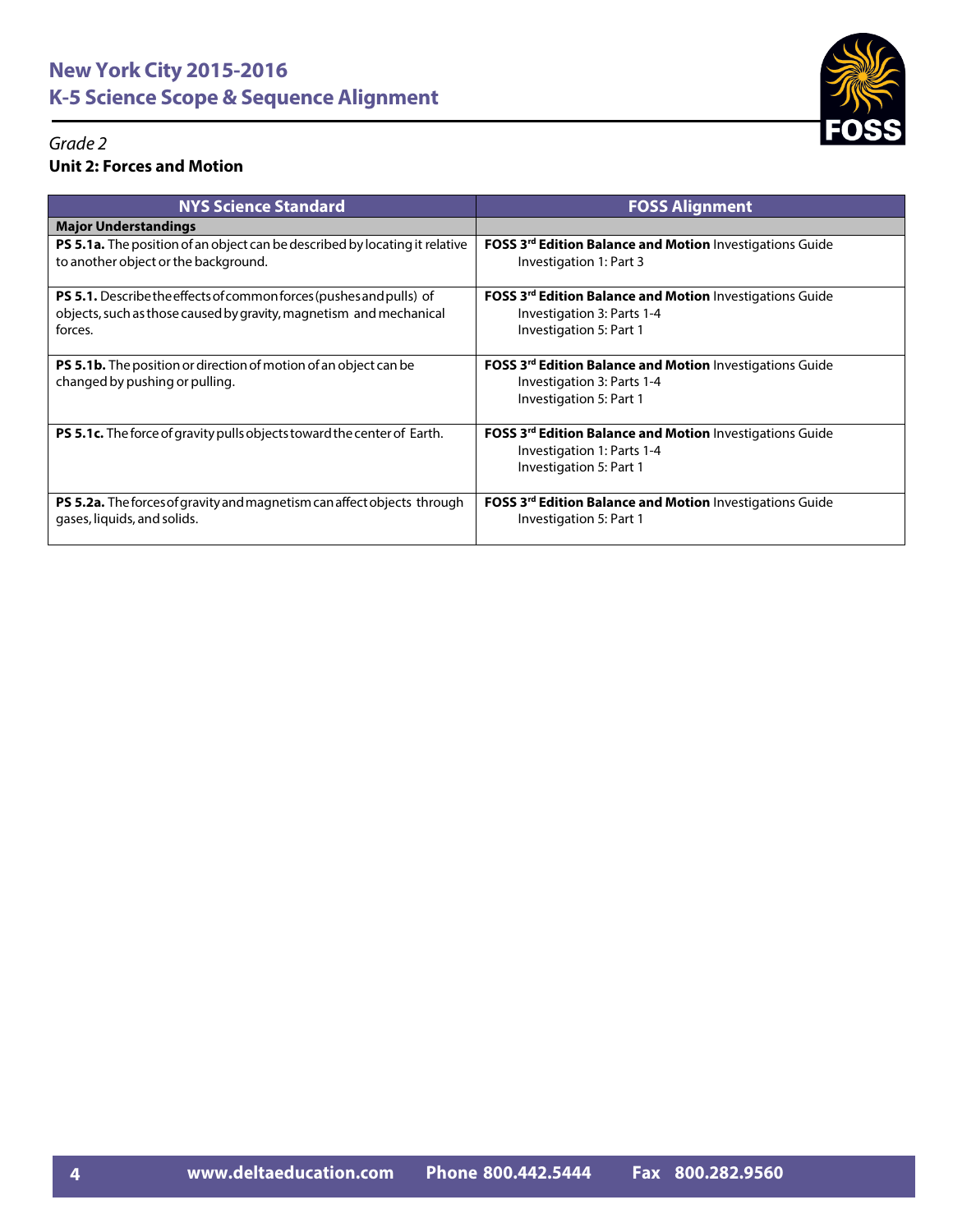

#### *Grade 2* **Unit 2: Forces and Motion**

| <b>MST Standard</b>                                                                                                                                                  | <b>FOSS Alignment</b>                                                                                                                               |
|----------------------------------------------------------------------------------------------------------------------------------------------------------------------|-----------------------------------------------------------------------------------------------------------------------------------------------------|
| <b>Standard 2: Information Systems</b>                                                                                                                               |                                                                                                                                                     |
| Key Idea 1: Information technology is used to retrieve, process, and<br>communicate information as a tool to enhance learning.                                       | <b>FOSS 3rd Edition Balance and Motion Investigations Guide</b><br>Investigation 3: Parts 2-3<br>Investigation 4: Part 2<br>Investigation 5: Part 1 |
| <b>Standard 6: Interconnectedness: Common Themes</b>                                                                                                                 |                                                                                                                                                     |
| <b>Key Idea 2:</b> Models are simplified representations of objects, structures,<br>or systems used in analysis, explanation, interpretation, or design.             | <b>FOSS 3rd Edition Balance and Motion Investigations Guide</b><br>Investigation 1: Parts 2-4                                                       |
| Key Idea 4: Equilibrium is a state of stability due either to a lack of<br>change (static equilibrium) or a balance between opposing forces<br>(dynamicequilibrium). | FOSS 3rd Edition Balance and Motion Investigations Guide<br>Investigation 1: Parts 1-4<br>Investigation 2: Part 1<br>Investigation 5: Part 1        |
| Key Idea 5: Identifying patterns of change is necessary for making<br>predictions about future behavior and conditions.                                              | <b>FOSS 3rd Edition Balance and Motion Investigations Guide</b><br>Investigation 3: Parts 1-4                                                       |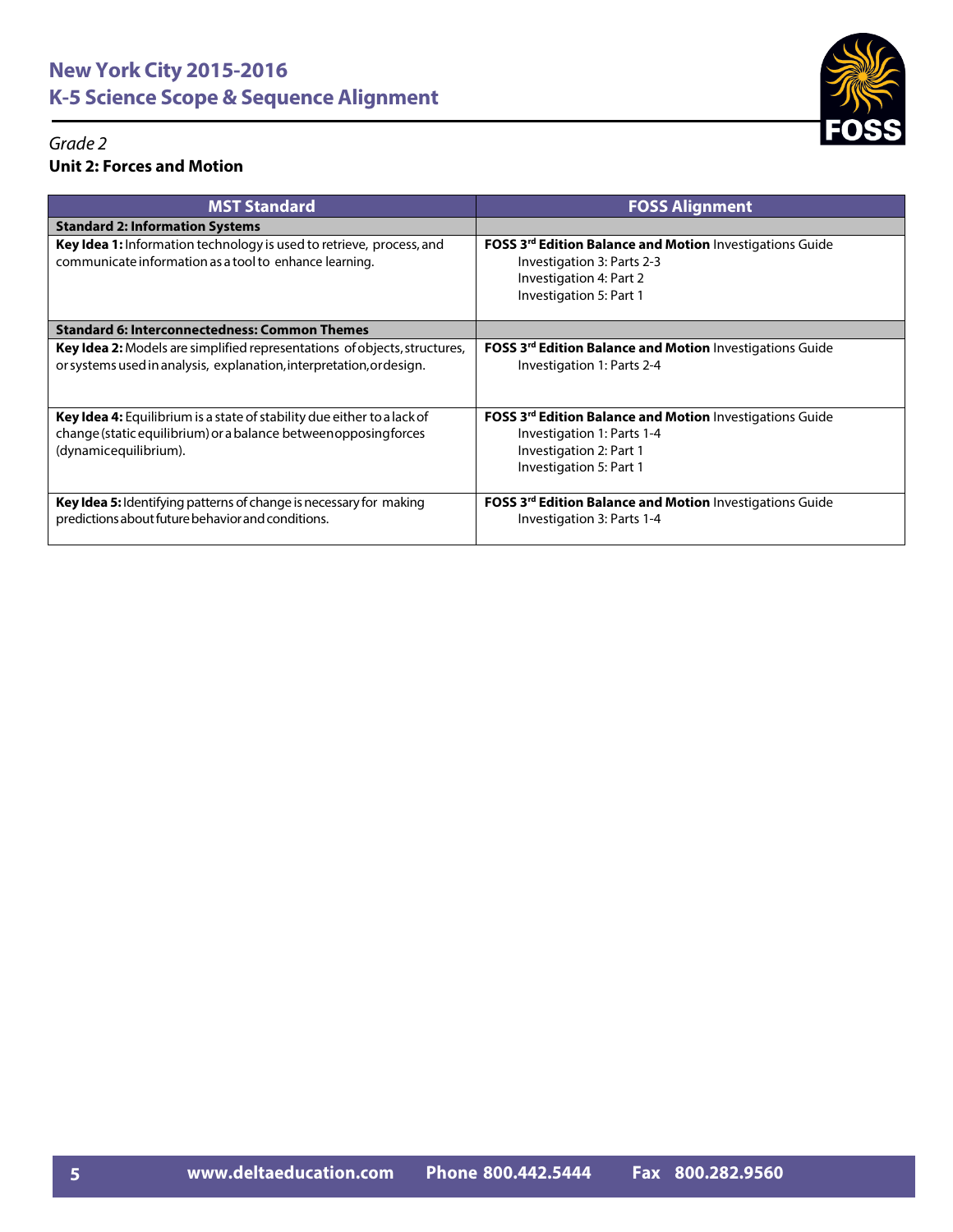

#### *Grade 2* **Unit 2: Forces and Motion**

| <b>NGSS Cross-Cutting Concepts</b>                                                                                                                                                                                                                                                                                                                                                                                    | <b>FOSS Alignment</b>                                                                                                                                                      |
|-----------------------------------------------------------------------------------------------------------------------------------------------------------------------------------------------------------------------------------------------------------------------------------------------------------------------------------------------------------------------------------------------------------------------|----------------------------------------------------------------------------------------------------------------------------------------------------------------------------|
| Patterns: Observed patterns in nature guide organization and<br>classification and prompt questions about relationships and causes<br>underlyingthem.<br>- Patterns in the natural and human designed world can be<br>observed, used to describe phenomena, and used as evidence.                                                                                                                                     | FOSS 3rd Edition Balance and Motion Investigations Guide<br>Investigation 2: Part 2<br>Investigation 3: Parts 1-2                                                          |
| <b>Cause and Effect: Mechanism and Prediction:</b> Eventshavecauses.<br>sometimessimple, sometimes multifaceted. Deciphering causal<br>relationships, and the mechanisms by which they are mediated, is a<br>major activity of science and engineering.<br>- Eventshavecausesthatgenerateobservablepatterns.<br>- Simple tests can be designed to gather evidence to support or<br>refute student ideas about causes. | FOSS 3rd Edition Balance and Motion Investigations Guide<br>Investigation 1: Parts 1-4<br>Investigation 2: Part 2<br>Investigation 3: Parts 1-4<br>Investigation 4: Part 1 |
| Systems and System Models: A system is an organized group of<br>related objects or components; models can be used for understanding<br>and predicting the behavior of systems.<br>- Objects and organisms can be described in terms of their parts.<br>- Systems in the natural and designed world have parts that work<br>together.                                                                                  | FOSS 3rd Edition Balance and Motion Investigations Guide<br>Investigation 1: Parts 2-4<br>Investigation 3: Parts 1-4                                                       |
| Stability and Change: For both designed and natural systems,<br>conditions that affect stability and factors that control rates of change<br>are critical elements to consider and understand.<br>Some things stay the same while other things change.<br>- Thingsmaychangeslowlyorrapidly.                                                                                                                           | FOSS 3rd Edition Balance and Motion Investigations Guide<br>Investigation 1: Parts 1-4                                                                                     |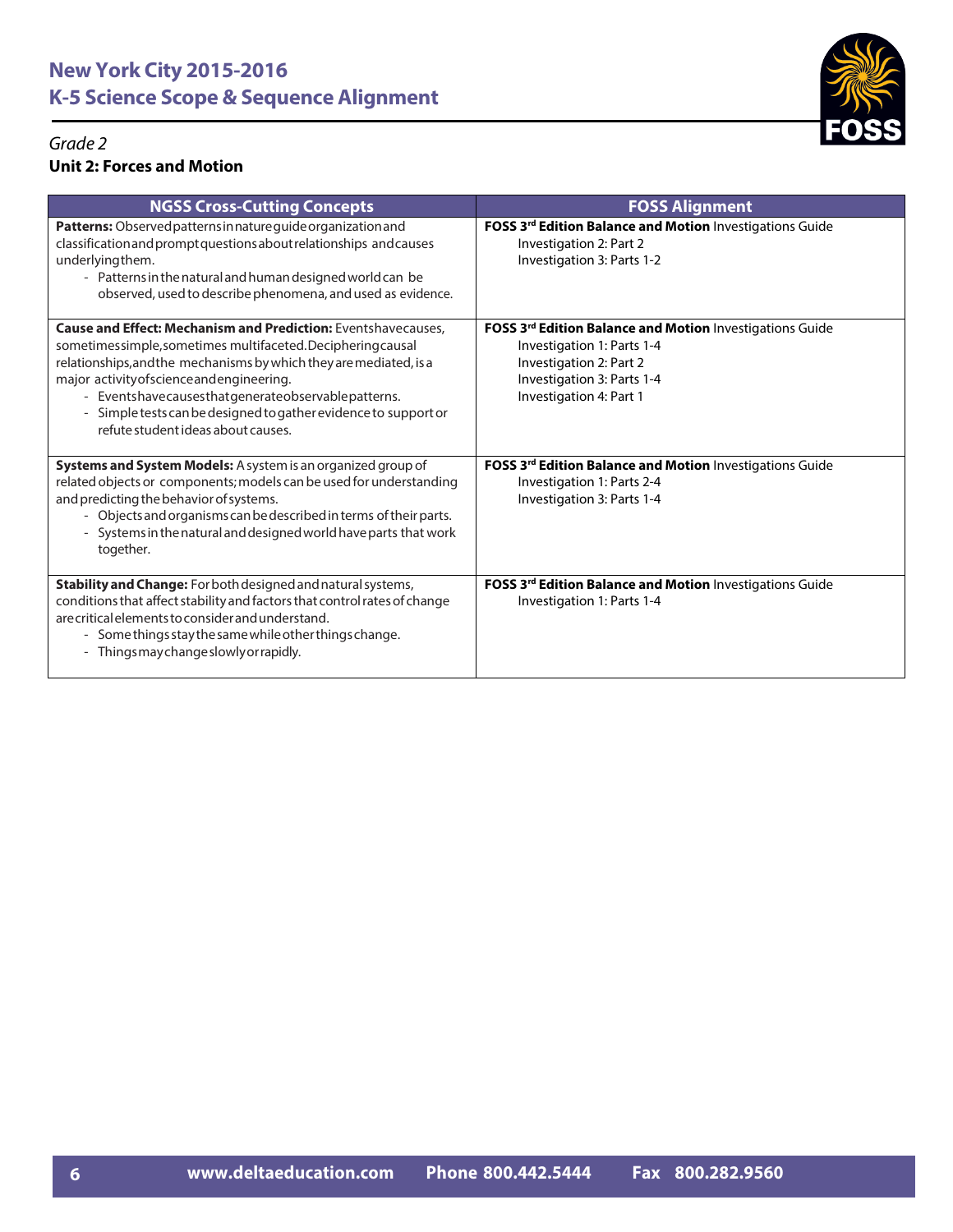

| <b>NYS Science Standard</b>                                                                                                                                                                                                                                                                                                                                                                                                                                                                                                                                                                                | <b>FOSS Alignment</b>                                                                                                                                                                                                                                                                                                                                                                                                                                                                                               |
|------------------------------------------------------------------------------------------------------------------------------------------------------------------------------------------------------------------------------------------------------------------------------------------------------------------------------------------------------------------------------------------------------------------------------------------------------------------------------------------------------------------------------------------------------------------------------------------------------------|---------------------------------------------------------------------------------------------------------------------------------------------------------------------------------------------------------------------------------------------------------------------------------------------------------------------------------------------------------------------------------------------------------------------------------------------------------------------------------------------------------------------|
| <b>Major Understandings</b>                                                                                                                                                                                                                                                                                                                                                                                                                                                                                                                                                                                |                                                                                                                                                                                                                                                                                                                                                                                                                                                                                                                     |
| LE 3.1b. Each plant has different structures that serve different functions<br>in growth, survival, and reproduction.<br>- Roots help support the plant and take in water and nutrients.<br>- Leaves help plants utilize sunlight to make food for the plant.<br>Stems, stalks, trunks, and other similar structures provide<br>$\overline{\phantom{a}}$<br>support for the plant.<br>- Some plants have flowers.<br>- Flowers are reproductive structures of plants that produce fruit<br>which contain seeds.<br>- Seeds contain stored food that aids in germination and the<br>growth of young plants. | FOSS Next Generation Plants and Animals Investigations Guide<br>Investigation 1: Part 3<br>Investigation 2: Parts 1-3<br>Investigation 3: Part 3<br>Investigation 4: Part 1<br>FOSS Next Generation Insects and Plants Investigations Guide<br>Investigation 2: Parts 1-4                                                                                                                                                                                                                                           |
| LE 2.1a. Some traits of living things have been inherited.                                                                                                                                                                                                                                                                                                                                                                                                                                                                                                                                                 | FOSS Next Generation Plants and Animals Investigations Guide<br>Not specifically addressed but term inherited may be introduced<br>in Investigation 4: Part 3<br><b>FOSS Next Generation Insects and Plants Investigations Guide</b><br>Observational opportunities within investigations and Science<br>Resources Book. However the term inherited is not used.<br>Investigation 1: Part 2<br>Investigation 2: Parts 1-2<br>Investigation 3: Parts 1-3<br>Investigation 4: Parts 1-3<br>Investigation 5: Parts 1-3 |
| LE 2.1b. Plants and animals closely resemble their parents and other<br>individuals in the species.                                                                                                                                                                                                                                                                                                                                                                                                                                                                                                        | FOSS Next Generation Plants and Animals Investigations Guide<br>Investigations 1-4<br>FOSS Next Generation Insects and Plants Investigations Guide<br>Investigation 1: Part 2<br>Investigation 2: Parts 1-2<br>Investigation 3: Parts 1-3<br>Investigation 4: Parts 1-3<br>Investigation 5: Parts 1-3                                                                                                                                                                                                               |
| LE 2.2b. Plants and animals can transfer species traits to their offspring<br>when they reproduce.                                                                                                                                                                                                                                                                                                                                                                                                                                                                                                         | FOSS Next Generation Plants and Animals Investigations Guide<br>Not specifically addressed but the term trait may be introduced<br>in Investigation 4: Part 3<br>FOSS Next Generation Insects and Plants Investigations Guide<br>Observational opportunities within investigations and Science<br>Resources Book. However the term trait is not used.<br>Investigation 1: Part 2<br>Investigation 2: Parts 1-2<br>Investigation 3: Parts 1-3<br>Investigation 4: Parts 1-3<br>Investigation 5: Parts 1-3            |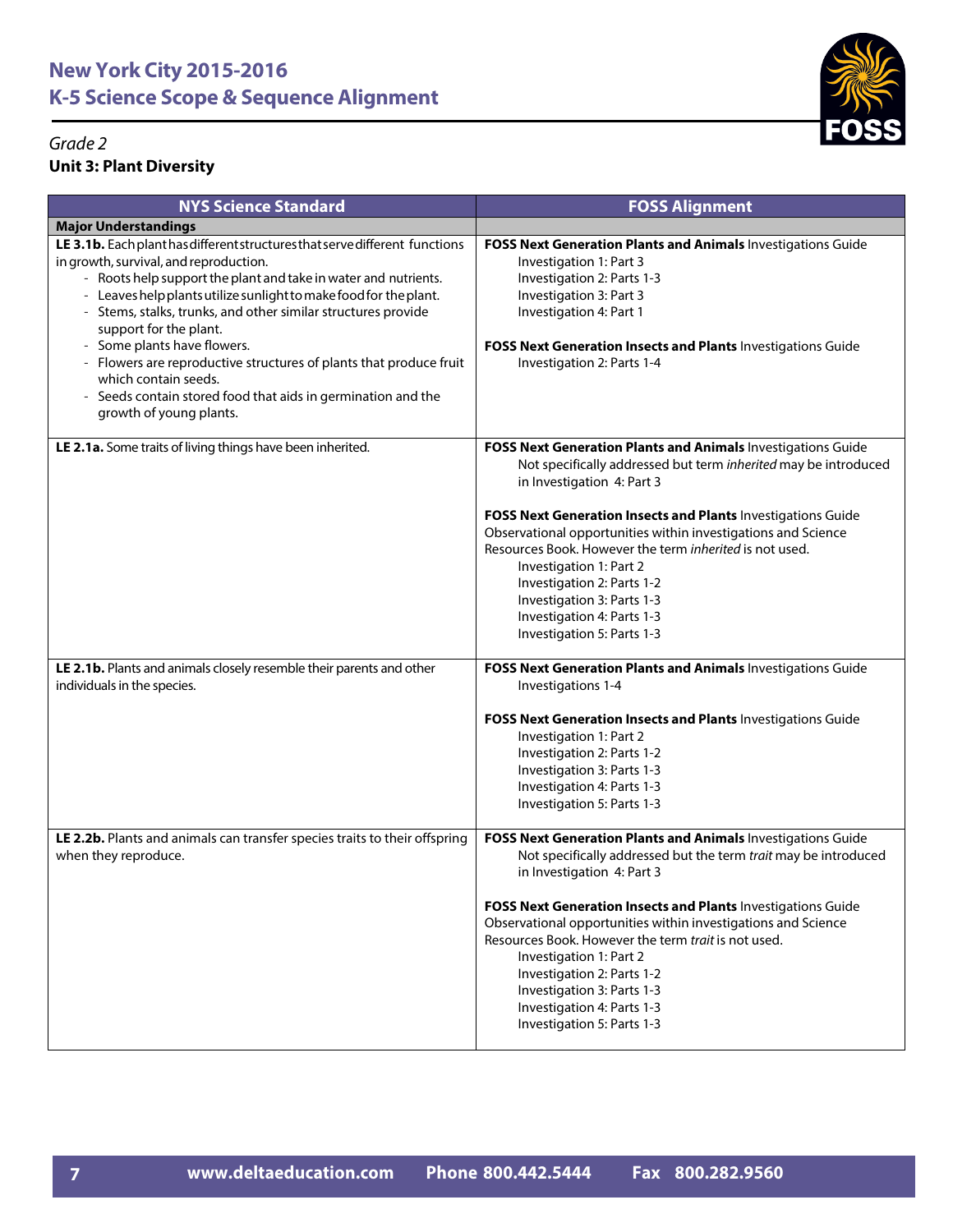

| <b>NYS Science Standard</b>                                                                                                                                           | <b>FOSS Alignment</b>                                                                                                                                                                                                                                 |
|-----------------------------------------------------------------------------------------------------------------------------------------------------------------------|-------------------------------------------------------------------------------------------------------------------------------------------------------------------------------------------------------------------------------------------------------|
| <b>Major Understandings</b>                                                                                                                                           |                                                                                                                                                                                                                                                       |
| LE 4.1a. Plants and animals have life cycles. These may include beginning<br>of a life, development into an adult, reproduction as an adult, and eventually<br>death. | FOSS Next Generation Plants and Animals Investigations Guide<br>Not specifically addressed but term, life cycle may be introduced<br>in Investigation 4: Part 3                                                                                       |
|                                                                                                                                                                       | FOSS Next Generation Insects and Plants Investigations Guide<br>Investigation 2: Parts 2-3                                                                                                                                                            |
| LE 4.1b. Each kind of plant goes through its own stages of growth and<br>development that may include seed, young plant and mature plant.                             | FOSS Next Generation Insects and Plants Investigations Guide<br>Investigation 2: Parts 1-3                                                                                                                                                            |
| LE 4.1c. The length of time from beginning of development to death<br>of the plant is called its life span.                                                           | FOSS Next Generation Plants and Animals Investigations Guide<br>Not specifically addressed but term life span may be introduced<br>in Investigation 4: Part 3                                                                                         |
|                                                                                                                                                                       | FOSS Next Generation Insects and Plants Investigations Guide<br>Investigation 2: Part 3<br>The term life span is not used but may be introduced in Step 8<br>where students chart brassica growth after seeds are harvested<br>from the dried plants. |
| LE 4.1d. Life cycles of some plants include changes from seed to<br>mature plant.                                                                                     | FOSS Next Generation Insects and Plants Investigations Guide<br>Investigation 2: Parts 1-3                                                                                                                                                            |
| LE 1.1b. Plants require air, water and food in order to live and thrive.                                                                                              | FOSS Next Generation Insects and Plants Investigations Guide<br>Investigation 2: Parts 1-4                                                                                                                                                            |
| LE 1.2a. Living things grow, take in nutrients, breathe, reproduce,<br>eliminate waste, and die.                                                                      | FOSS Next Generation Plants and Animals Investigations Guide<br>Investigations 1-2, 4                                                                                                                                                                 |
|                                                                                                                                                                       | FOSS Next Generation Insects and Plants Investigations Guide<br>Investigations 1-5                                                                                                                                                                    |
| LE 5.1a. All living things grow, take in nutrients, breathe, reproduce<br>and eliminate waste.                                                                        | FOSS Next Generation Plants and Animals Investigations Guide<br>Investigations 1-2, 4                                                                                                                                                                 |
|                                                                                                                                                                       | FOSS Next Generation Insects and Plants Investigations Guide<br>Investigations 1-5                                                                                                                                                                    |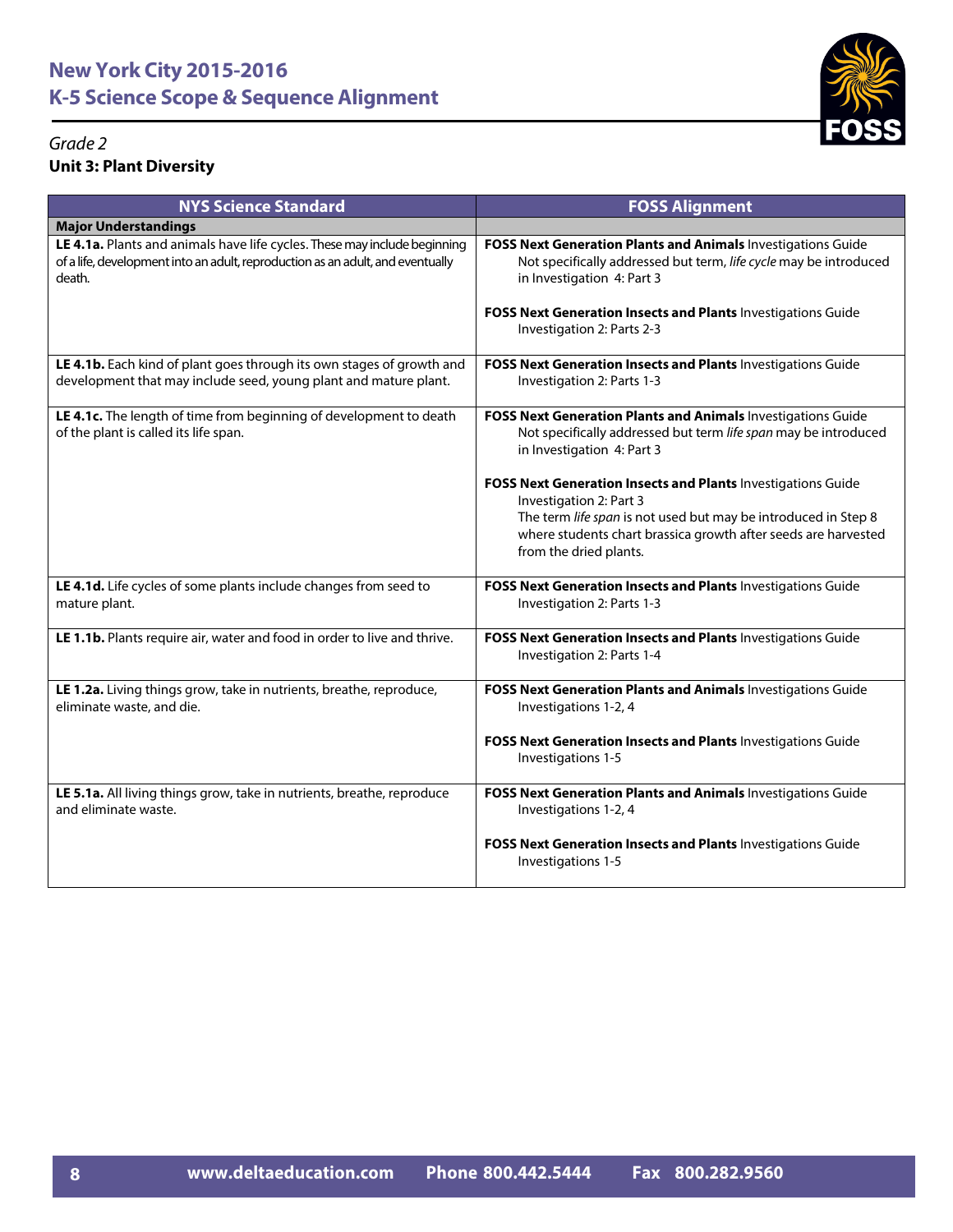



| <b>MST Standard</b>                                                                                                                                                                                                                                                                       | <b>FOSS Alignment</b>                                                                                                                                                                                                                                                                                                                                   |
|-------------------------------------------------------------------------------------------------------------------------------------------------------------------------------------------------------------------------------------------------------------------------------------------|---------------------------------------------------------------------------------------------------------------------------------------------------------------------------------------------------------------------------------------------------------------------------------------------------------------------------------------------------------|
| <b>Standard 6: Interconnectedness: Common Themes</b>                                                                                                                                                                                                                                      |                                                                                                                                                                                                                                                                                                                                                         |
| Key Idea 1: Through systems thinking, people can recognize the<br>commonalities that exist among all systems and how parts of a system<br>interrelate and combine to performspecificfunctions.                                                                                            | FOSS Next Generation Plants and Animals Investigations Guide<br>Investigation 3: Parts 1                                                                                                                                                                                                                                                                |
| Key Idea 2: Models are simplified representations of objects, structures,<br>or systems used in analysis, explanation, interpretation, ordesign.                                                                                                                                          | FOSS Next Generation Plants and Animals Investigations Guide<br>Investigation 1: Part 3<br>Investigation 3: Parts 1-2<br>FOSS Next Generation Insects and Plants Investigations Guide<br>Investigation 2: Part 4<br>Investigation 3: Part 4<br>Investigation 5: Part 4                                                                                  |
| Key Idea 3: The grouping of magnitudes of size, time, frequency, and<br>pressures or other units of measurement into a series of relative order<br>provides a useful way to deal with the immense range and the changes<br>in scale that affect the behavior and design of systems.       | FOSS Next Generation Plants and Animals Investigations Guide<br>Investigation 1: Part 3                                                                                                                                                                                                                                                                 |
| Key Idea 4: Equilibrium is a state of stability due either to a lack of<br>change (static equilibrium) or a balance between opposing forces<br>(dynamicequilibrium).                                                                                                                      | Foundational experiences and connections to this Key Idea are found in<br><b>FOSS Next Generation Plants and Animals and FOSS Next</b><br>Generation Insects and Plants. However the conceptual design of the<br>investigations does not include direct correlations to this Key Idea.                                                                  |
| Key Idea 5: Identifying patterns of change is necessary for making<br>predictions about future behavior and conditions.                                                                                                                                                                   | FOSS Next Generation Plants and Animals Investigations Guide<br>Investigation 1: Parts 3-4<br>Investigation 2: Part 2<br>Investigation 4: Part 2<br>FOSS Next Generation Insects and Plants Investigations Guide<br>Investigation 1: Part 3<br>Investigation 2: Part 3<br>Investigation 3: Part 3<br>Investigation 4: Part 2<br>Investigation 5: Part 1 |
| Key Idea 6: In order to arrive at the best solution that meets criteria<br>within constraints, it is often necessary to make trade-offs.                                                                                                                                                  | FOSS Next Generation Plants and Animals Investigations Guide<br>Investigation 3: Parts 3-4<br>FOSS Next Generation Insects and Plants Investigations Guide<br>Investigation 3: Part 4<br>Investigation 5: Part 2                                                                                                                                        |
| <b>Standard 7: Interdisciplinary Problem Solving</b>                                                                                                                                                                                                                                      |                                                                                                                                                                                                                                                                                                                                                         |
| Key Idea 1: The knowledge and skills of mathematics, science, and<br>technology are used together to make informed decisions and solve<br>problems, especially those relating to issues of<br>science/technology/society, consumer decision making, design, and<br>inquiryinto phenomena. | FOSS Next Generation Plants and Animals Investigations Guide<br>Investigation 1: Part 3<br>Investigation 3: Part 4                                                                                                                                                                                                                                      |
|                                                                                                                                                                                                                                                                                           | FOSS Next Generation Insects and Plants Investigations Guide<br>Investigation 3: Part 4<br>Investigation 5: Part 2                                                                                                                                                                                                                                      |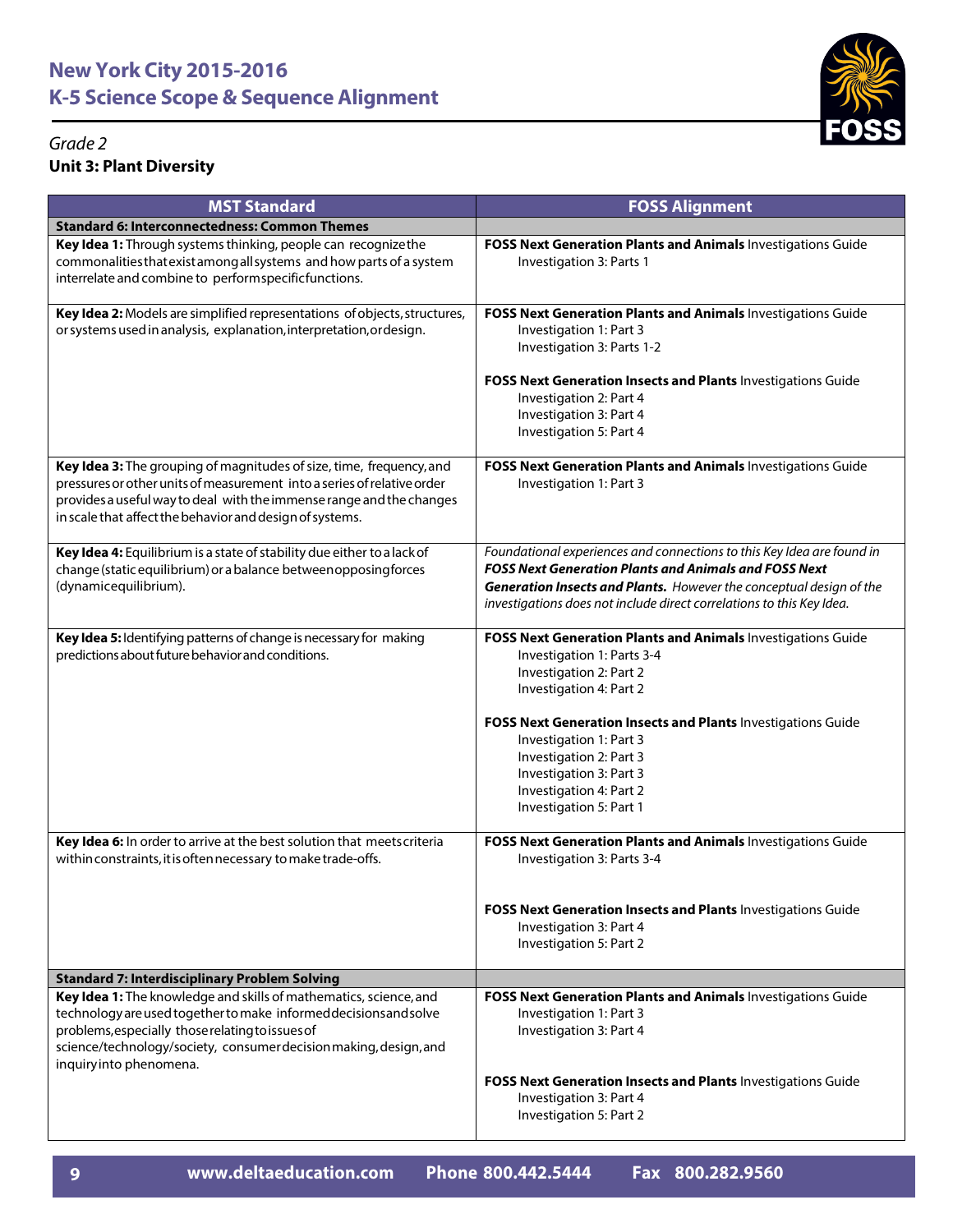

| <b>MST Standard</b>                                                                                                                                                                                                                                                                                                                      | <b>FOSS Alignment</b>                                                                                                                                                                                                                                                                                                                                                                                                    |
|------------------------------------------------------------------------------------------------------------------------------------------------------------------------------------------------------------------------------------------------------------------------------------------------------------------------------------------|--------------------------------------------------------------------------------------------------------------------------------------------------------------------------------------------------------------------------------------------------------------------------------------------------------------------------------------------------------------------------------------------------------------------------|
| <b>Standard 7: Interdisciplinary Problem Solving</b>                                                                                                                                                                                                                                                                                     |                                                                                                                                                                                                                                                                                                                                                                                                                          |
| Key Idea 2: Solving interdisciplinary problems involves a variety of skills<br>and strategies, including effective work habits; gathering and processing<br>information; generating andanalyzingideas; realizingideas; making<br>connections among the common themes of mathematics, science, and<br>technology; and presenting results. | <b>FOSS Next Generation Plants and Animals Investigations Guide</b><br>Investigation 1: Parts 1-4<br>Investigation 2: Parts 1-3<br>Investigation 3: Parts 1-2<br>Investigation 4: Parts 1-3<br><b>FOSS Next Generation Insects and Plants Investigations Guide</b><br>Investigation 1: Parts 1-3<br>Investigation 2: Parts 1-4<br>Investigation 3: Parts 1-4<br>Investigation 4: Parts 1-4<br>Investigation 5: Parts 1-4 |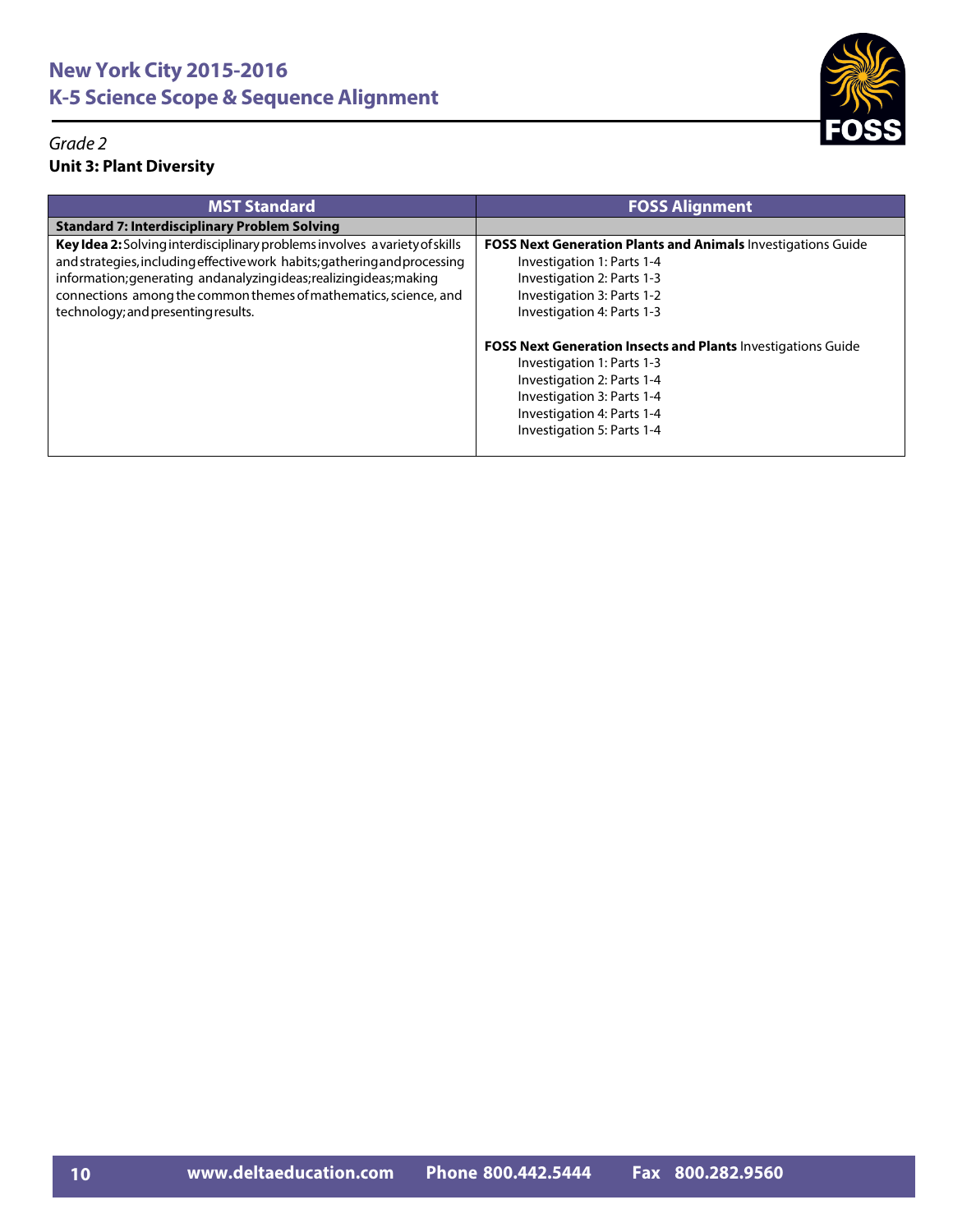



| <b>NGSS Cross-Cutting Concepts</b>                                                                                                                                                                                                                                                                                                                                                                                                                        | <b>FOSS Alignment</b>                                                                                                                                                                                                                                                                                                                                          |
|-----------------------------------------------------------------------------------------------------------------------------------------------------------------------------------------------------------------------------------------------------------------------------------------------------------------------------------------------------------------------------------------------------------------------------------------------------------|----------------------------------------------------------------------------------------------------------------------------------------------------------------------------------------------------------------------------------------------------------------------------------------------------------------------------------------------------------------|
| Patterns: Observed patterns in nature guide organization and<br>classification and prompt questions about relationships and causes<br>underlyingthem.<br>- Patterns in the natural and human designed world can be<br>observed, used to describe phenomena, and used as evidence.                                                                                                                                                                         | <b>FOSS Next Generation Plants and Animals Investigations Guide</b><br>Investigation 1: Parts 3-4<br>Investigation 2: Part 2<br>Investigation 4: Part 2<br>FOSS Next Generation Insects and Plants Investigations Guide<br>Investigation 1: Part 3<br>Investigation 2: Part 3<br>Investigation 3: Part 3<br>Investigation 4: Part 2<br>Investigation 5: Part 1 |
| <b>Cause and Effect: Mechanism and Prediction: Eventshavecauses,</b><br>sometimessimple, sometimes multifaceted. Deciphering causal<br>relationships, and the mechanisms by which they are mediated, is a<br>major activity of science and engineering.<br>- Eventshavecausesthatgenerateobservablepatterns.<br>- Simple tests can be designed to gather evidence to support or<br>refute student ideas about causes.                                     | FOSS Next Generation Plants and Animals Investigations Guide<br>Investigation 1: Parts 1, 3<br>Investigation 2: Part 2<br>Investigation 4: Parts 1-2<br>FOSS Next Generation Insects and Plants Investigations Guide<br>Investigation 2: Parts 1-2                                                                                                             |
| Scale, Proportion and Quantity: In considering phenomena, it is<br>critical to recognize what is relevant at different size, time, and energy<br>scales, and to recognize proportional relationships between different<br>quantities as scales change.<br>- Relative scales allow objects and events to be compared and<br>described (e.g., bigger and smaller; hotter and colder; faster<br>and slower).<br>- Standard units are used to measure length. | FOSS Next Generation Plants and Animals Investigations Guide<br>Investigation 1: Part 3                                                                                                                                                                                                                                                                        |
| Systems and System Models: A system is an organized group of<br>related objects or components; models can be used for understanding<br>and predicting the behavior of systems.<br>- Objects and organisms can be described in terms of their parts.<br>- Systems in the natural and designed world have parts that<br>work together.                                                                                                                      | FOSS Next Generation Plants and Animals Investigations Guide<br>Investigation 3: Part 1                                                                                                                                                                                                                                                                        |
| Energy and Matter: Flows, Cycles, and Conservation: Tracking<br>energy and matter flows into, out of, and within systems helps one<br>understand their system's behavior.<br>Objects may break into smaller pieces, be put together into<br>larger pieces, or change shapes.                                                                                                                                                                              | Foundational experiences and connections to this Cross-Cutting Concept<br>are found in FOSS Next Generation Plants and Animals and FOSS<br>Next Generation Insects and Plants. However the conceptual design of<br>the investigations does not include direct correlations to this CCC.                                                                        |
| Structure and Function: The way an object is shaped or structured<br>determines many of its properties and functions.<br>- The shape and stability of structures of natural and designed<br>objects are related to their function(s).                                                                                                                                                                                                                     | FOSS Next Generation Plants and Animals Investigations Guide<br>Investigation 1: Parts 2-3<br>Investigation 2: Parts 1-2<br>Investigation 3: Parts 2-3<br>Investigation 4: Part 2                                                                                                                                                                              |
|                                                                                                                                                                                                                                                                                                                                                                                                                                                           | FOSS Next Generation Insects and Plants Investigations Guide<br>Investigation 1: Parts 1-2<br>Investigation 2: Part 3<br>Investigation 3: Parts 3-4<br>Investigation 4: Part 2<br>Investigation 5: Part 1                                                                                                                                                      |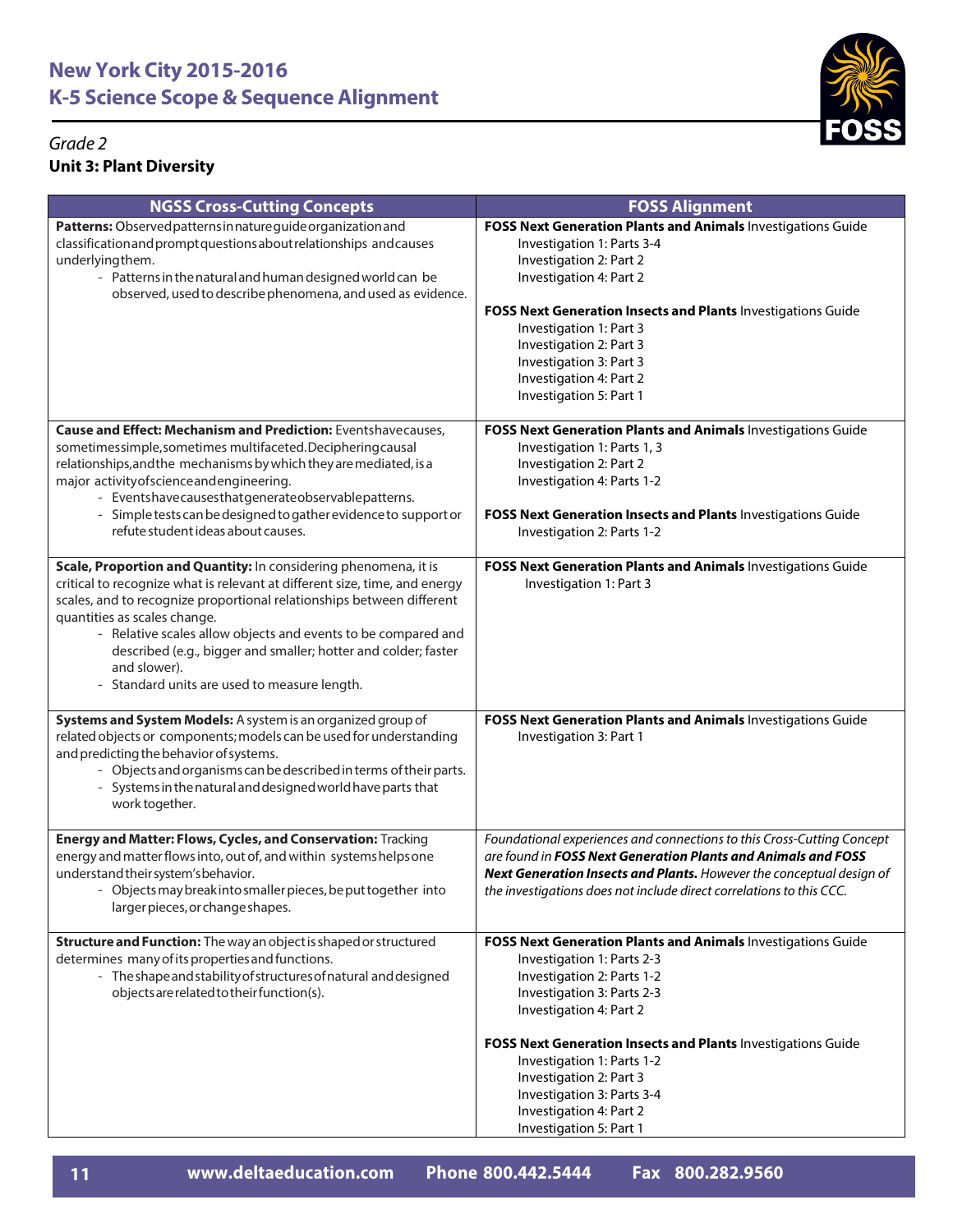

| <b>NGSS Cross-Cutting Concepts</b>                                                                                                                                                                                                                                                                        | <b>FOSS Alignment</b>                                                                                                                                                                                                                                                                          |
|-----------------------------------------------------------------------------------------------------------------------------------------------------------------------------------------------------------------------------------------------------------------------------------------------------------|------------------------------------------------------------------------------------------------------------------------------------------------------------------------------------------------------------------------------------------------------------------------------------------------|
| <b>Stability and Change:</b> For both designed and natural systems,<br>conditions that affect stability and factors that control rates of change<br>are critical elements to consider and understand.<br>- Some things stay the same while other things change.<br>- Things may change slowly or rapidly. | Foundational experiences and connections to this Cross-Cutting Concept<br>are found in FOSS Next Generation Plants and Animals and FOSS<br><b>Next Generation Insects and Plants.</b> However the conceptual design of<br>the investigations does not include direct correlations to this CCC. |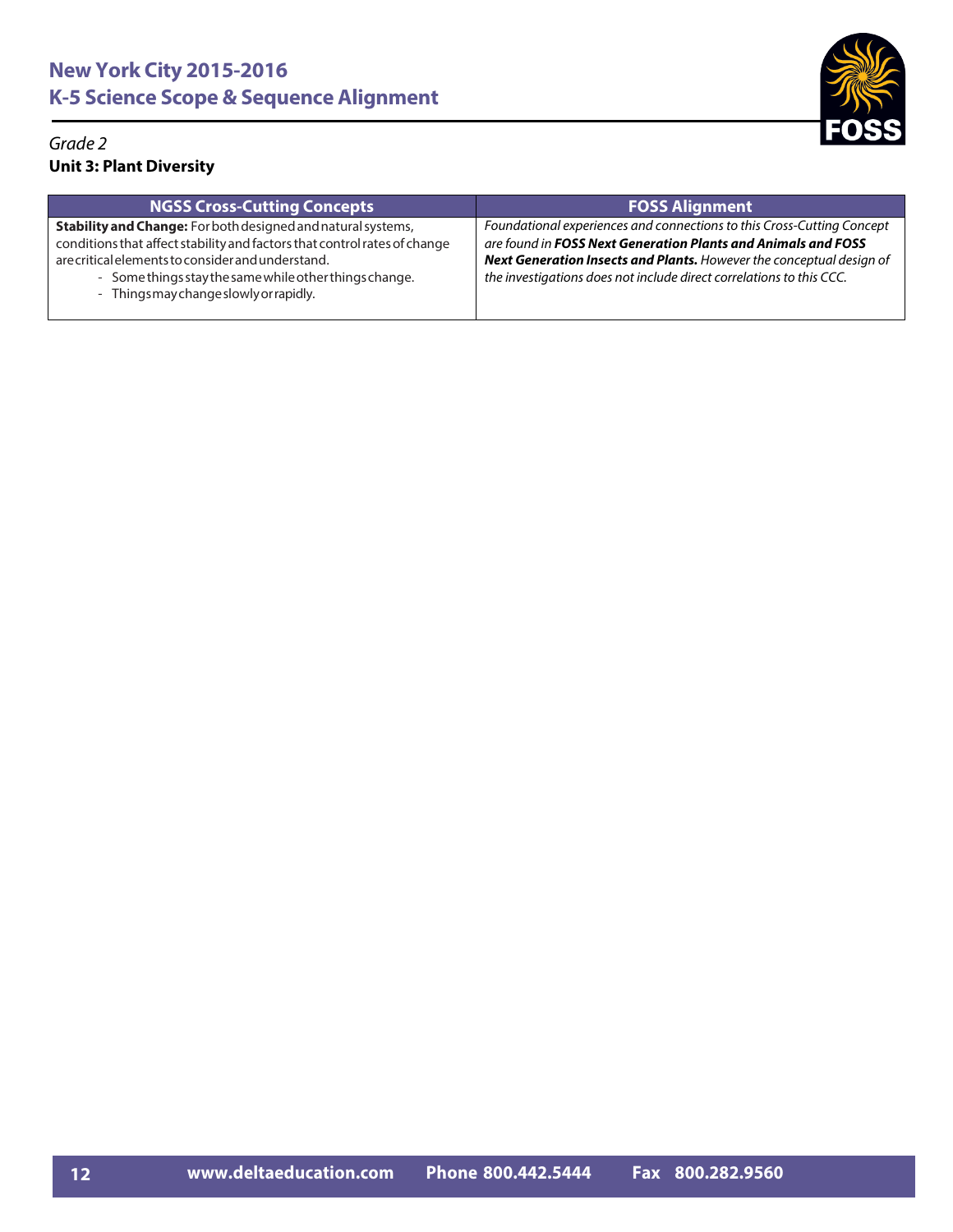### *Grade 3* **Unit 1: Matter**



| <b>NYS Science Standard</b>                                                                                                                                                                                                                                                                                         | <b>FOSS Alignment</b>                                                                                                                                                                                                                                                                                     |
|---------------------------------------------------------------------------------------------------------------------------------------------------------------------------------------------------------------------------------------------------------------------------------------------------------------------|-----------------------------------------------------------------------------------------------------------------------------------------------------------------------------------------------------------------------------------------------------------------------------------------------------------|
| <b>Major Understandings</b>                                                                                                                                                                                                                                                                                         |                                                                                                                                                                                                                                                                                                           |
| PS 3.1b. Matter has properties (color, hardness, odor, sound, taste, etc.)<br>that can be observed through the senses.                                                                                                                                                                                              | FOSS 3rd Edition Measuring Matter Investigations Guide<br>Investigation 2: Parts 1-5<br>Investigation 3: Parts 1-4<br>Investigation 4: Parts 1-3                                                                                                                                                          |
|                                                                                                                                                                                                                                                                                                                     | <b>FOSS Next Generation Motion and Matter Investigations Guide</b><br>Investigation 1: Parts 1-3<br>Investigation 4: Parts 1-2                                                                                                                                                                            |
| PS 3.1c. Objects have properties that can be observed, described,<br>and/ormeasured:length, width, volume, size, shape, massor weight,<br>temperature, texture, flexibility, reflectiveness of light.                                                                                                               | FOSS 3rd Edition Measuring Matter Investigations Guide<br>Investigation 1: Parts 1-4<br>Investigation 2: Parts 1-5<br>Investigation 3: Parts 1-4<br>Investigation 4: Parts 1-4                                                                                                                            |
|                                                                                                                                                                                                                                                                                                                     | FOSS Next Generation Motion and Matter Investigations Guide<br>Investigation 1: Parts 1-3                                                                                                                                                                                                                 |
| <b>PS 3.1d.</b> Measurements can be made with standard metric units and<br>nonstandard units (Note: Exceptions to the metric system usage are<br>found in meteorology.)                                                                                                                                             | FOSS 3rd Edition Measuring Matter Investigations Guide<br>Investigation 1: Parts 1-4<br>Investigation 2: Parts 1-5<br>Investigation 3: Parts 1-4<br>Investigation 4: Parts 1-4<br>FOSS Next Generation Motion and Matter Investigations Guide<br>Investigation 1: Part 2<br>Investigation 3: Parts 2-3    |
| PS 3.1e. The material(s) an object is made up of determine some specific<br>properties of the object (sink/float, conductivity magnetism). Properties<br>canbe observed or measured with tools such as hand lenses, metric<br>rulers, thermometers, balances, magnets, circuit testers, and graduated<br>cylinders. | FOSS 3rd Edition Measuring Matter Investigations Guide<br>Investigation 1: Parts 1-4<br>Investigation 2: Parts 1-5<br>Investigation 3: Parts 1-4<br>Investigation 4: Parts 1-4<br>FOSS Next Generation Motion and Matter Investigations Guide<br>Investigation 1: Parts 1-2<br>Investigation 4: Parts 1-2 |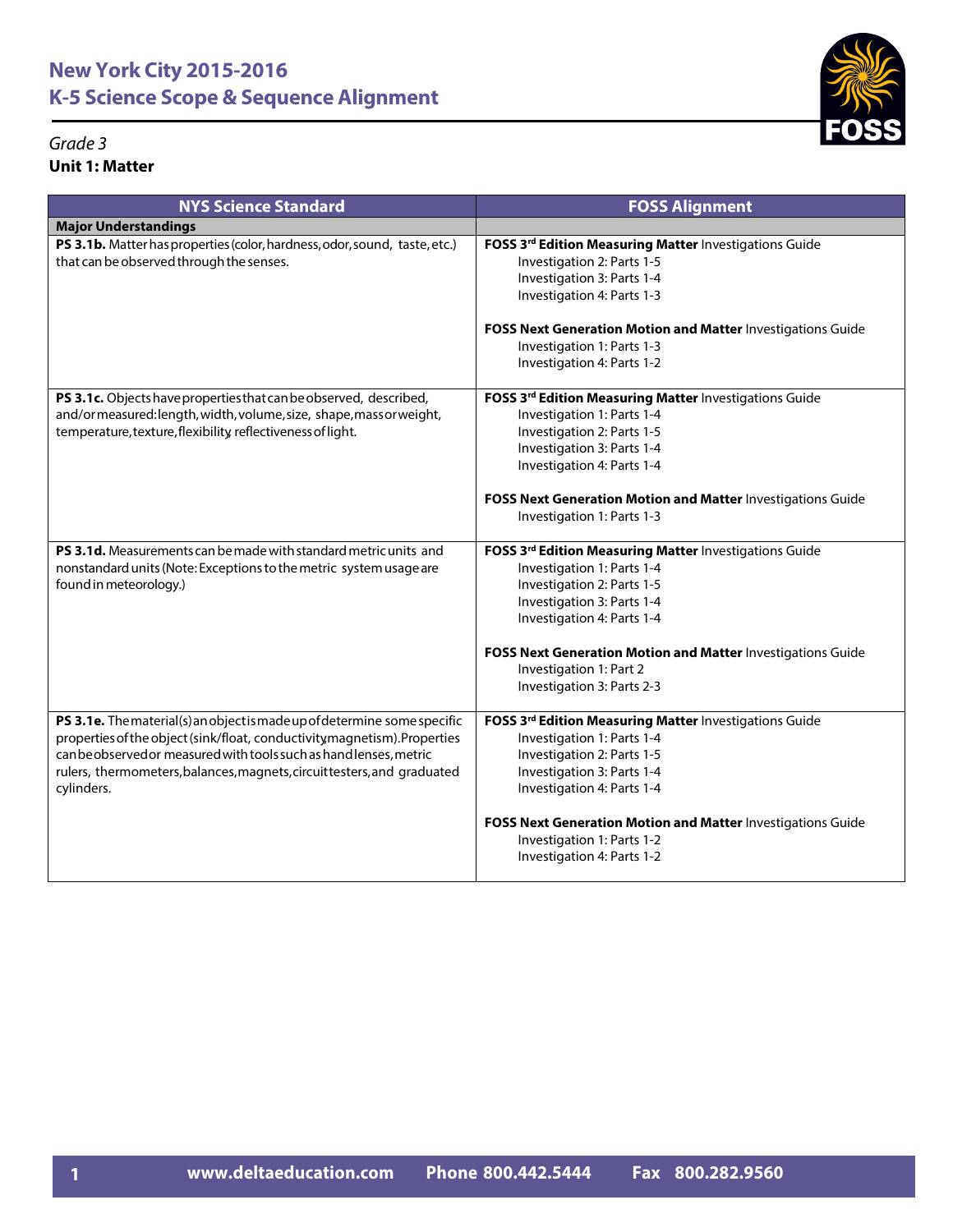#### *Grade 3* **Unit 1: Matter**



| <b>MST Standard</b>                                                                                                                                                                                                                                                                 | <b>FOSS Alignment</b>                                                                                                                                                                   |
|-------------------------------------------------------------------------------------------------------------------------------------------------------------------------------------------------------------------------------------------------------------------------------------|-----------------------------------------------------------------------------------------------------------------------------------------------------------------------------------------|
| <b>Standard 6: Interconnectedness: Common Themes</b>                                                                                                                                                                                                                                |                                                                                                                                                                                         |
| Key Idea 3: The grouping of magnitudes of size, time, frequency, and<br>pressures or other units of measurement into a series of relative order<br>provides a useful way to deal with the immense range and the changes<br>in scale that affect the behavior and design of systems. | FOSS 3 <sup>rd</sup> Edition Measuring Matter Investigations Guide<br>Investigation 1: Parts 1-4<br>Investigation 2: Parts 1-5<br>Investigation 3: Parts 1-4<br>Investigation 4: Part 4 |
|                                                                                                                                                                                                                                                                                     | FOSS Next Generation Motion and Matter Investigations Guide<br>Investigation 3: Parts 2-3                                                                                               |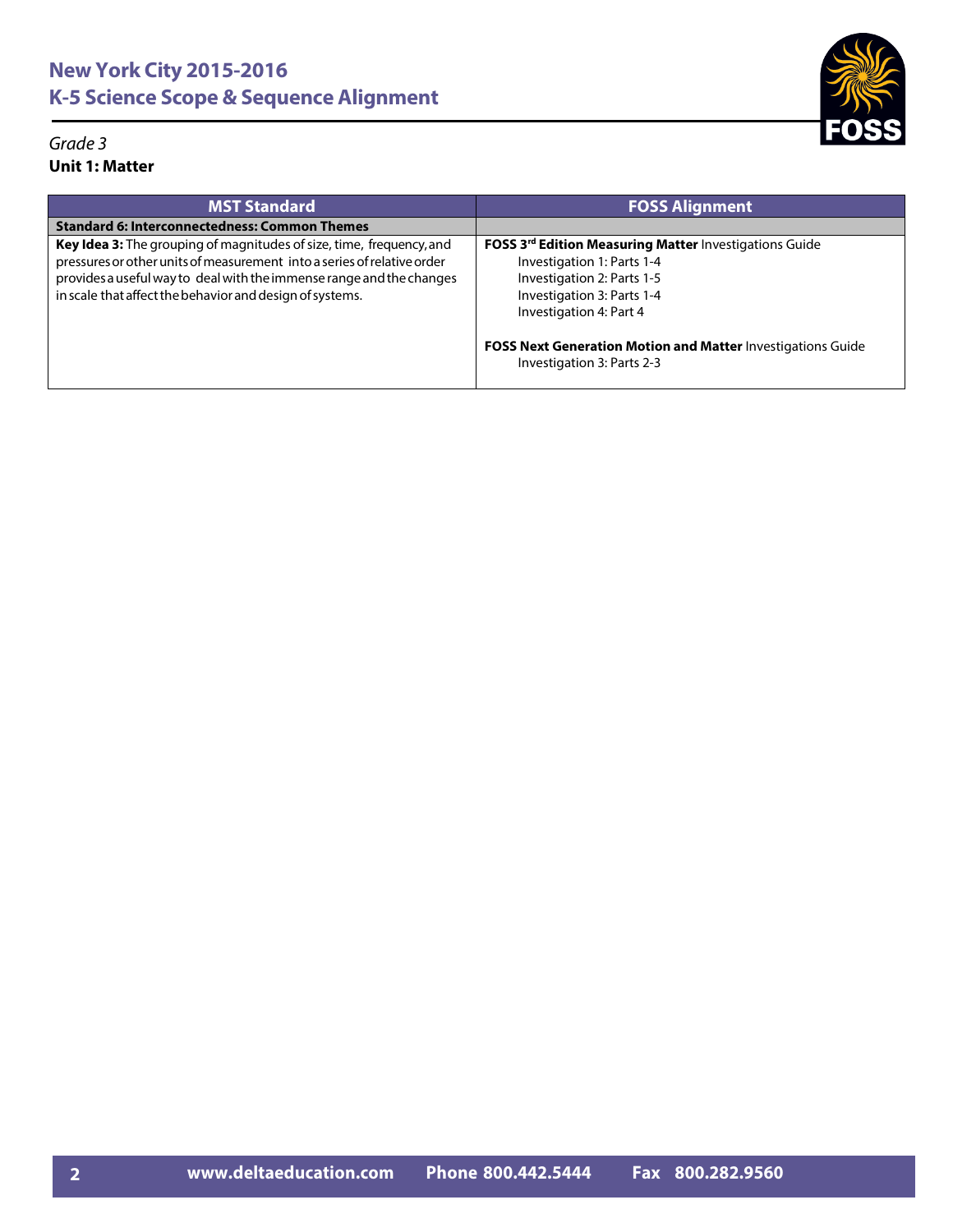### *Grade 3* **Unit 1: Matter**



| <b>NGSS Cross-Cutting Concepts</b>                                                                                                                                                                                                                                                                                                                                                                                                                        | <b>FOSS Alignment</b>                                                                                                                                                                                                                                                                               |
|-----------------------------------------------------------------------------------------------------------------------------------------------------------------------------------------------------------------------------------------------------------------------------------------------------------------------------------------------------------------------------------------------------------------------------------------------------------|-----------------------------------------------------------------------------------------------------------------------------------------------------------------------------------------------------------------------------------------------------------------------------------------------------|
| Subheader (as needed)                                                                                                                                                                                                                                                                                                                                                                                                                                     |                                                                                                                                                                                                                                                                                                     |
| Patterns: Observed patterns in nature guide organization and<br>classification and prompt questions about relationships and causes<br>underlyingthem.<br>- Patterns in the natural and human designed world can be<br>observed, used to describe phenomena, and used as evidence.                                                                                                                                                                         | FOSS Next Generation Motion and Matter Investigations Guide<br>Investigation 1: Part 2                                                                                                                                                                                                              |
| <b>Cause and Effect: Mechanism and Prediction: Eventshavecauses,</b><br>sometimessimple, sometimes multifaceted. Deciphering causal<br>relationships, and the mechanisms by which they are mediated, is a<br>major activity of science and engineering.<br>- Eventshavecausesthatgenerateobservablepatterns.                                                                                                                                              | FOSS 3rd Edition Measuring Matter Investigations Guide<br>Investigation 3: Parts 2-4<br>Investigation 4: Parts 1-3<br>FOSS Next Generation Motion and Matter Investigations Guide<br>Investigation 1: Parts 1-3<br>Investigation 3: Part 3<br>Investigation 4: Parts 1-2                            |
| Scale, Proportion, and Quantity: In considering phenomena, it is<br>critical to recognize what is relevant at different size, time, and energy<br>scales, and to recognize proportional relationships between different<br>quantities as scales change.<br>- Relative scales allow objects and events to be compared and<br>described (e.g., bigger and smaller; hotter and colder; fasterand<br>slower).<br>- Standard units are used to measure length. | FOSS 3rd Edition Measuring Matter Investigations Guide<br>Investigation 1: Parts 1-4<br>Investigation 2: Parts 1-5<br>Investigation 3: Parts 1-4<br>Investigation 4: Parts 1-4<br>FOSS Next Generation Motion and Matter Investigations Guide<br>Investigation 3: Part 3<br>Investigation 4: Part 3 |
| Energy and Matter: Flows, Cycles, and Conservation: Tracking<br>energy and matter flows into, out of, and within systems helps one<br>understand their system's behavior.<br>- Objects may break into smaller pieces, be put together into larger<br>pieces, or change shapes.                                                                                                                                                                            | FOSS 3rd Edition Measuring Matter Investigations Guide<br>Investigation 3: Parts 1-4<br>Investigation 4: Parts 2-3<br>FOSS Next Generation Motion and Matter Investigations Guide<br>Investigation 4: Parts 1-2                                                                                     |
| Structure and Function: The way an object is shaped or structured<br>determines many of its properties and functions.<br>- Different materials have different substructures, which can<br>sometimes be observed.<br>- Substructures have shapes and parts that serve functions.                                                                                                                                                                           | FOSS 3rd Edition Measuring Matter Investigations Guide<br>Investigation 4: Parts 1-2<br>FOSS Next Generation Motion and Matter Investigations Guide<br>Investigation 3: Parts 1-4                                                                                                                   |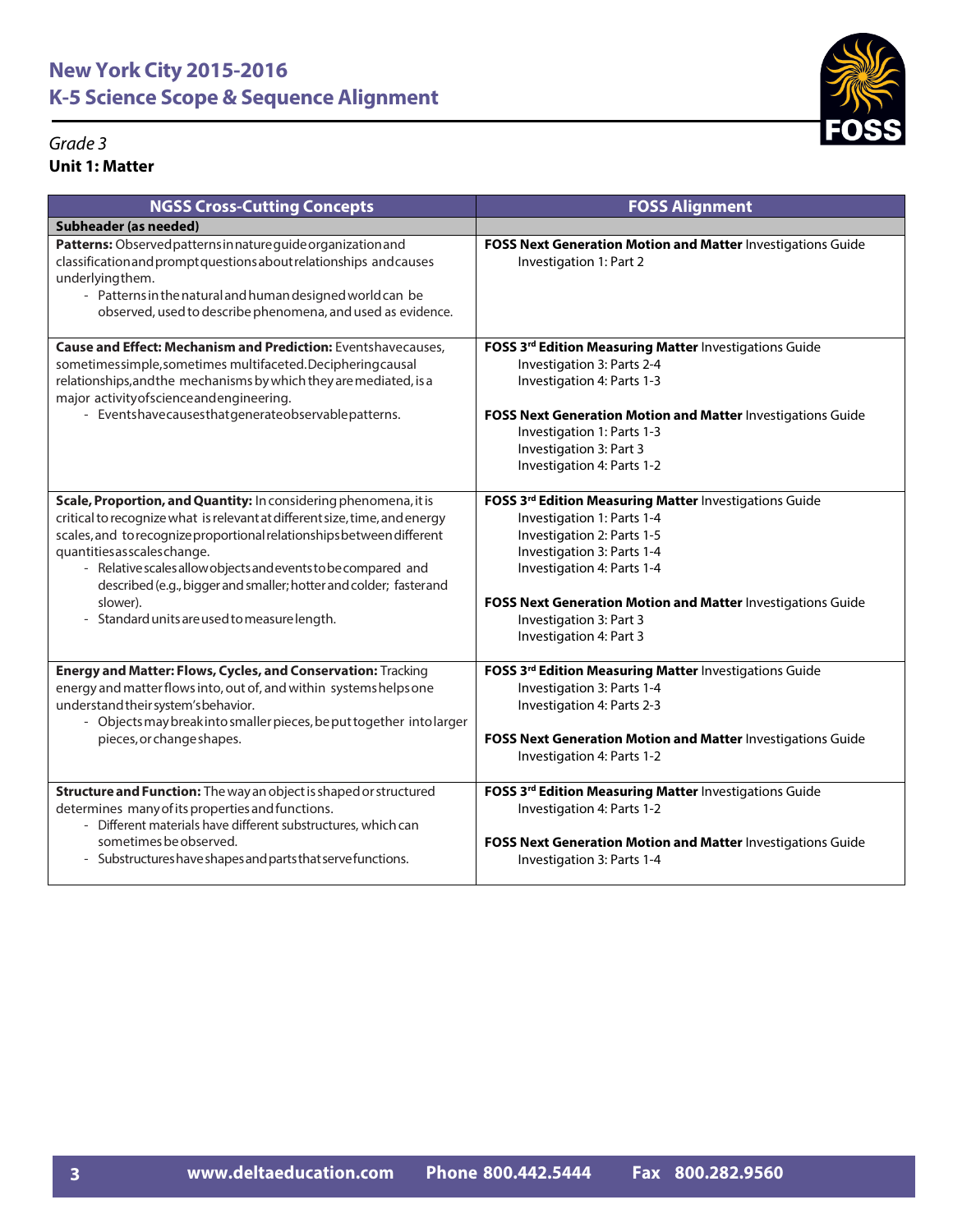

| <b>NYS Science Standard</b>                                                                                                                                                                                                                                                                                                                                       | <b>FOSS Alignment</b>                                                                                                                                                                                                                                                     |
|-------------------------------------------------------------------------------------------------------------------------------------------------------------------------------------------------------------------------------------------------------------------------------------------------------------------------------------------------------------------|---------------------------------------------------------------------------------------------------------------------------------------------------------------------------------------------------------------------------------------------------------------------------|
| <b>Major Understandings</b>                                                                                                                                                                                                                                                                                                                                       |                                                                                                                                                                                                                                                                           |
| PS 4.1a. Energy exists in various forms: heat, electric, sound, chemical,<br>mechanical, light.                                                                                                                                                                                                                                                                   | FOSS Next Generation Sound and Light Investigations Guide<br>Investigation 1: Parts 1-3<br>Investigation 2: Parts 1-4<br>Investigation 3: Parts 1-3<br>Investigation 4: Parts 1-4<br>FOSS 3rd Edition Measuring Matter Investigations Guide<br>Investigation 3: Parts 2-4 |
|                                                                                                                                                                                                                                                                                                                                                                   | <b>FOSS Next Generation Energy Investigations Guide</b>                                                                                                                                                                                                                   |
| PS 4.2a. Everyday events involve one form of energy being changed to<br>another.<br>- Animals convert food to heat and motion.<br>- The Sun's energy warms the air and water.                                                                                                                                                                                     | FOSS Next Generation Sound and Light Investigations Guide<br>Investigation 1: Parts 1-3<br>Investigation 2: Parts 1-4<br>Investigation 3: Parts 1-3<br>Investigation 4: Parts 1-4<br>FOSS 3rd Edition Measuring Matter Investigations Guide<br>Investigation 3: Parts 2-4 |
|                                                                                                                                                                                                                                                                                                                                                                   |                                                                                                                                                                                                                                                                           |
| PS 4.2b. Humans utilize interactions between matter and energy.<br>- Chemical to electrical, light, and heat: battery and bulb.<br>- Electricaltosound(e.g.,doorbellbuzzer).<br>- Mechanicaltosound (e.g., musical instruments, clapping)<br>- Lighttoelectrical(e.g., solar-poweredcalculator).<br>PS 4.1b. Energy can be transferred from one place to another. | FOSS Next Generation Sound and Light Investigations Guide<br>Investigation 1: Parts 1-3<br>Investigation 2: Parts 1-4<br>Investigation 3: Parts 1-3<br>Investigation 4: Parts 1-4<br>FOSS Next Generation Sound and Light Investigations Guide                            |
|                                                                                                                                                                                                                                                                                                                                                                   | Investigation 1: Parts 1-3<br>Investigation 2: Parts 1-4<br>Investigation 3: Parts 1-3<br>Investigation 4: Parts 1-4<br>FOSS 3rd Edition Measuring Matter Investigations Guide<br>Investigation 3: Parts 2-4                                                              |
| PS 4.1c. Some materials transfer energy better than others (heat and<br>electricity).                                                                                                                                                                                                                                                                             | FOSS Next Generation Sound and Light Investigations Guide<br>Investigation 2: Part 4<br>Investigation 4: Part 4<br>FOSS 3rd Edition Measuring Matter Investigations Guide<br>Investigation 3: Parts 2-4                                                                   |
| PS 4.1d. Energy and matter interact: water is evaporated by the Sun's<br>heat; a bulb is lighted by means of electrical current; a musical<br>instrument is played to produce sound; dark colors may absorb light,<br>light colors may reflect light.                                                                                                             | FOSS Next Generation Sound and Light Investigations Guide<br>Investigation 1: Parts 1-3<br>Investigation 2: Parts 1-4<br>Investigation 3: Parts 1-3<br>Investigation 4: Parts 1-4<br>FOSS 3rd Edition Measuring Matter Investigations Guide<br>Investigation 3: Parts 2-4 |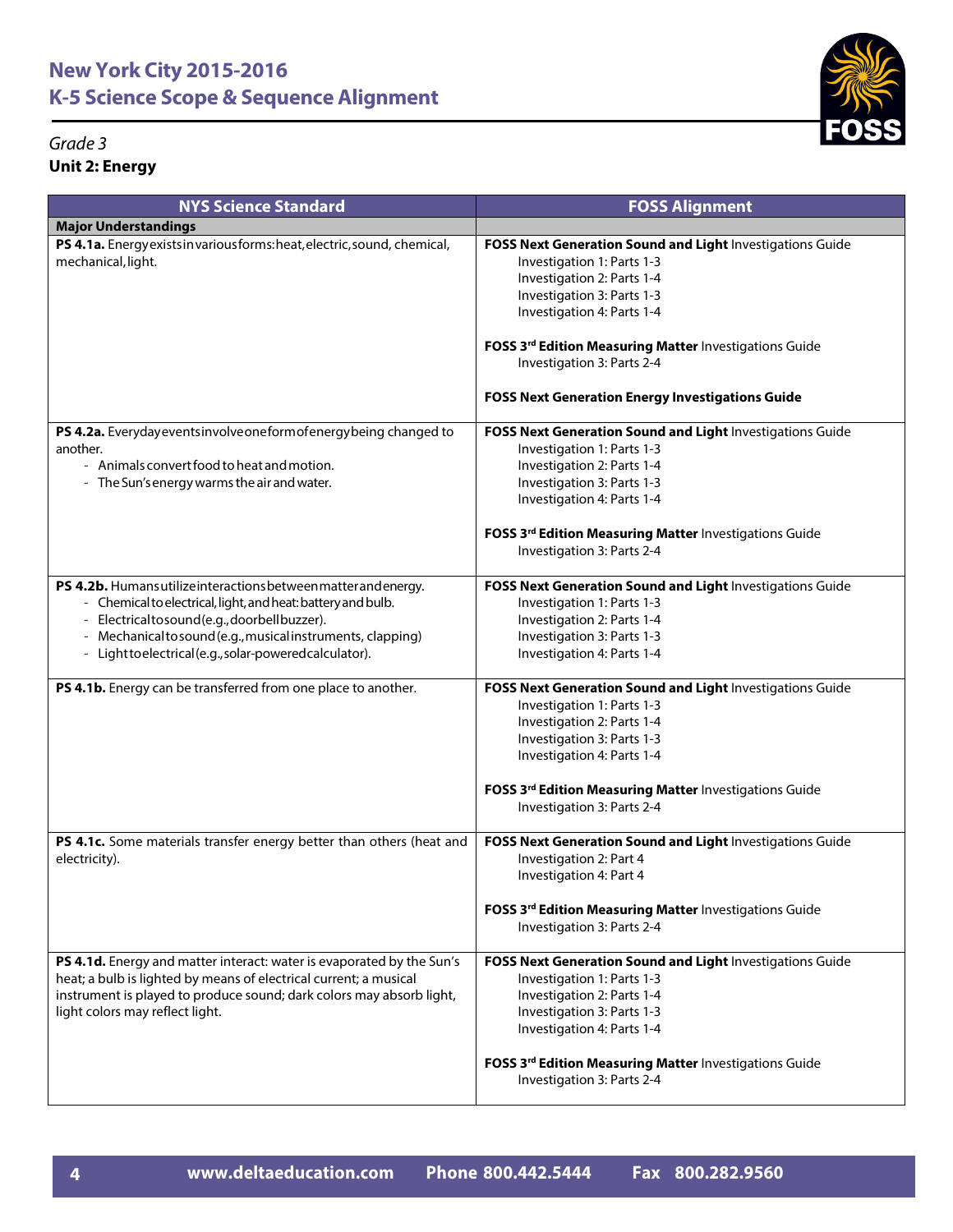



| <b>NYS Science Standard</b>                                                                                                                | <b>FOSS Alignment</b>                                                                                                                                                                                                                                                                    |
|--------------------------------------------------------------------------------------------------------------------------------------------|------------------------------------------------------------------------------------------------------------------------------------------------------------------------------------------------------------------------------------------------------------------------------------------|
| <b>Major Understandings</b>                                                                                                                |                                                                                                                                                                                                                                                                                          |
| <b>PS 4.1f.</b> Heat can be released in many ways, for example, by burning,<br>rubbing (friction) or combining one substance with another. | <b>FOSS Next Generation Motion and Matter Investigations Guide</b><br>Investigation 3: Part 2                                                                                                                                                                                            |
|                                                                                                                                            | Note: Friction is encountered in a design challenge in Motion and Matter.<br>All chemical reactions used at Grade 3 (Measuring Matter, Motion and<br><b>Matter</b> ) are endothermic. FOSS Next Generation <b>Energy</b> Investigation 4:<br>Energy Transfer addresses standard PS 4.1f. |
| PS 4.1g. Interactions with forms of energy can be either helpful or<br>harmful.                                                            | FOSS Next Generation Sound and Light Investigations Guide<br>Investigation 2: Parts 1-4<br>Investigation 4: Parts 1-4                                                                                                                                                                    |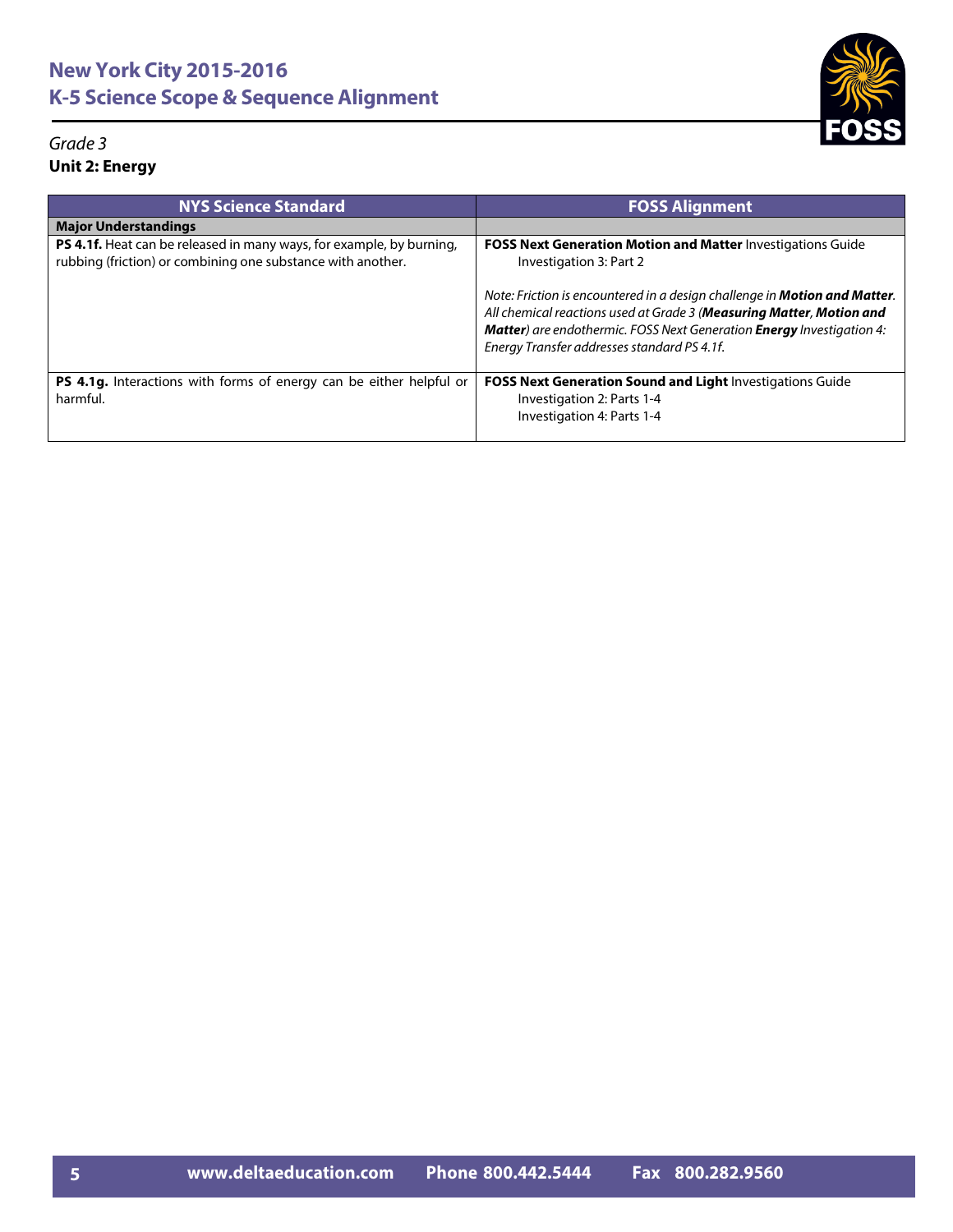| <b>MST Standard</b>                                                                                                                                                                                                                                                                 | <b>FOSS Alignment</b>                                                                                                                                                                                                            |
|-------------------------------------------------------------------------------------------------------------------------------------------------------------------------------------------------------------------------------------------------------------------------------------|----------------------------------------------------------------------------------------------------------------------------------------------------------------------------------------------------------------------------------|
| <b>Standard 6: Interconnectedness: Common Themes</b>                                                                                                                                                                                                                                |                                                                                                                                                                                                                                  |
| Key Idea 1: Through systems thinking, people can recognize the<br>commonalities that exist among all systems and how parts of a system<br>interrelate and combine to perform specific functions.                                                                                    | FOSS Next Generation Sound and Light Investigations Guide<br>Investigation 2: Parts 2-4<br>Investigation 4: Part 4                                                                                                               |
| Key Idea 2: Models are simplified representations of objects, structures,<br>or systems used in analysis, explanation, interpretation, ordesign.                                                                                                                                    | FOSS Next Generation Sound and Light Investigations Guide<br>Investigation 2: Parts 2-4<br>Investigation 4: Part 4                                                                                                               |
| Key Idea 3: The grouping of magnitudes of size, time, frequency, and<br>pressures or other units of measurement into a series of relative order<br>provides a useful way to deal with the immense range and the changes<br>in scale that affect the behavior and design of systems. | Foundational experiences and connections to this Key Idea are found in<br>FOSS Next Generation Sound and Light. However the conceptual<br>design of the investigations does not include direct correlations to this Key<br>Idea. |
| Key Idea 4: Equilibrium is a state of stability due either to a lack of<br>change (static equilibrium) or a balance betweenopposing forces<br>(dynamicequilibrium).                                                                                                                 | Foundational experiences and connections to this Key Idea are found in<br>FOSS Next Generation Sound and Light. However the conceptual<br>design of the investigations does not include direct correlations to this Key<br>Idea. |
| Key Idea 5: Identifying patterns of change is necessary for making<br>predictions about future behavior and conditions.                                                                                                                                                             | FOSS Next Generation Sound and Light Investigations Guide<br>Investigation 2: Part 1<br>Investigation 3: Parts 1-2<br>Investigation 4: Parts 3-4                                                                                 |
| Key Idea 6: In order to arrive at the best solution that meets the criteria<br>within constraints, it is often necessary to make tradeoffs.                                                                                                                                         | FOSS Next Generation Sound and Light Investigations Guide<br>Investigation 2: Part 4<br>Investigation 4: Part 4                                                                                                                  |

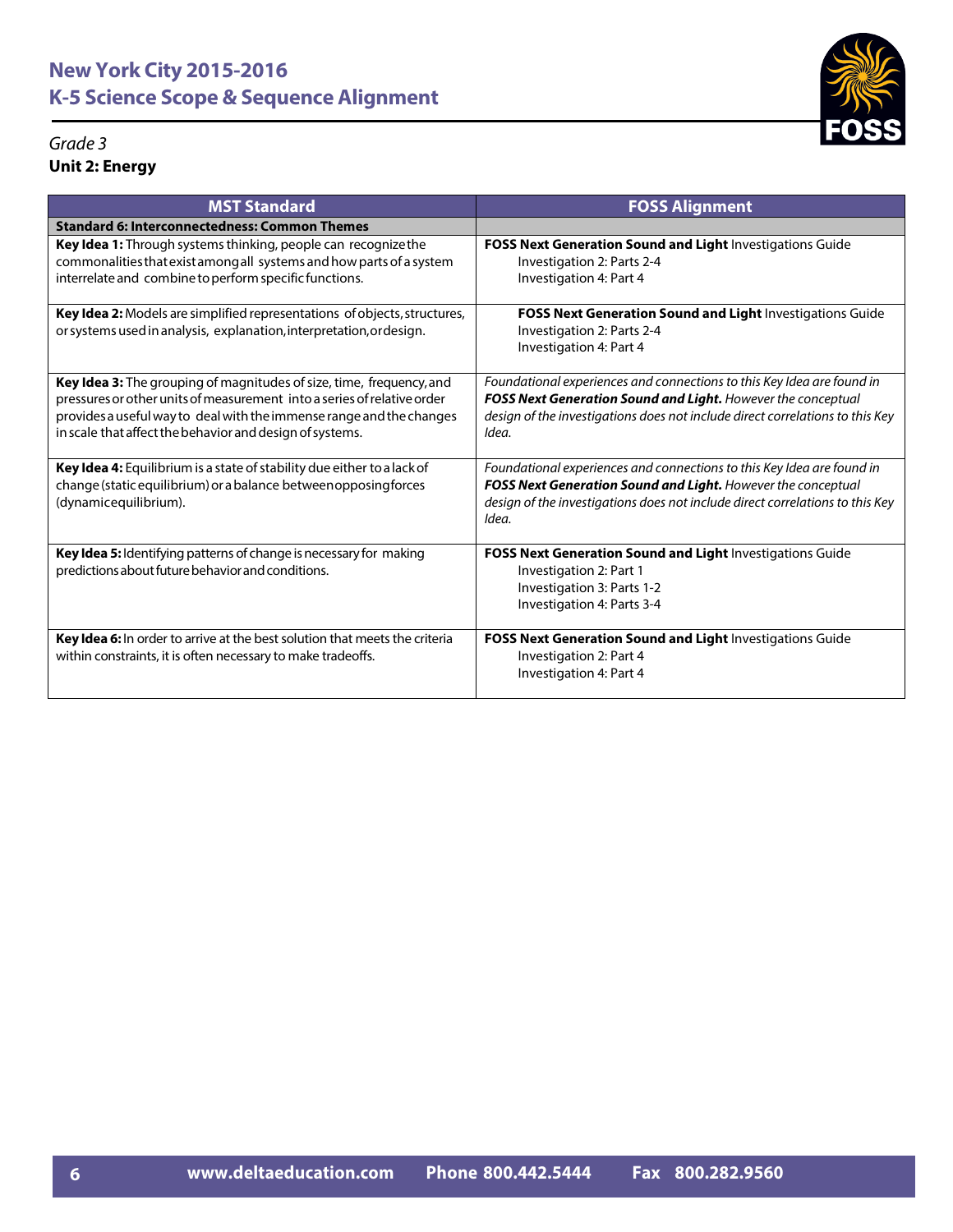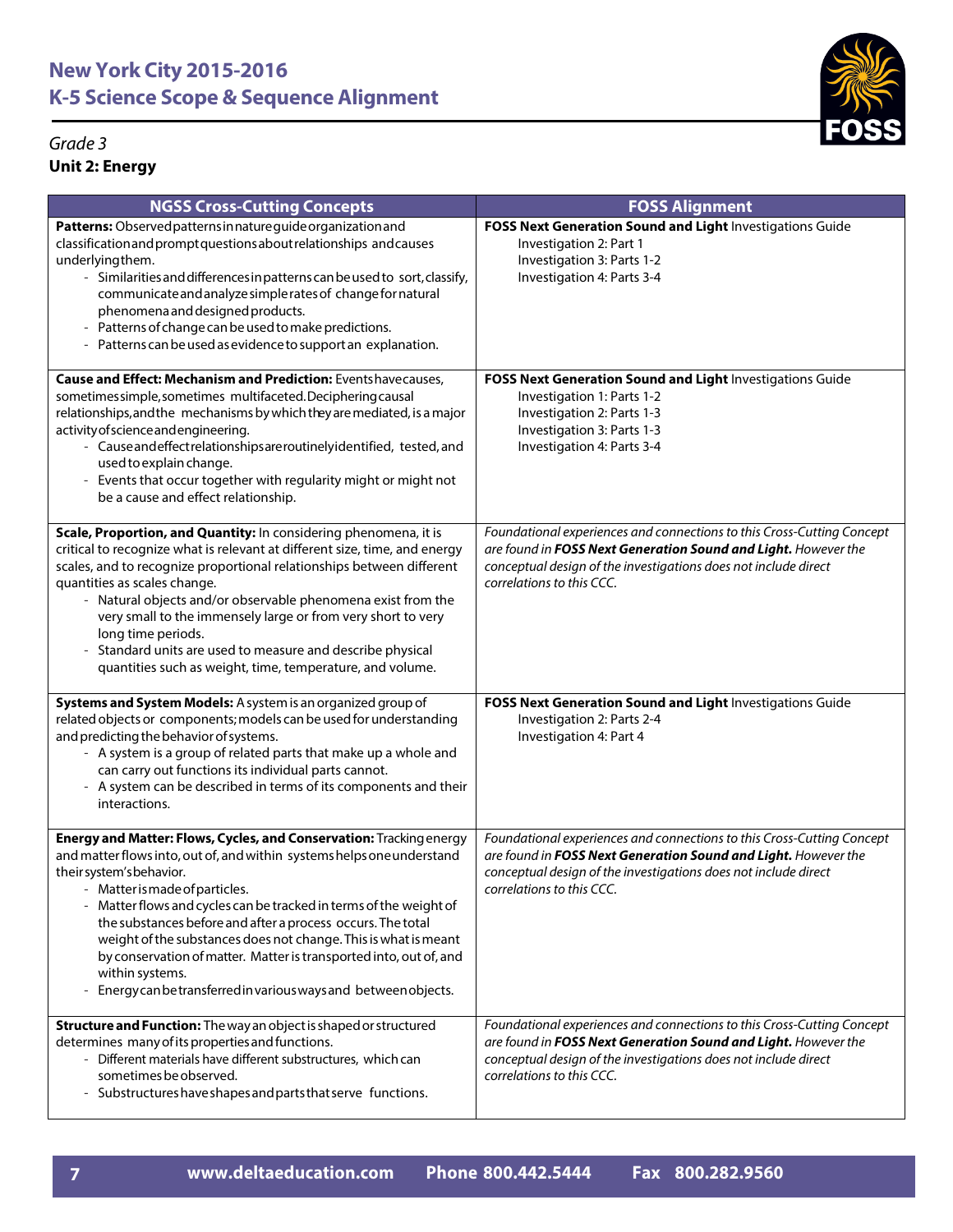

| <b>NGSS Cross-Cutting Concepts</b>                                                                                                                                                                                                                                                                                                                                                     | <b>FOSS Alignment</b>                                                                                                                                                                                                                    |
|----------------------------------------------------------------------------------------------------------------------------------------------------------------------------------------------------------------------------------------------------------------------------------------------------------------------------------------------------------------------------------------|------------------------------------------------------------------------------------------------------------------------------------------------------------------------------------------------------------------------------------------|
| Stability and Change: For both designed and natural systems,<br>conditions that affect stability and factors that control rates of change<br>are critical elements to consider and understand.<br>- Change is measured in terms of differences over time and may<br>occur at different rates.<br>- Some systems appear stable, but over long periods of time will<br>eventuallychange. | Foundational experiences and connections to this Cross-Cutting Concept<br>are found in FOSS Next Generation Sound and Light. However the<br>conceptual design of the investigations does not include direct<br>correlations to this CCC. |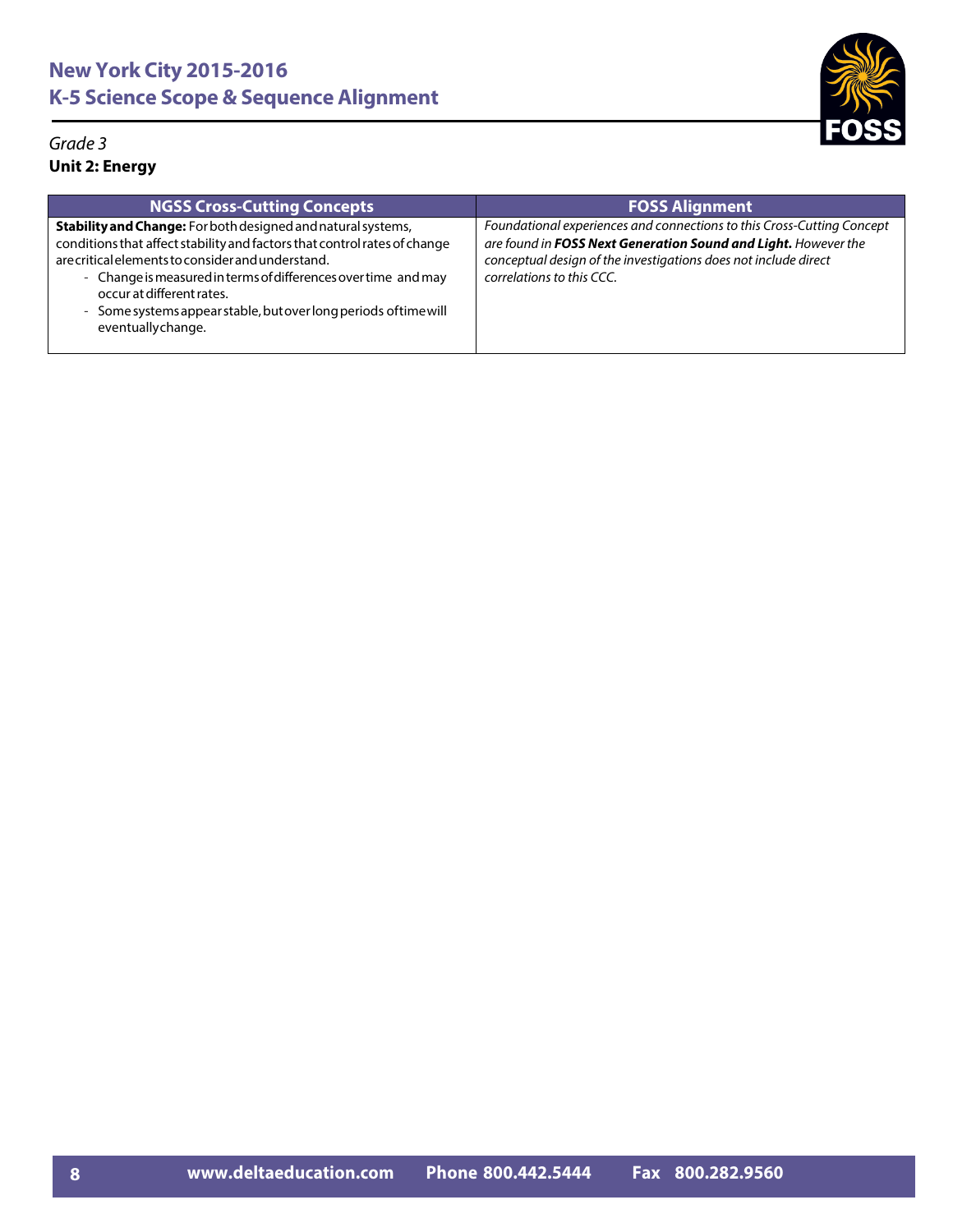

| <b>NYS Science Standard</b>                                                                                                                                                       | <b>FOSS Alignment</b>                                                                                                          |
|-----------------------------------------------------------------------------------------------------------------------------------------------------------------------------------|--------------------------------------------------------------------------------------------------------------------------------|
| <b>Major Understandings</b>                                                                                                                                                       |                                                                                                                                |
| PS 5.1f. Mechanical energy may cause change in motion through the<br>application of force and through the use of simple machines such as<br>pulleys, levers, and inclined planes. | <b>FOSS Next Generation Motion and Matter Investigations Guide</b><br>Investigation 2: Parts 1-2<br>Investigation 3: Parts 2-4 |
| <b>PS 5.1d.</b> The amount of change in the motion of an object is affected by<br>friction.                                                                                       | <b>FOSS Next Generation Motion and Matter Investigations Guide</b><br>Investigation 3: Part 2                                  |
| PS 5.1b. The position or direction of motion of an object can be<br>changed by pushing or pulling.                                                                                | <b>FOSS Next Generation Motion and Matter Investigations Guide</b><br>Investigation 1: Parts 1-3<br>Investigation 3: Parts 1-4 |
| PS 5.1c. The force of gravity pulls objects toward the center of Earth.                                                                                                           | <b>FOSS Next Generation Motion and Matter Investigations Guide</b><br>Investigation 1: Parts 1-3                               |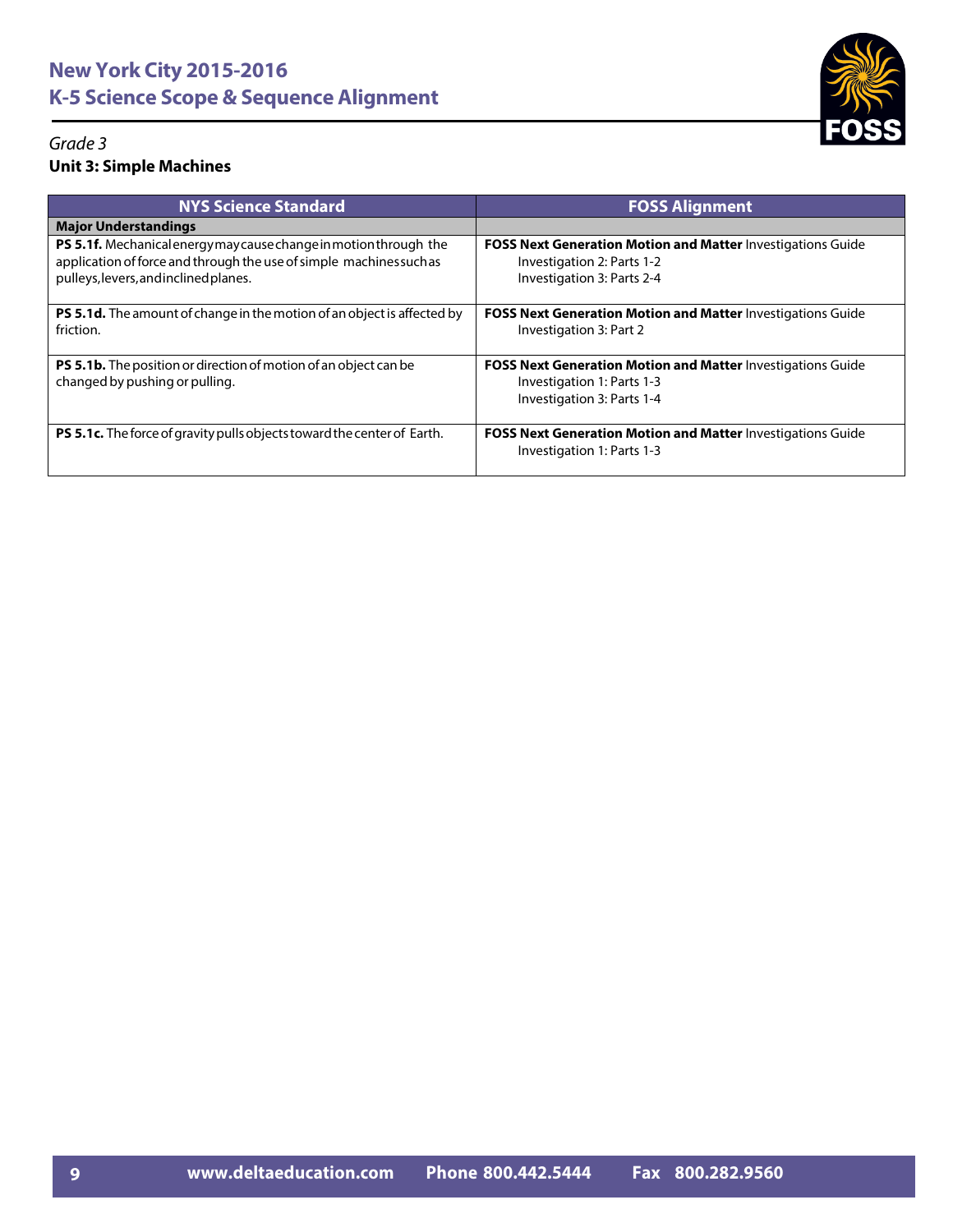

| <b>MST Standard</b>                                                                                                                                                                                                                                                                                                                      | <b>FOSS Alignment</b>                                                                                                                                                                                                              |
|------------------------------------------------------------------------------------------------------------------------------------------------------------------------------------------------------------------------------------------------------------------------------------------------------------------------------------------|------------------------------------------------------------------------------------------------------------------------------------------------------------------------------------------------------------------------------------|
| <b>Standard 6: Interconnectedness: Common Themes</b>                                                                                                                                                                                                                                                                                     |                                                                                                                                                                                                                                    |
| Key Idea 1: Through systems thinking, people can recognize the<br>commonalities that exist among all systems and how parts of a system<br>interrelate and combine to performspecificfunctions.                                                                                                                                           | FOSS Next Generation Motion and Matter Investigations Guide<br>Investigation 2: Part 1                                                                                                                                             |
| Key Idea 2: Models are simplified representations of objects, structures,<br>or systems used in analysis, explanation, interpretation, ordesign.                                                                                                                                                                                         | FOSS Next Generation Motion and Matter Investigations Guide<br>Investigation 1: Part 1<br>Investigation 2: Part 1                                                                                                                  |
| Key Idea 3: The grouping of magnitudes of size, time, frequency, and<br>pressures or other units of measurement into a series of relative order<br>provides a useful way to deal with the immense range and the changes<br>in scale that affect the behavior and design of systems.                                                      | FOSS Next Generation Motion and Matter Investigations Guide<br>Investigation 4: Part 3                                                                                                                                             |
| Key Idea 4: Equilibrium is a state of stability due either to a lack of<br>change (static equilibrium) or a balance betweenopposingforces<br>(dynamicequilibrium).                                                                                                                                                                       | Foundational experiences and connections to this Key Idea are found in<br>FOSS Next Generation Motion and Matter. However the conceptual<br>design of the investigations does not include direct correlations to this Key<br>Idea. |
| Key Idea 5: Identifying patterns of change is necessary for making<br>predictions about future behavior and conditions.                                                                                                                                                                                                                  | FOSS Next Generation Motion and Matter Investigations Guide<br>Investigation 1: Part 2<br>Investigation 2: Parts 1-3<br>Investigation 3: Part 4                                                                                    |
| Key Idea 6: In order to arrive at the best solution that meets criteria<br>within constraints, it is often necessary to make trade-offs.                                                                                                                                                                                                 | FOSS Next Generation Motion and Matter Investigations Guide<br>Investigation 3: Parts 1-2, 4                                                                                                                                       |
| <b>Standard 7: Interdisciplinary Problem Solving</b>                                                                                                                                                                                                                                                                                     |                                                                                                                                                                                                                                    |
| Key Idea 1: The knowledge and skills of mathematics, science, and<br>technology are used together to make informed decisions and solve<br>problems, especially those relating to issues of<br>science/technology/society, consumer decision making, design, and<br>inquiryinto phenomena.                                                | FOSS Next Generation Motion and Matter Investigations Guide<br>Investigation 1: Part 2                                                                                                                                             |
| Key Idea 2: Solving interdisciplinary problems involves a variety of skills<br>and strategies, including effective work habits; gathering and processing<br>information; generating andanalyzingideas; realizingideas; making<br>connections among the common themes of mathematics, science, and<br>technology; and presenting results. | FOSS Next Generation Motion and Matter Investigations Guide<br>Investigation 1: Parts 1-3<br>Investigation 2: Parts 1-4<br>Investigation 3: Parts 1-4<br>Investigation 4: Parts 1-3                                                |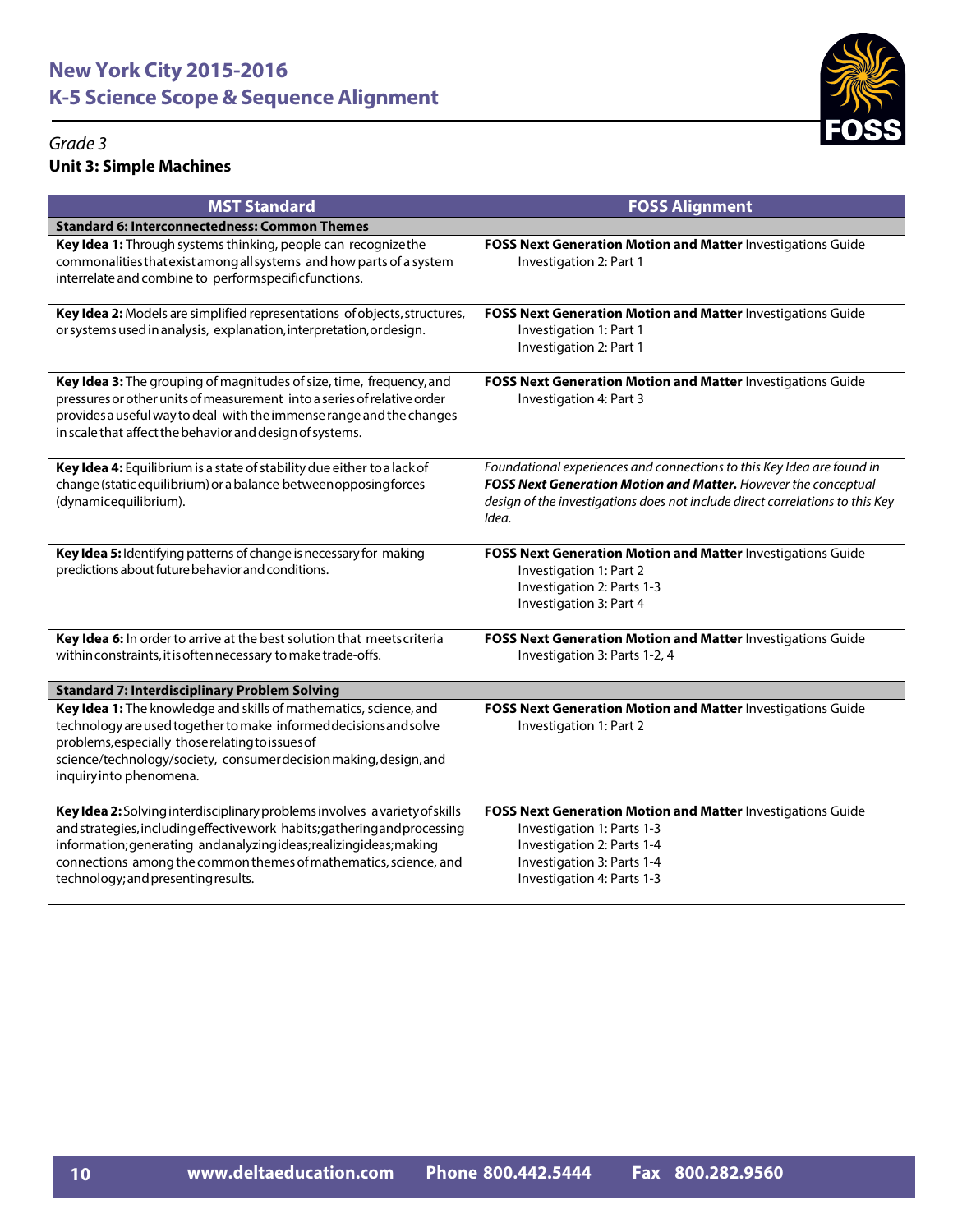

| <b>NGSS Cross-Cutting Concepts</b>                                                                                                                                                                                                                                                                                                                                                                                                                                                                                                                                               | <b>FOSS Alignment</b>                                                                                                                                                                                                                      |
|----------------------------------------------------------------------------------------------------------------------------------------------------------------------------------------------------------------------------------------------------------------------------------------------------------------------------------------------------------------------------------------------------------------------------------------------------------------------------------------------------------------------------------------------------------------------------------|--------------------------------------------------------------------------------------------------------------------------------------------------------------------------------------------------------------------------------------------|
| Patterns: Observed patterns in nature guide organization and<br>classification and prompt questions about relationships and causes<br>underlying them.<br>- Similarities and differences in patterns can be used to sort, classify,<br>communicate and analyze simple rates of change for natural<br>phenomena and designed products.<br>- Patterns of change can be used to make predictions.<br>- Patterns can be used as evidence to support an explanation.                                                                                                                  | FOSS Next Generation Motion and Matter Investigations Guide<br>Investigation 1: Part 2<br>Investigation 2: Parts 1-3<br>Investigation 3: Part 4                                                                                            |
| <b>Cause and Effect: Mechanism and Prediction: Eventshavecauses,</b><br>sometimes simple, sometimes multifaceted. Deciphering causal<br>relationships, and the mechanisms by which they are mediated, is a major<br>activity of science and engineering.<br>- Cause and effect relationships are routinely identified, tested, and<br>used to explain change.<br>- Events that occur together with regularity might or might not<br>be a cause and effect relationship.                                                                                                          | FOSS Next Generation Motion and Matter Investigations Guide<br>Investigation 1: Parts 1-3<br>Investigation 2: Parts 1-4<br>Investigation 3: Part 3<br>Investigation 4: Parts 1-2                                                           |
| Scale, Proportion, and Quantity: In considering phenomena, it is<br>critical to recognize what is relevant at different size, time, and energy<br>scales, and to recognize proportional relationships between different<br>quantities as scales change.<br>- Natural objects and/or observable phenomena exist from the<br>very small to the immensely large or from very short to very<br>long time periods.<br>- Standard units are used to measure and describe physical<br>quantities such as weight, time, temperature, and volume.                                         | FOSS Next Generation Motion and Matter Investigations Guide<br>Investigation 4: Part 3                                                                                                                                                     |
| Systems and System Models: A system is an organized group of<br>related objects or components; models can be used for understanding<br>and predicting the behavior of systems.<br>- A system is a group of related parts that make up a whole and<br>can carry out functions its individual parts cannot.<br>- A system can be described in terms of its components and their<br>interactions.                                                                                                                                                                                   | FOSS Next Generation Motion and Matter Investigations Guide<br>Investigation 2: Part 1                                                                                                                                                     |
| Energy and Matter: Flows, Cycles, and Conservation: Tracking energy<br>and matter flows into, out of, and within systems helps one understand<br>their system's behavior.<br>- Matter is made of particles.<br>- Matter flows and cycles can be tracked in terms of the weight of<br>the substances before and after a process occurs. The total<br>weight of the substances does not change. This is what is meant<br>by conservation of matter. Matter is transported into, out of, and<br>within systems.<br>- Energy can be transferred in various ways and between objects. | FOSS Next Generation Motion and Matter Investigations Guide<br>Investigation 4: Parts 1, 2                                                                                                                                                 |
| Structure and Function: The way an object is shaped or structured<br>determines many of its properties and functions.<br>- Different materials have different substructures, which can<br>sometimes be observed.<br>- Substructures have shapes and parts that serve functions.                                                                                                                                                                                                                                                                                                  | Foundational experiences and connections to this Cross-Cutting Concept<br>are found in FOSS Next Generation Motion and Matter. However the<br>conceptual design of the investigations does not include direct<br>correlations to this CCC. |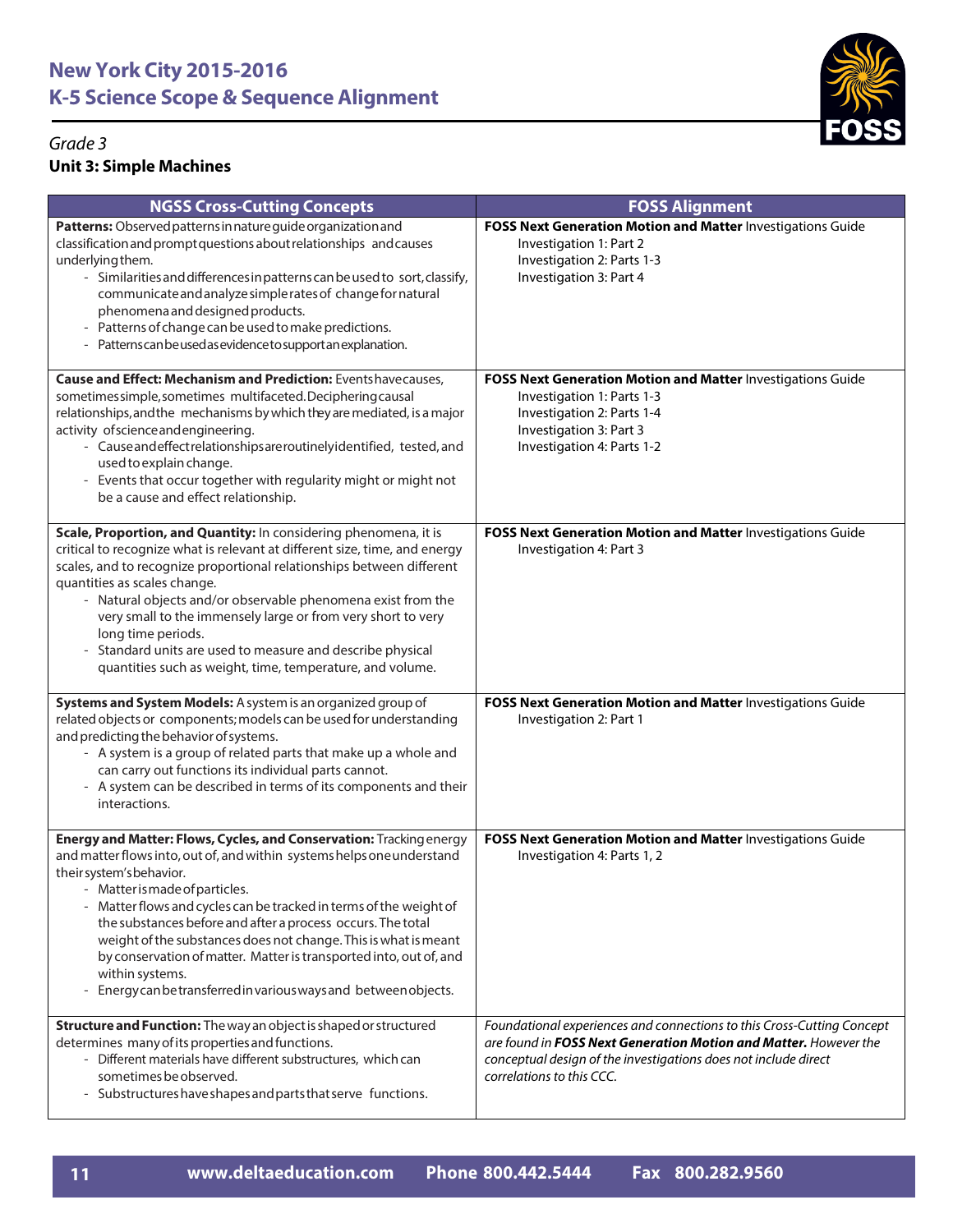

| <b>NGSS Cross-Cutting Concepts</b>                                                                                                                                                                                                                                                                                                                                                     | <b>FOSS Alignment</b>                                                                                                                                                                                                                      |
|----------------------------------------------------------------------------------------------------------------------------------------------------------------------------------------------------------------------------------------------------------------------------------------------------------------------------------------------------------------------------------------|--------------------------------------------------------------------------------------------------------------------------------------------------------------------------------------------------------------------------------------------|
| Stability and Change: For both designed and natural systems,<br>conditions that affect stability and factors that control rates of change<br>are critical elements to consider and understand.<br>- Change is measured in terms of differences over time and may<br>occur at different rates.<br>- Some systems appear stable, but over long periods of time will<br>eventuallychange. | Foundational experiences and connections to this Cross-Cutting Concept<br>are found in FOSS Next Generation Motion and Matter. However the<br>conceptual design of the investigations does not include direct<br>correlations to this CCC. |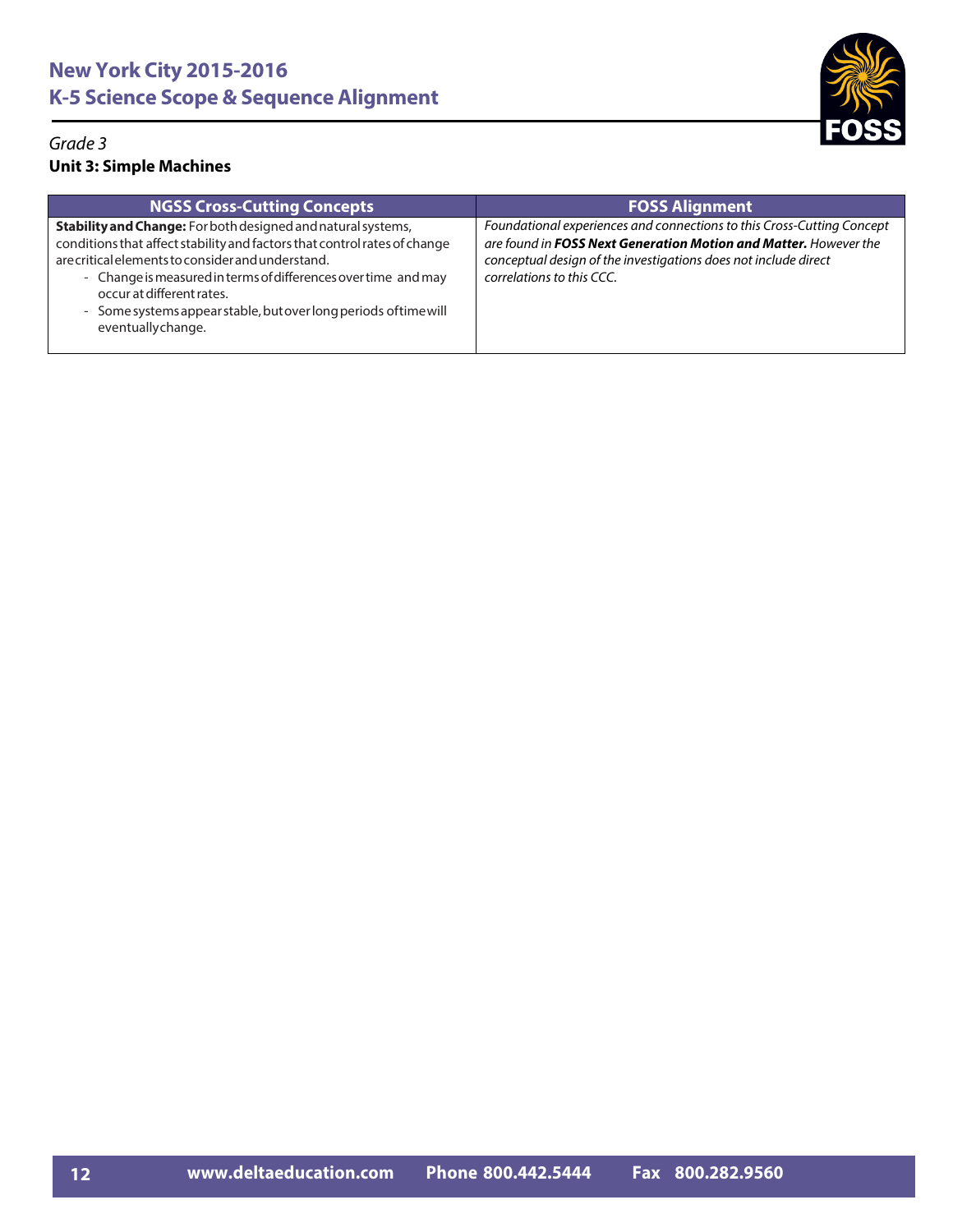

| <b>NYS Science Standard</b>                                                                                                                                                                                                                                                                                                                                                                                                                                                                                                                                                        | <b>FOSS Alignment</b>                                                                                                                              |
|------------------------------------------------------------------------------------------------------------------------------------------------------------------------------------------------------------------------------------------------------------------------------------------------------------------------------------------------------------------------------------------------------------------------------------------------------------------------------------------------------------------------------------------------------------------------------------|----------------------------------------------------------------------------------------------------------------------------------------------------|
| <b>Major Understandings</b>                                                                                                                                                                                                                                                                                                                                                                                                                                                                                                                                                        |                                                                                                                                                    |
| LE 5.1a. All living things grow, take in nutrients, breathe,<br>reproduce, and eliminate waste.                                                                                                                                                                                                                                                                                                                                                                                                                                                                                    | FOSS Next Generation Structure of Life Investigations Guide<br>Investigation 1: Part 3<br>Investigation 2: Parts 1-3<br>Investigation 3: Parts 1-5 |
| LE 5.1b. An organism's external physical features can enable it to<br>carry out life functions in its particular environment.                                                                                                                                                                                                                                                                                                                                                                                                                                                      | FOSS Next Generation Structure of Life Investigations Guide<br>Investigation 2: Parts 1-3<br>Investigation 3: Parts 1-5                            |
| LE 3.1b. Each plant has different structures that serve different<br>functions in growth, survival, and reproduction.<br>- Roots help support the plant and take in water and nutrients.<br>- Leaves help plants utilize sunlight to make food for the plant.<br>- Stems, stalks, trunks, and other similar structures that provide<br>support for the plant.<br>- Some plants have flowers.<br>Flowers are reproductive structures of plants that produce fruit<br>which contains seeds.<br>Seeds contain stored food that aids in germination and the growth<br>of young plants. | FOSS Next Generation Structure of Life Investigations Guide<br>Investigation 1: Parts 1-4<br>Investigation 2: Parts 1-3                            |
| LE 3.1c. In order to survive in their environment, plants and<br>animals must be adapted to that environment.<br>- Seeds disperse by a plant's own mechanism and/or in a variety of<br>ways that can include wind, water, and animals.<br>- Leaf, flower, stem and root adaptations may include variations in<br>size, shape, thickness, color, smell, and texture.<br>Animal adaptations include coloration for warning or attraction,<br>camouflage, defense mechanisms, movement, hibernation, and<br>migration.                                                                | FOSS Next Generation Structure of Life Investigations Guide<br>Investigation 1: Part 4<br>Investigation 2: Parts 1-3<br>Investigation 3: Parts 1-5 |
| LE 5.2a. Plants respond to changes in their environment. For<br>example, the leaves of some green plants change position as the<br>direction of light changes; the parts of some plants undergo<br>seasonal changes that enable the plant to grow; seeds<br>germinate, and leaves form and grow.                                                                                                                                                                                                                                                                                   | FOSS Next Generation Structure of Life Investigations Guide<br>Investigation 2: Parts 1-3                                                          |
| LE 6.1f. When the environment changes, some plants and<br>animals survive and reproduce, and others die or move to new<br>locations                                                                                                                                                                                                                                                                                                                                                                                                                                                | FOSS Next Generation Structure of Life Investigations Guide<br>Investigation 2: Parts 2-3<br>Investigation 3: Parts 2-4<br>Investigation 4: Part 2 |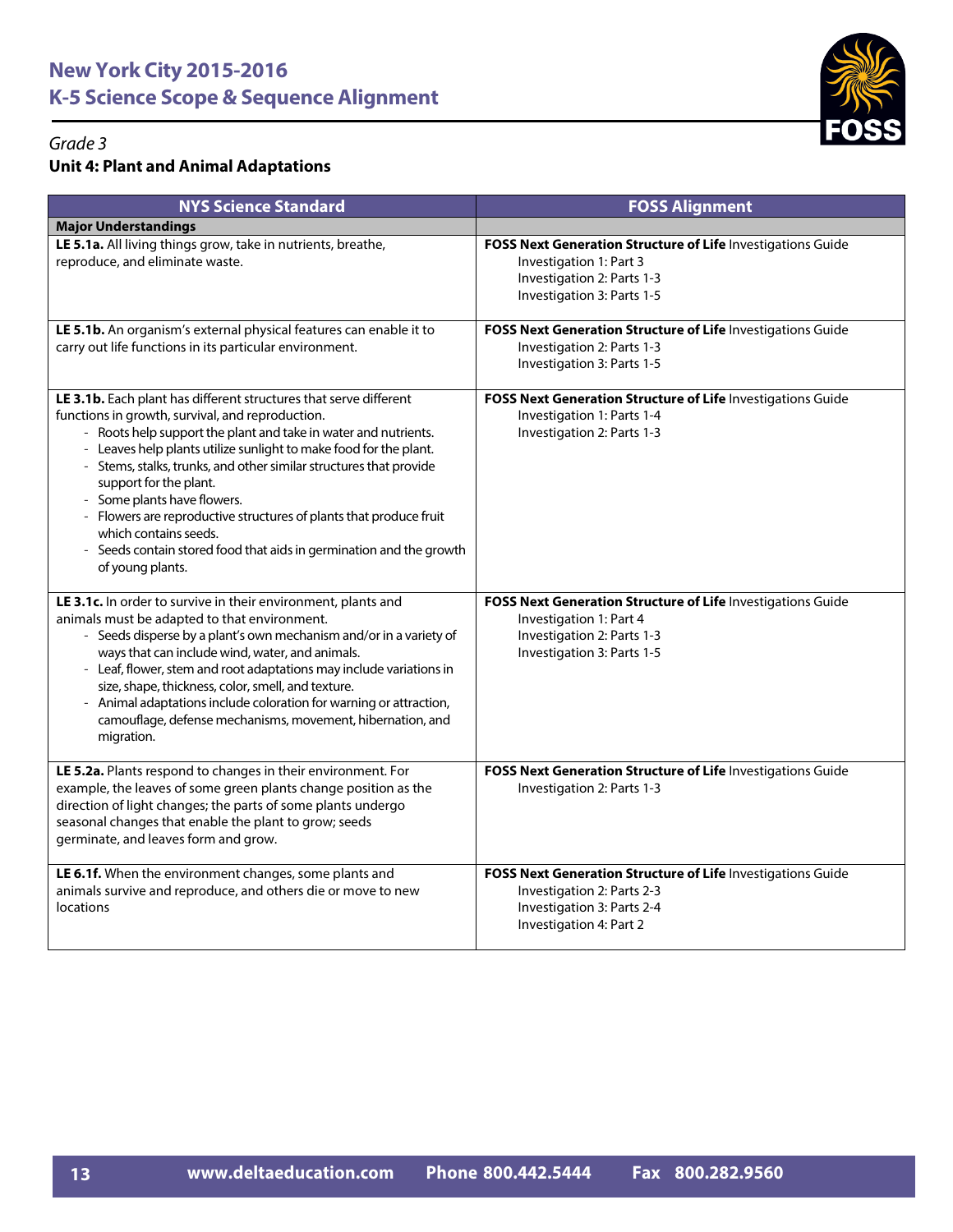

| <b>NYS Science Standard</b>                                                                                                                                                                                                                                                                                                                                                                                                                                                                                                                                                                                                                                                                                                                                                                                                                                                                                                                                                       | <b>FOSS Alignment</b>                                                                                                                                                               |
|-----------------------------------------------------------------------------------------------------------------------------------------------------------------------------------------------------------------------------------------------------------------------------------------------------------------------------------------------------------------------------------------------------------------------------------------------------------------------------------------------------------------------------------------------------------------------------------------------------------------------------------------------------------------------------------------------------------------------------------------------------------------------------------------------------------------------------------------------------------------------------------------------------------------------------------------------------------------------------------|-------------------------------------------------------------------------------------------------------------------------------------------------------------------------------------|
| <b>Major Understandings</b>                                                                                                                                                                                                                                                                                                                                                                                                                                                                                                                                                                                                                                                                                                                                                                                                                                                                                                                                                       |                                                                                                                                                                                     |
| LE 3.1a. Each animal has different structures that serve different<br>functions in growth, survival, and reproduction.<br>- Wings, legs or fins enable some animals to seek shelter and escape<br>predators.<br>- The mouth, including teeth, jaws, and tongue, enables<br>some animals to eat and drink.<br>Eyes, nose, ears, tongue, and skin of some animals enable the<br>$ \,$<br>animals to sense their surroundings.<br>Claws, shells, spines, feathers, fur, scales, and color of body<br>covering enable some animals to protect themselves from<br>predators and other environmental conditions, or enable<br>them to obtain food.<br>Some animals have parts that are used to produce sounds and<br>smells to help the animal meet its needs.<br>The characteristics of some animals change as seasonal<br>conditions change (e.g., fur grows and is shed to help regulate<br>body heat; body fat is a form of stored energy and it changes as<br>the seasons change). | FOSS Next Generation Structure of Life Investigations Guide<br>Investigation 3: Parts 1-5                                                                                           |
| LE 5.2b. Animals respond to change in their environment, (e.g.,<br>perspiration, heartrate, breathing rate, eyeblinking, shivering, and<br>salivating).                                                                                                                                                                                                                                                                                                                                                                                                                                                                                                                                                                                                                                                                                                                                                                                                                           | FOSS Next Generation Structure of Life Investigations Guide<br>Investigation 3: Parts 1-4                                                                                           |
| LE 5.2d. Some animals, including humans, move from place to<br>place to meet their needs.                                                                                                                                                                                                                                                                                                                                                                                                                                                                                                                                                                                                                                                                                                                                                                                                                                                                                         | FOSS Next Generation Structure of Life Investigations Guide<br>Investigation 3: Parts 1-4                                                                                           |
| LE 5.2e. Particularanimalcharacteristicsareinfluencedby changing<br>environmentalconditionsincluding:fatstorage in winter, coat<br>thickness in winter, camouflage, shedding of fur.                                                                                                                                                                                                                                                                                                                                                                                                                                                                                                                                                                                                                                                                                                                                                                                              | FOSS Next Generation Structure of Life Investigations Guide<br>Investigation 3: Parts 1-4                                                                                           |
| LE 5.2f. Someanimalbehaviorsareinfluencedbyenvironmental<br>conditions. These behaviors may include: nest building, hibernating,<br>hunting, migrating, and communicating.                                                                                                                                                                                                                                                                                                                                                                                                                                                                                                                                                                                                                                                                                                                                                                                                        | FOSS Next Generation Structure of Life Investigations Guide<br>Investigation 3: Parts 1-4                                                                                           |
| LE 2.1a. Sometraits of living things have been inherited (e.g., color<br>of flowers and number of limbs of animals).                                                                                                                                                                                                                                                                                                                                                                                                                                                                                                                                                                                                                                                                                                                                                                                                                                                              | FOSS Next Generation Structure of Life Investigations Guide<br>Investigation 1: Parts 1-3<br>Investigation 2: Parts 1-3<br>Investigation 3: Parts 1-5<br>Investigation 4: Parts 1-4 |
| LE 2.1b. Some characteristics result from an individual's interactions<br>with the environment and cannot be inherited by the next<br>generation (e.g., having scars; riding a bicycle).                                                                                                                                                                                                                                                                                                                                                                                                                                                                                                                                                                                                                                                                                                                                                                                          | FOSS Next Generation Structure of Life Investigations Guide<br>Investigation 3: Parts 1-4                                                                                           |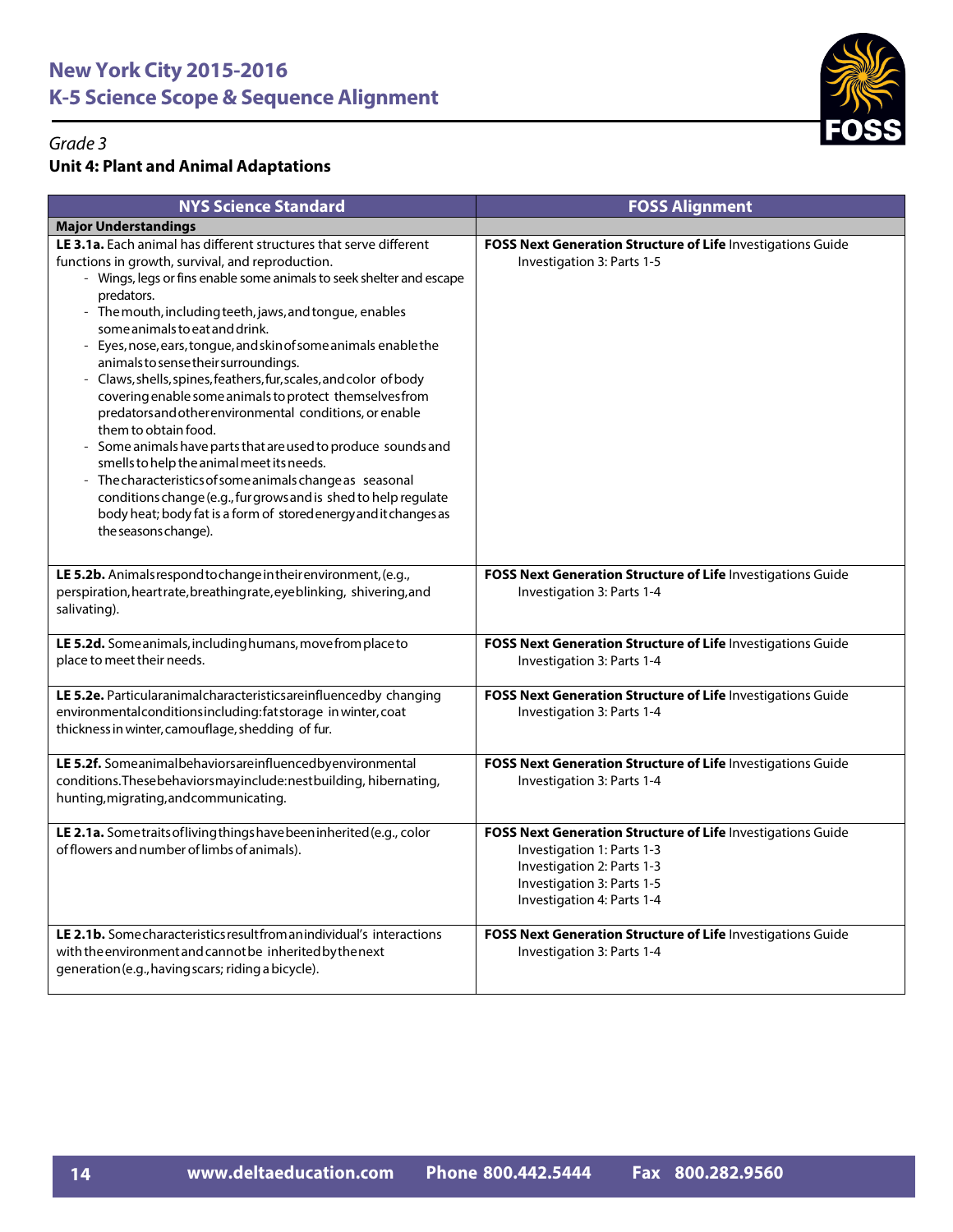

| <b>MST Standard</b>                                                                                                                                                                                                                                                                                                                         | <b>FOSS Alignment</b>                                                                                                                                                                  |
|---------------------------------------------------------------------------------------------------------------------------------------------------------------------------------------------------------------------------------------------------------------------------------------------------------------------------------------------|----------------------------------------------------------------------------------------------------------------------------------------------------------------------------------------|
| <b>Standard 2: Information Systems</b>                                                                                                                                                                                                                                                                                                      |                                                                                                                                                                                        |
| Key Idea 1: Information technology is used to retrieve, process, and<br>communicate information as a tool to enhance learning.                                                                                                                                                                                                              | FOSS Next Generation Structure of Life Investigations Guide<br>Investigation 1: Parts 1, 3-4<br>Investigation 2: Parts 1-2<br>Investigation 3: Parts 1-4<br>Investigation 4: Parts 1-3 |
| Key Idea 2: Knowledge of the impacts and limitations of information<br>systems is essential to its effective and ethical use.                                                                                                                                                                                                               | FOSS Next Generation Structure of Life Investigations Guide<br>Investigation 1: Parts 1, 3-4<br>Investigation 2: Parts 1-2<br>Investigation 3: Parts 1-4<br>Investigation 4: Parts 1-3 |
| <b>Standard 6: Interconnectedness: Common Themes</b>                                                                                                                                                                                                                                                                                        |                                                                                                                                                                                        |
| Key Idea 1: Through systems thinking, people can recognize the<br>commonalities that exist among all systems and how parts of a system<br>interrelate and combine to performspecificfunctions.                                                                                                                                              | FOSS Next Generation Structure of Life Investigations Guide<br>Investigation 3: Parts 2, 5<br>Investigation 4: Parts 2-3                                                               |
| Key Idea 2: Models are simplified representations of objects, structures,<br>or systems used in analysis, explanation, interpretation, or design.                                                                                                                                                                                           | FOSS Next Generation Structure of Life Investigations Guide<br>Investigation 1: Part 4<br>Investigation 3: Parts 2-5<br>Investigation 4: Parts 1, 3                                    |
| Key Idea 3: The grouping of magnitudes of size, time, frequency, and<br>pressures or other units of measurement into a series of relative order<br>provides a useful way to deal with the immense range and the changes<br>in scale that affect the behavior and design of systems.                                                         | FOSS Next Generation Structure of Life Investigations Guide<br>Investigation 4: Part 2                                                                                                 |
| Key Idea 4: Equilibrium is a state of stability due either to a lack of<br>change (static equilibrium) or a balance between opposing forces<br>(dynamicequilibrium).                                                                                                                                                                        | FOSS Next Generation Structure of Life Investigations Guide<br>Investigation 3: Parts 2, 4-5                                                                                           |
| Key Idea 5: Identifying patterns of change is necessary for making<br>predictions about future behavior and conditions.                                                                                                                                                                                                                     | FOSS Next Generation Structure of Life Investigations Guide<br>Investigation 1: Parts 1-2<br>Investigation 2: Parts 2-3<br>Investigation 3: Part 3                                     |
| Key Idea 6: In order to arrive at the best solution that meets criteria<br>within constraints, it is often necessary to make trade-offs.                                                                                                                                                                                                    | FOSS Next Generation Structure of Life Investigations Guide<br>Investigation 4: Part 3                                                                                                 |
| <b>Standard 7: Interdisciplinary Problem Solving</b>                                                                                                                                                                                                                                                                                        |                                                                                                                                                                                        |
| Key Idea 1: The knowledge and skills of mathematics, science, and<br>technology are used together to make informed decisions and solve<br>problems, especially those relating to issues of<br>science/technology/society, consumer decision making, design, and<br>inquiryinto phenomena.                                                   | FOSS Next Generation Structure of Life Investigations Guide<br>Investigation 1: Part 3<br>Investigation 3: Part 2                                                                      |
| Key Idea 2: Solving interdisciplinary problems involves a variety of skills<br>and strategies, including effective work habits; gathering and processing<br>information; generating and analyzing ideas; realizing ideas; making<br>connections among the common themes of mathematics, science, and<br>technology; and presenting results. | FOSS Next Generation Structure of Life Investigations Guide<br>Investigation 1: Parts 1-4<br>Investigation 2: Parts 1-3<br>Investigation 3: Parts 1-5<br>Investigation 4: Parts 1-4    |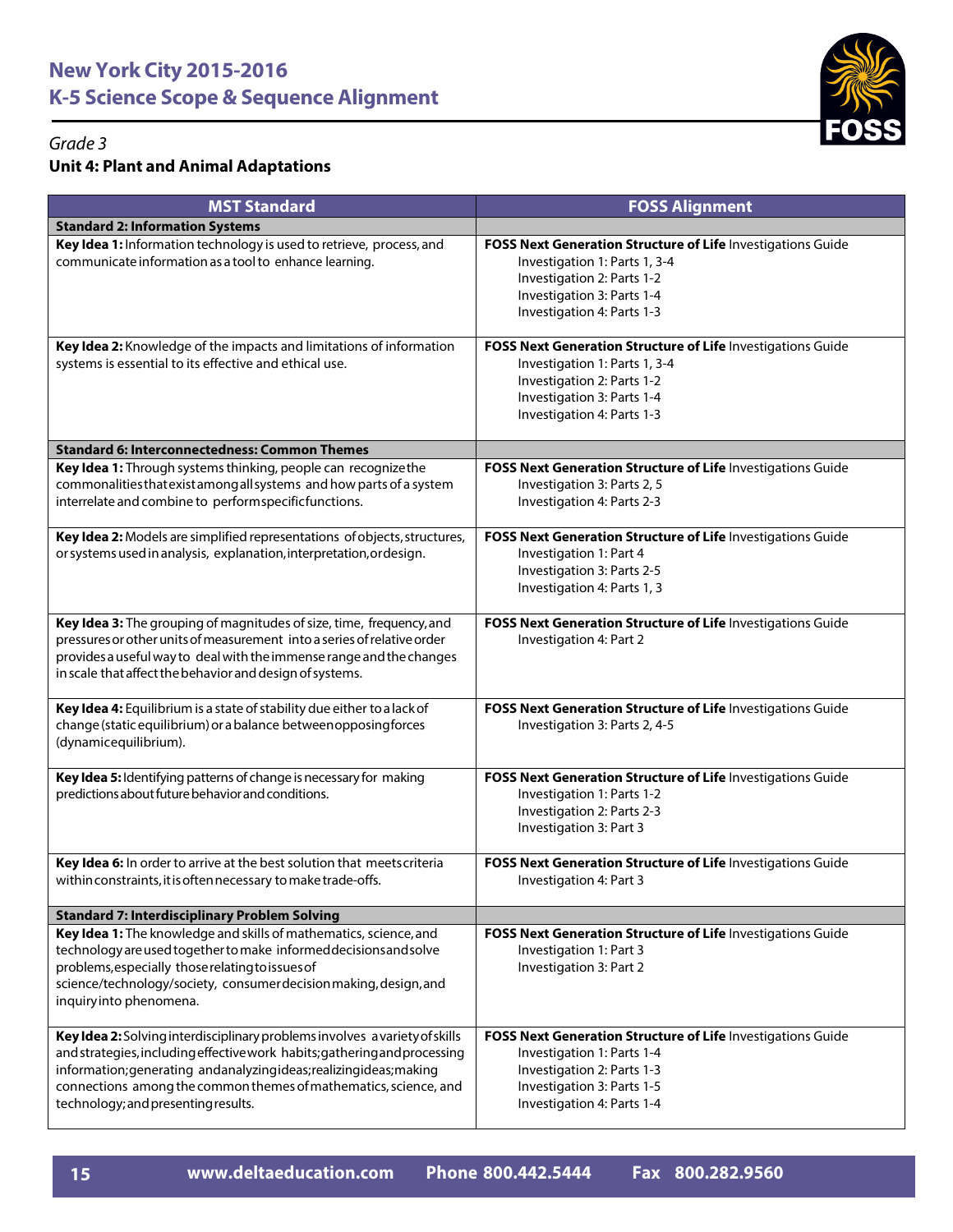

| <b>NGSS Cross-Cutting Concepts</b>                                                                                                                                                                                                                                                                                                                                                                                                                                                                                                                                               | <b>FOSS Alignment</b>                                                                                                                                                                                                                              |
|----------------------------------------------------------------------------------------------------------------------------------------------------------------------------------------------------------------------------------------------------------------------------------------------------------------------------------------------------------------------------------------------------------------------------------------------------------------------------------------------------------------------------------------------------------------------------------|----------------------------------------------------------------------------------------------------------------------------------------------------------------------------------------------------------------------------------------------------|
| Patterns: Observed patterns in nature guide organization and<br>classification and prompt questions about relationships and causes<br>underlying them.<br>- Similarities and differences in patterns can be used to sort, classify,<br>communicate and analyze simple rates of change for natural<br>phenomena and designed products.<br>- Patterns of change can be used to make predictions.<br>- Patterns can be used as evidence to support an explanation.                                                                                                                  | FOSS Next Generation Structure of Life Investigations Guide<br>Investigation 1: Parts 1-2<br>Investigation 2: Parts 2-3<br>Investigation 3: Part 3                                                                                                 |
| <b>Cause and Effect: Mechanism and Prediction: Eventshavecauses,</b><br>sometimes simple, sometimes multifaceted. Deciphering causal<br>relationships, and the mechanisms by which they are mediated, is a major<br>activity of science and engineering.<br>- Cause and effect relationships are routinely identified, tested, and<br>used to explain change.<br>- Events that occur together with regularity might or might not<br>be a cause and effect relationship.                                                                                                          | FOSS Next Generation Structure of Life Investigations Guide<br>Investigation 1: Parts 2-3<br>Investigation 2: Parts 2-3<br>Investigation 3: Parts 3-4                                                                                              |
| Scale, Proportion, and Quantity: In considering phenomena, it is<br>critical to recognize what is relevant at different size, time, and energy<br>scales, and to recognize proportional relationships between different<br>quantities as scales change.<br>- Natural objects and/or observable phenomena exist from the<br>very small to the immensely large or from very short to very<br>long time periods.<br>- Standard units are used to measure and describe physical<br>quantities such as weight, time, temperature, and volume.                                         | FOSS Next Generation Structure of Life Investigations Guide<br>Investigation 4: Part 2                                                                                                                                                             |
| Systems and System Models: A system is an organized group of<br>related objects or components; models can be used for understanding<br>and predicting the behavior of systems.<br>- A system is a group of related parts that make up a whole and<br>can carry out functions its individual parts cannot.<br>- A system can be described in terms of its components and their<br>interactions.                                                                                                                                                                                   | FOSS Next Generation Structure of Life Investigations Guide<br>Investigation 3: Parts 2, 5<br>Investigation 4: Parts 2-3                                                                                                                           |
| Energy and Matter: Flows, Cycles, and Conservation: Tracking energy<br>and matter flows into, out of, and within systems helps one understand<br>their system's behavior.<br>- Matter is made of particles.<br>- Matter flows and cycles can be tracked in terms of the weight of<br>the substances before and after a process occurs. The total<br>weight of the substances does not change. This is what is meant<br>by conservation of matter. Matter is transported into, out of, and<br>within systems.<br>- Energy can be transferred in various ways and between objects. | Foundational experiences and connections to this Cross-Cutting Concept<br>are found in <b>FOSS Next Generation Structures of Life.</b> However the<br>conceptual design of the investigations does not include direct<br>correlations to this CCC. |
| Structure and Function: The way an object is shaped or structured<br>determines many of its properties and functions.<br>- Different materials have different substructures, which can<br>sometimes be observed.<br>- Substructures have shapes and parts that serve functions.                                                                                                                                                                                                                                                                                                  | FOSS Next Generation Structure of Life Investigations Guide<br>Investigation 1: Part 3<br>Investigation 2: Part 1<br>Investigation 4: Parts 1-2                                                                                                    |